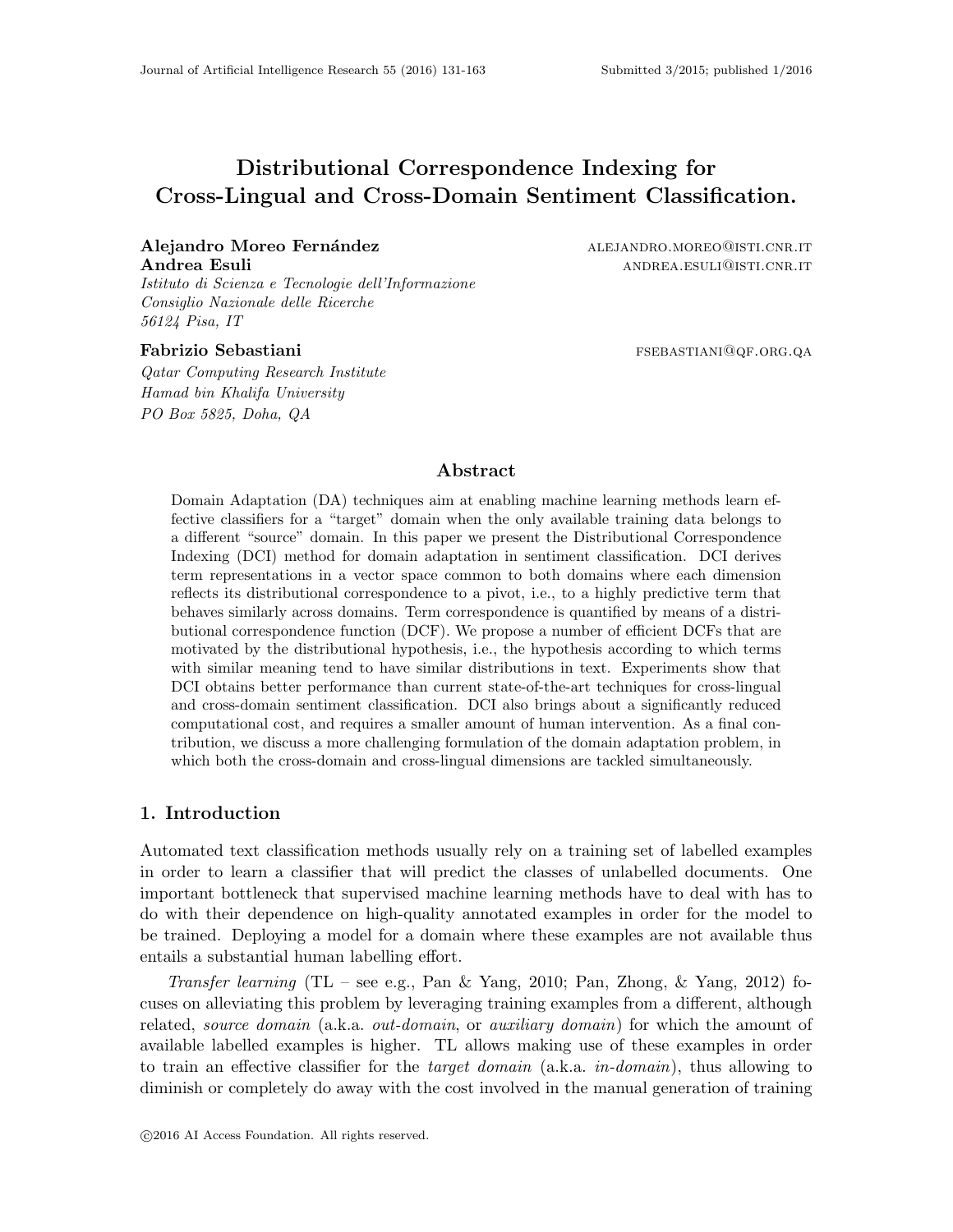documents for the target domain. As a consequence, when TL is applied one of the fundamental assumptions of "traditional" machine learning, i.e., that the training and the test data are randomly drawn from the same distribution (the so-called "iid assumption"), no longer holds.

One applicative scenario of particular interest for TL is sentiment classification, the task of classifying opinion-laden documents as conveying a positive or a negative sentiment towards a given entity (e.g., a product, a policy, a political candidate). Determining the users' stance towards such an entity is of the utmost importance for market research, customer relationship management, the social sciences, and political science among others, and several automated methods have been proposed for this purpose (see e.g., Liu, 2012; Pang & Lee, 2008). However, when sentiment classification needs to deal with a completely new entity, it is likely that the amount of available, pre-labelled opinion-laden documents is scarce or even null. In such cases, promptly generating a sentiment classifier might become difficult, due to the considerable cost and time involved in producing a representative corpus of training documents.

In sentiment classification, TL finds a natural application in *domain adaptation* (DA), i.e., the task of adapting a sentiment classifier to operate on a new domain. For example, we might want to use a training set of book reviews written in English to classify movie reviews written in English, or to classify book reviews written in German. The former case is typically known as *cross-domain adaptation*, while the second one is instead known as *cross-lingual adaptation* (Pan et al., 2012). In this article we will use the notation  $L_sC_s \rightarrow L_tC_t$  to indicate the domain adaptation setup, where  $L_s$  and  $L_t$  are the source and target languages, and  $C_s$  and  $C_t$  are the source and target domains, respectively. Therefore, the previously discussed examples will be written as EnglishBooks→EnglishDVDs (or simply Books→DVDs for short), which is an example of cross-domain adaptation, and EnglishBooks→GermanBooks, which is an example of cross-lingual adaptation.

A common practice in text classification is to represent a dataset as a term-document matrix M according to the so-called bag-of-words model (BoW), where the value  $M_{ij}$  is a function of the frequency of term  $f_i$  in document  $d_j$  and in the dataset as a whole. Accordingly, rows (resp., columns) can be regarded as vectorial representations of terms (resp., documents) in a vector space generated by documents (resp., terms). Here, the expectation is that distances between vectors in this vector space model (VSM) reflect the semantic distance between terms or between documents. Since each term is a dimension of the vector space where documents lie, terms are represented by orthogonal dimensions even if they have similar meanings. For example, the term beautiful is viewed as being as dissimilar to nice as it is to awful; the base of the vector space is therefore "unaware" of any semantic nuance, which lies hidden in the joint term distributions. Statistical methods like Latent Semantic Indexing (LSA – Deerwester, Dumais, Landauer, Furnas, & Harshman, 1990; Landauer & Dumais, 1997) and Latent Dirichlet Allocation (LDA – Blei, Ng, & Jordan, 2003) attempt to discover these hidden correlations among terms. Discovering such semantic correspondences becomes crucial when dealing with different domains; for example, when "adapting" the target domain of book reviews from a source domain of film reviews, identifying cross-domain semantic correspondences among important terms (e.g., book  $\approx$  film, writer  $\approx$  director, length  $\approx$  duration) might be helpful for the task, as it is likely that the decision boundaries for the model hinge upon these terms.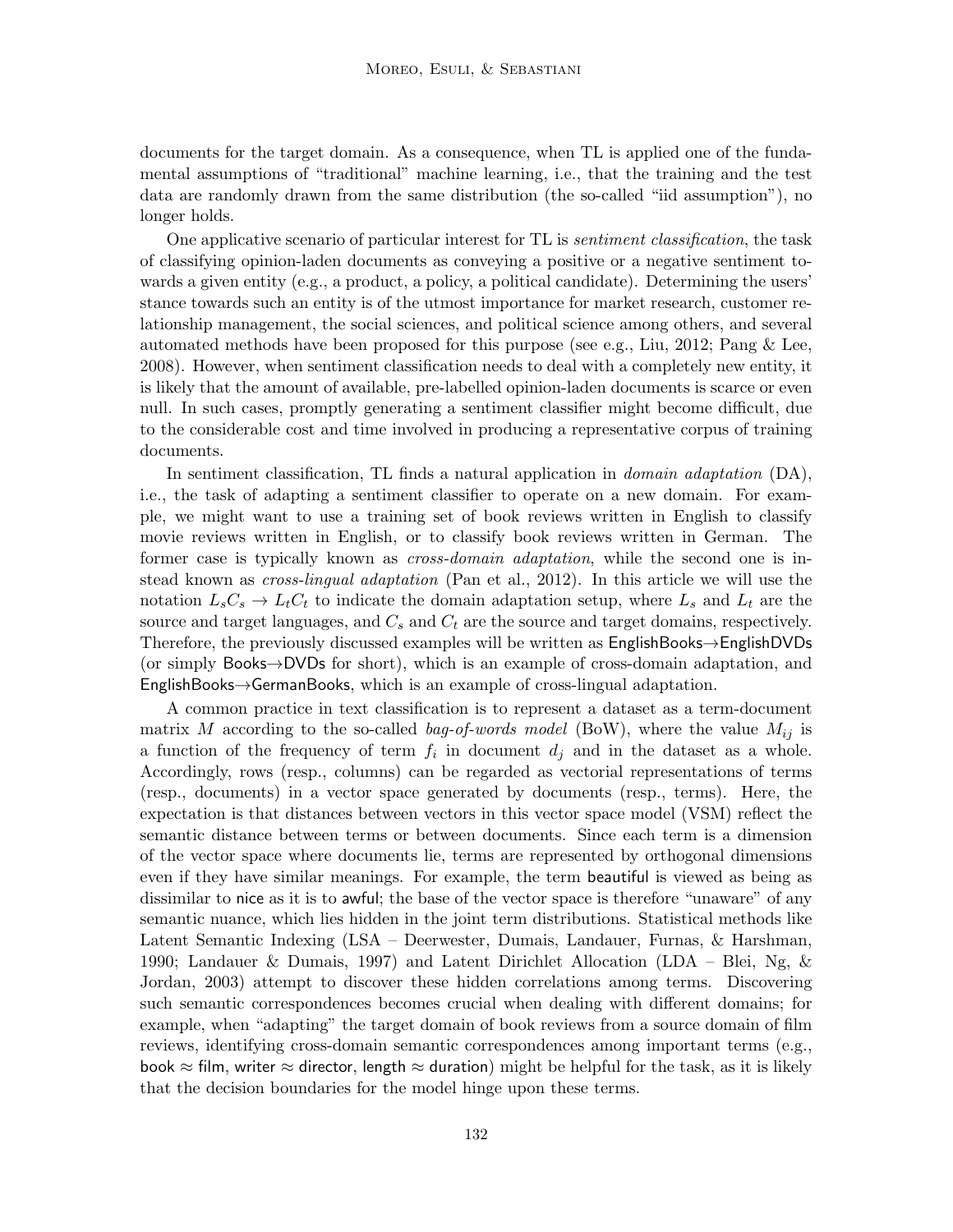With respect to this aspect, a general assumption in domain adaptation is that large sets of unlabelled documents for both the source and the target domain are available. When leveraging these unlabelled collections, various techniques can be applied in order to better explore the term distributions in the two domains, in an attempt to map the similarities between the terms in the two domains. This idea rests on the belief that the meaning of a term is somehow determined by its distribution in text and by the terms it co-occurs with, an idea that is generally referred to as the *distributional hypothesis* (Harris, 1954).

The discovery of hidden correlations between highly predictive terms, with the goal of improving document representations, was studied in the Structural Learning paradigm (Ando & Zhang, 2005). These correlations are discovered by learning predictive structures of the input data as auxiliary binary problems which consist of predicting term presence using the surrounding terms in the unlabelled data and then applying LSA to the predictors. This framework was then extended in Structural Correspondence Learning for domain adaptation (SCL – Blitzer, McDonald, & Pereira, 2006). SCL unifies in a latent space the correspondences among terms from different domains that derive from the auxiliary prediction problems of pivot terms – highly predictive terms expected to behave in a similar way in both domains (e.g., intriguing, annoying, or captivating in both film and book reviews). SCL was first applied to cross-domain adaptation in sentiment classification (Blitzer, Dredze, & Pereira, 2007). It was later applied to cross-lingual adaptation (Prettenhofer & Stein, 2010) by enhancing each pivot term with one of its equivalent translations in the target language (e.g., intriguing  $\approx$  intrigante, annoying  $\approx$  noioso, or captivating  $\approx$  travolgente in EnglishBooks  $\rightarrow$  ItalianBooks cross-lingual adaptation). Even though SCL was successfully validated in the cross-domain and cross-lingual scenarios, it suffers from a considerable computational cost, deriving from the intermediate optimizations of the auxiliary predictive problems and from the use of LSA.

The method we present in this paper, which we dub *Distributional Correspondence In*dexing (DCI), is inspired by SCL but follows a different, simpler approach, with a more direct application of the distributional hypothesis. We propose to mine the distributional correspondences between each term and a small set of pivot terms. We hypothesize these correspondences to be approximately invariant across both domains for terms that have equivalent roles in the two domains. For example, we expect the distributional correspondence between the source term  $f_s$  = book and pivots  ${\bf p}_s^1$  = intriguing,  ${\bf p}_s^2$  = annoying,  $\mathbf{p}_s^3$  = captivating, to be approximately similar to the distributional correspondence between the target term  $f_t = \text{film}$  and the same pivots  $\mathbf{p}_t^1$ ,  $\mathbf{p}_t^2$ ,  $\mathbf{p}_t^3$  (Books  $\rightarrow$  DVDs cross-domain adaptation). Analogously, we expect the distributional correspondence between the source (English) term  $f_s =$  book and pivots  $\mathbf{p}_s^1 =$  intriguing,  $\mathbf{p}_s^2 =$  annoying,  $\mathbf{p}_s^3 =$  captivating, to be approximately similar to the distributional correspondence between the target (Italian)  $\text{term} \,\, f_t =$  libro and the pivot translations  $\mathbf{p}_t^1 =$  intrigante,  $\mathbf{p}_t^2 =$  irritante and  $\mathbf{p}_t^3 =$  accattivante (EnglishBooks  $\rightarrow$  ItalianBooks cross-lingual adaptation). Contrarily to SCL, we define these distributional correspondences through a *distributional correspondence function* that directly mines term vectors from unlabelled collections, and that can be computed efficiently.

The present work is an extension of work by Esuli and Moreo Fernández  $(2015)$ , where some preliminary intuitions underlying our method were applied to the cross-lingual case. The present improved version of DCI compares favourably with respect to the state of the art in extensive experimental comparisons we have carried out on two popular senti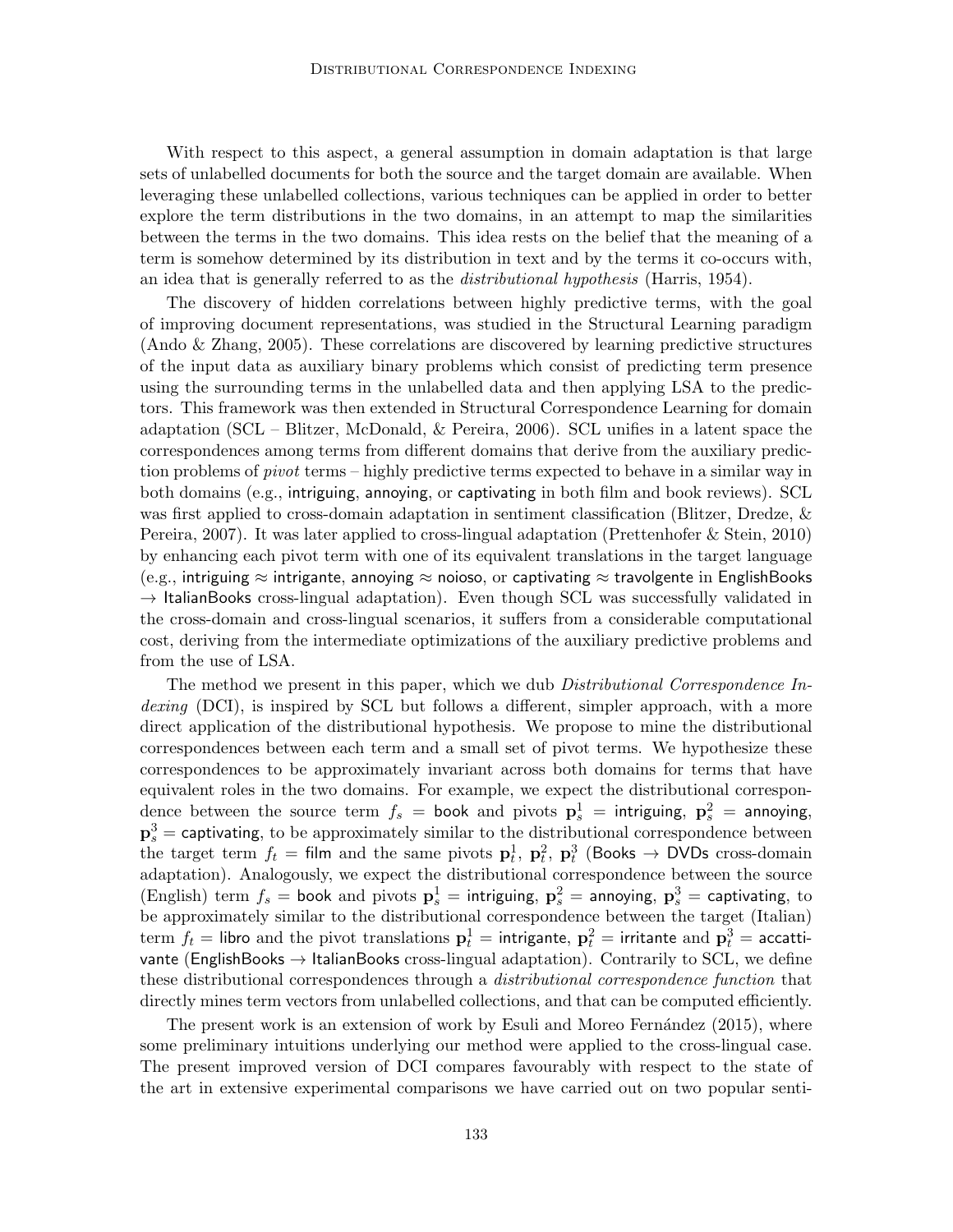ment classification datasets that cover both cross-domain and cross-lingual adaptation. The same experiments also show that DCI has a substantially smaller computational cost with respect to the competition. In the cross-lingual scenario, we show DCI to require a smaller amount of human intervention in order to create the cross-lingual pivots. As a final contribution, we explore a more general and more complex formulation of the domain adaptation problem that combines the cross-domain setting with the cross-lingual setting; we present experimental results where we compare our method with some state-of-the-art methods.

The rest of this article is structured as follows. Section 2 overviews related work in domain adaptation. Section 3 formally states the problem and presents the notation we are going to use. Section 4 formally defines the distributional correspondence functions, while the method as a whole is described in Section 5. Section 6 presents the experiments and our analysis of the results, while Section 7 concludes.

## 2. Related Work

This section offers a brief overview of the main related methods in the literature of domain adaptation for sentiment classification. Traditionally, two different types of approaches to domain adaptation can be identified. A first group of instance transfer methods aim at re-weighting the relative importance of each training document, in order to compensate the disagreements between the source and the target marginal probability distributions (Dai, Xue, Yang, & Yu, 2007; Gao, Fan, Jiang, & Han, 2008). Such methods can be applied only to cross-domain (and not cross-lingual) adaptation problems, since they cannot solve the problem posed by the fact that, in the cross-lingual setting, the term sets of the source and target domains are disjoint. A second group of *feature-representation transfer* methods project documents from both domains into a common vector space in which standard classification algorithms could be applied. The DCI method we propose belongs to the feature-representation transfer class, and can thus be applied to both the cross-domain and the cross-lingual settings. In the following we review the most relevant work on the crossdomain setting (Section 2.1) and the cross-lingual setting (Section 2.2). The interested reader can check (Pan & Yang, 2010; Pan et al., 2012) for surveys on transfer learning methods.

## 2.1 Cross-Domain Adaptation

The Structural Correspondence Learning method (Blitzer et al., 2006), already discussed in the introduction, extends the Structural Learning paradigm of Ando and Zhang (2005) by introducing the concept of "pivot features". SCL has been applied to cross-domain adaptation (Blitzer et al., 2007) by leveraging the notion of "predictive power" of a pivot. A similar criterion has been adopted to discern between domain-specific and domain-independent terms in Spectral Feature Alignment (SFA – Pan, Ni, Sun, Yang, & Chen, 2010), a method for clustering domain-specific terms from source and target domains into a latent space by mining their relationships with domain-independent terms.

Aside from sets of unlabelled documents for each domain, some methods take advantage of external general-purpose knowledge resources in order to bridge the gap between domains. For example, Wang, Domeniconi, and Hu (2008) extended the co-clustering approach to propagate labels between the two domains by using Wikipedia to represent documents by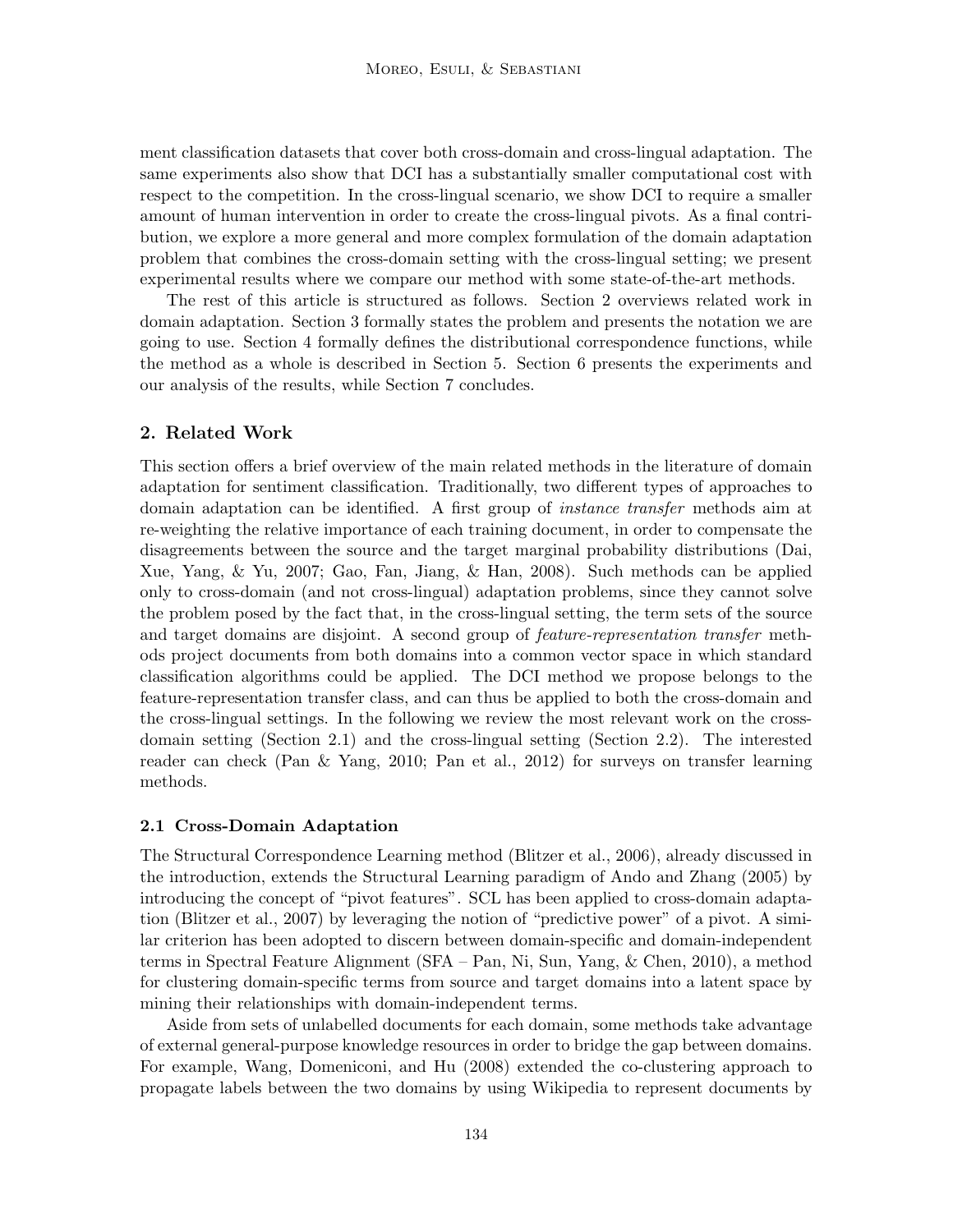means of concepts. More recently, the Bridging Information Gap method (Xiang, Cao, Hu, & Yang, 2010) followed a similar motivation, exploiting Wikipedia or the Open Directory Project as the general-purpose knowledge base. In sentiment classification, other related methods use a sentiment lexicon as the external resource. The Joint Sentiment-Topic Model (JSTM), proposed by He, Lin, and Alani (2011) as an extension of Latent Dirichlet Allocation, consists of augmenting terms with polarity-bearing topics using a sentiment lexicon as a repository of prior word sentiment. The JSTM was found to perform better than SCL and comparably to SFA. Denecke (2009) studied the viability of SentiWordNet, a well-known sentiment lexicon, as a lexicon for cross-domain sentiment adaptation; the main drawback of methods such as these is their dependence on the availability of suitable public resources / lexicons for the language which the application targets. Li, Pan, Jin, Yang, and Zhu (2012a) alleviated such constraint by automatically co-extracting a topic lexicon and a sentiment lexicon for the target domain, exploiting the information from the source domain. Similarly, Bollegala, Weir, and Carroll (2011) obtained a sentiment-sensitive thesaurus to augment term vectors. The main peculiarity of this approach is that the lexicon is created by mining multiple source domains. Similarly, but following a completely different approach based on deep learning architectures, the Stacked Denoising Autoencoder  $(SDA_{sh})$  method (Glorot, Bordes, & Bengio, 2011) exploits the unlabelled information contained in multiple domains in order to improve the vector representations of terms in an unsupervised fashion. Glorot et al. found the method (which we use as one of the baselines in our experiments) to scale well on large multi-domain collections, outperforming SCL and SFA when using 22 different domains of unlabelled documents.

Other branches of research related to cross-domain methods for binary classification exist that were not tested on sentiment classification but on topic classification, using the popular datasets Reuters-21578, 20-Newsgroups, and SRAA. Some relevant examples include Spectral Domain Transfer Learning (Ling, Dai, Xue, Yang, & Yu, 2008), Matrix Trifactorization (Zhuang, Luo, Xiong, He, Xiong, & Shi, 2011), Topic Correlation Analysis (Li, Jin, & Long, 2012b), and Topic-Bridged Probabilistic LSA (Xue, Dai, Yang, & Yu, 2008). Aside from the fact that these methods were not explicitly designed to classify according to sentiment, these approaches also faced a different problem setting, i.e., the test set in the target domain is available – though with labels omitted – when modelling the classification hypothesis, and there is no other collection of unlabelled documents available for the source or target domain. These approaches thus fall in the domain of transductive learning (see e.g., Joachims, 1999), and are thus not directly related to our approach, which is completely inductive.

## 2.2 Cross-Lingual Adaptation

We review prior work on cross-lingual adaptation, covering three different types of approaches: (i) methods relying on automatic machine translation, (ii) methods exploiting parallel corpora, and (iii) methods exploiting unlabelled topic-specific collections.

Rigutini, Maggini, and Liu (2005) proposed a method for cross-lingual adaptation that first translates the source documents into the target language by means of an automatic machine translation service. Then, an Expectation Maximization method refines the translated representations by mining the statistical properties of large sets of unlabelled documents in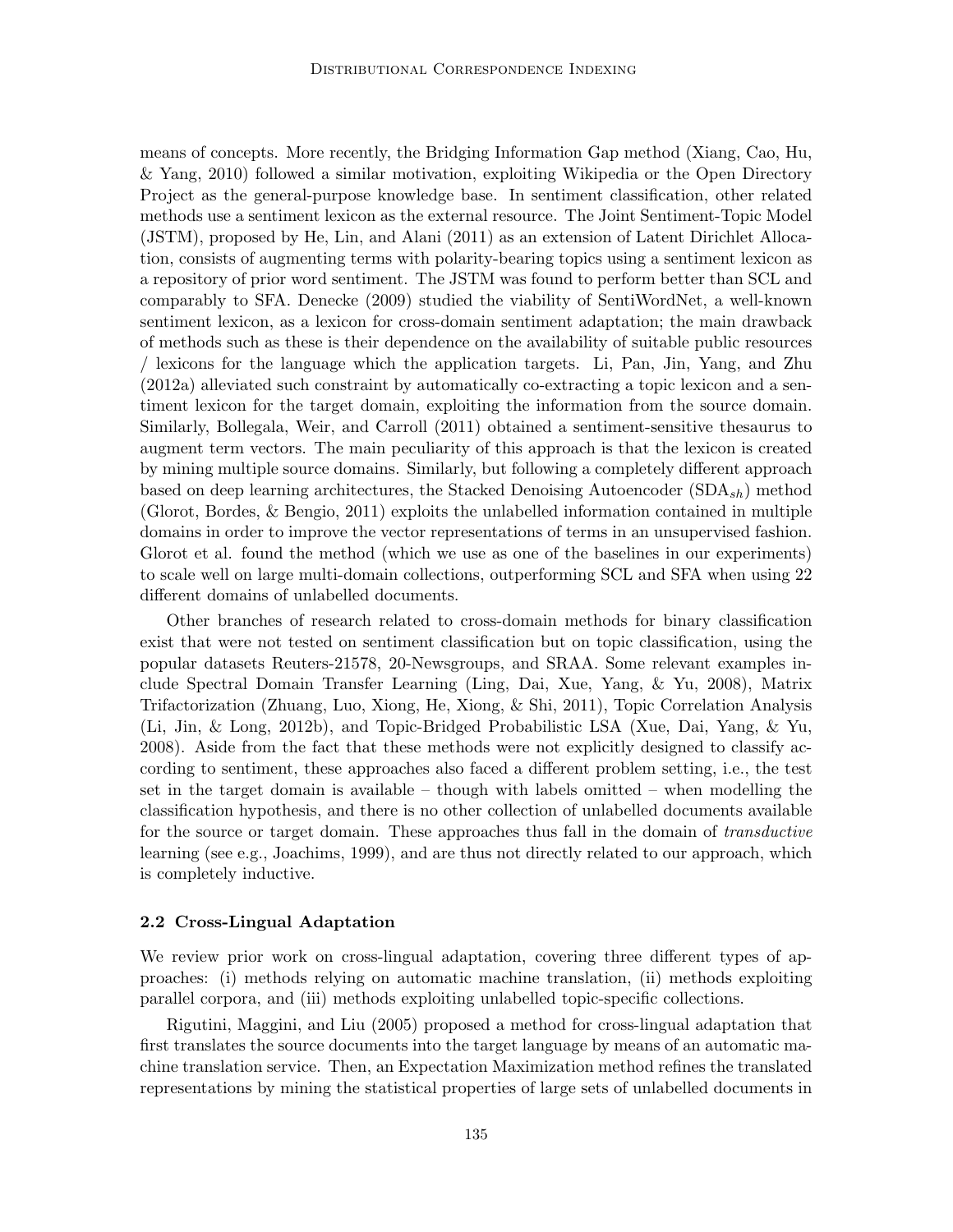the target language. Along these lines, Wan, Pan, and Li (2011) proposed a bi-weighting method to re-weight both terms and training instances in order to correct the word drift that machine translation could have introduced during the translation process. Motivated by the lack of labelled Chinese sentiment corpora, Wan (2009) proposed instead an English-Chinese co-training approach based on automatic machine translation. The method translates the labelled English (source) documents into Chinese (target), and the Chinese unlabelled documents into English. A classifier is then created for each of the languages, that is later used to classify their respective set of unlabelled documents to improve the model. Finally, each Chinese test document is attached to its translation equivalent in English and given as input to the classifier.

Even though machine translation represents a promising solution to cross-lingual problems (a solution that will presumably become more and more viable as the field of machine translation evolves), current machine translation services are not always free-to-use, nor available for all language pairs either, and are computationally expensive. All other things being equal, cross-lingual methods that do not rely on them are thus preferable.

Latent Semantic Analysis is a well-known technique which originated within monolingual text analysis (Deerwester et al., 1990) but was later extended to deal with cross-lingual retrieval (Dumais, Letsche, Littman, & Landauer, 1997) and multilingual classification (Xiao & Guo, 2013). LSA consists of mapping the original term-document matrix into a lowerdimensional latent semantic space that captures the (linear) relations among the original terms and the documents. In a cross-lingual context, this mapping is performed via a singular value decomposition of the original term-document matrix extracted from multilingual documents. The main problem with the use of LSA for cross-lingual applications is its dependence on a parallel corpus. In order to relax this constraint, Xiao and Guo (2014) proposed a method that induces cross-lingual terms via matrix completion. The method requires only a small set of parallel documents that is used to construct a dual-language co-occurrence matrix; LSA is then applied to the completed dual-language matrix in order to produce a low-dimensional interlingual representation. Cross-lingual Kernel Canonical Correlation Analysis (KCCA – Vinokourov, Shawe-Taylor, & Cristianini, 2002) produces instead a semantic cross-lingual representation by investigating correlations between aligned bilingual fragments. KCCA takes advantage of kernel functions in order to map aligned texts into a high-dimensional space in such a manner that the correlations between both mappings are mutually maximized. Finally, Oriented Principal Component Analysis (OPCA – Platt, Toutanova, & Yih, 2010) finds a discriminative projection that maximizes the document variance across languages, at the same time minimizing the distance between comparable documents, thus avoiding the use of artificially concatenated documents.

The techniques based on correlation analysis that we have discussed above are rather expensive from a computational point of view, and their use requires the availability of a parallel or comparable corpus. For this reason Moen and Marsi (2013) proposed the use of Random Indexing (Sahlgren, 2005), a computationally lighter indexing approach that approximates LSA (Kanerva, Kristofersson, & Holst, 2000), as an alternative for use in crosslingual information retrieval. Cross-lingual Random Indexing requires only a monolingual corpus for each language, plus a bilingual dictionary.

Even though some of the approaches discussed above succeed in discovering hidden correlations between terms belonging to different languages, they are still based on the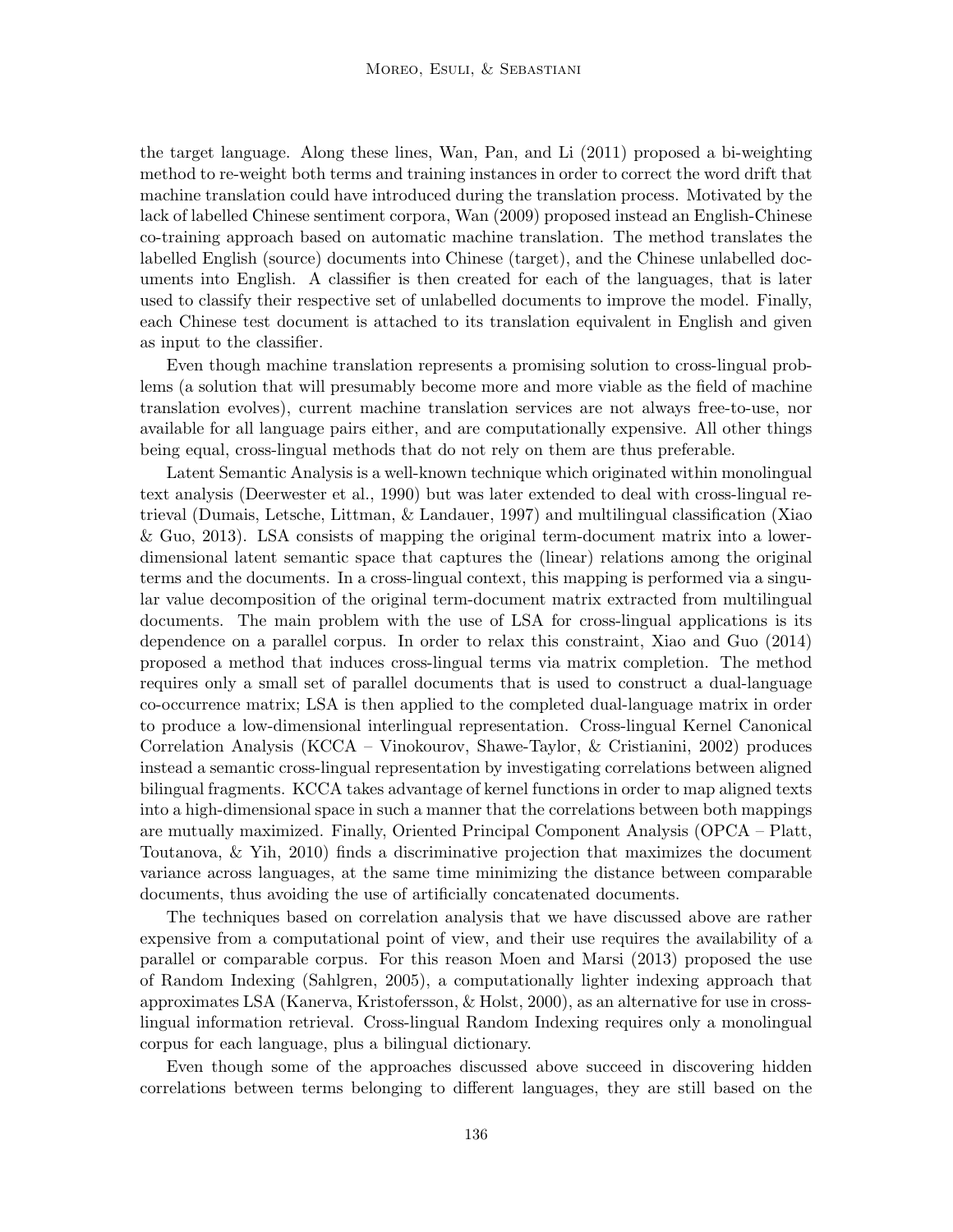availability of a suitable parallel corpus or a bilingual dictionary. As a response, Gliozzo and Strapparava (2005, 2006) provided a means for automatically obtaining a Multilingual Domain Model (MDM) by defining soft relations between words and domain topics. Making up for the lack of a bilingual dictionary or a parallel corpus, a MDM can be automatically obtained from comparable corpora by performing LSA. In a similar vein, Rapp (1999) proposed a method for acquiring a bilingual dictionary based on the assumption that there is a correlation between word co-occurrence patterns in different languages (Rapp, 1995). The dimensions of the co-occurrence matrices are rearranged so as to make translation equivalents of the same word correspond to identical positions in the vector, by using a small bilingual dictionary. Word translation is then performed as vector similarity in the two co-occurrence matrices, ignoring all dimensions that are not aligned. The dictionary is iteratively expanded with the inclusion of newly translated terms. Koehn and Knight (2002) proposed a method for automatically constructing a word-level translation lexicon by taking a monolingual corpus for each language as input, neither requiring the corpora to be parallel or even comparable, nor requiring the availability of an initial dictionary. Roughly speaking, this was done by first taking words with identical spelling ("cognates") or similar spelling as the initial entries of the dictionary, and then by expanding the dictionary by assuming the context, frequency, and word correlations to be approximately preserved across languages. More recently, Peirsman and Padó (2010) proposed a method to induce selectional preferences for resource-poor languages which also takes advantage of cognates. A bilingual vector space is initially derived by taking cognates as the dimensions of the vector space. This space, that is subsequently bootstrapped from large (unparsed) corpora of both languages, allows direct word translations to be performed based on vector distances.

In a realistic cross-lingual setting we do not expect to have any sort of labelled corpus available for the target domain, and machine translation tools, when available, are still expensive. Therefore, Prettenhofer and Stein (2010, 2011) assume that a word translation oracle is available but only for a limited budget of calls (450, in their experiments). The resulting word translations allow Structural Correspondence Learning (SCL – see Section 2.1) to be applied to cross-lingual domain adaptation by pairing each source pivot with its equivalent translation in the target language. Even though cross-lingual SCL succeeds in relaxing the constraints discussed above thanks to the fact that it does not need any linguistic resource, it still suffers from a considerable computational cost deriving from the need to perform intermediate optimizations of structural problems, and from the need to use LSA. Following a similar strategy relying on bilingual pivots, our DCI method requires significantly fewer word translations, and avoids the use of any expensive statistical analysis technique.

Our method bears some resemblance to Explicit Semantic Analysis (ESA), a method that indexes any given text with respect to a set of explicitly given external categories (Gabrilovich & Markovitch, 2007). In the work of Sorg and Cimiano (2008, 2012) different language-specific views of Wikipedia articles were considered as the external categories on which semantic term vectors were defined. Each dimension thus models the strength of association between a given term and a given article in a cross-lingual information retrieval setting (CL-ESA). Arguably, the main difference with our method is that CL-ESA relies on high-dimensional spaces (about 10,000 dimensions) of interlingual and universal concepts, while DCI instead projects each term into a low-dimensional space (about 100 dimensions) of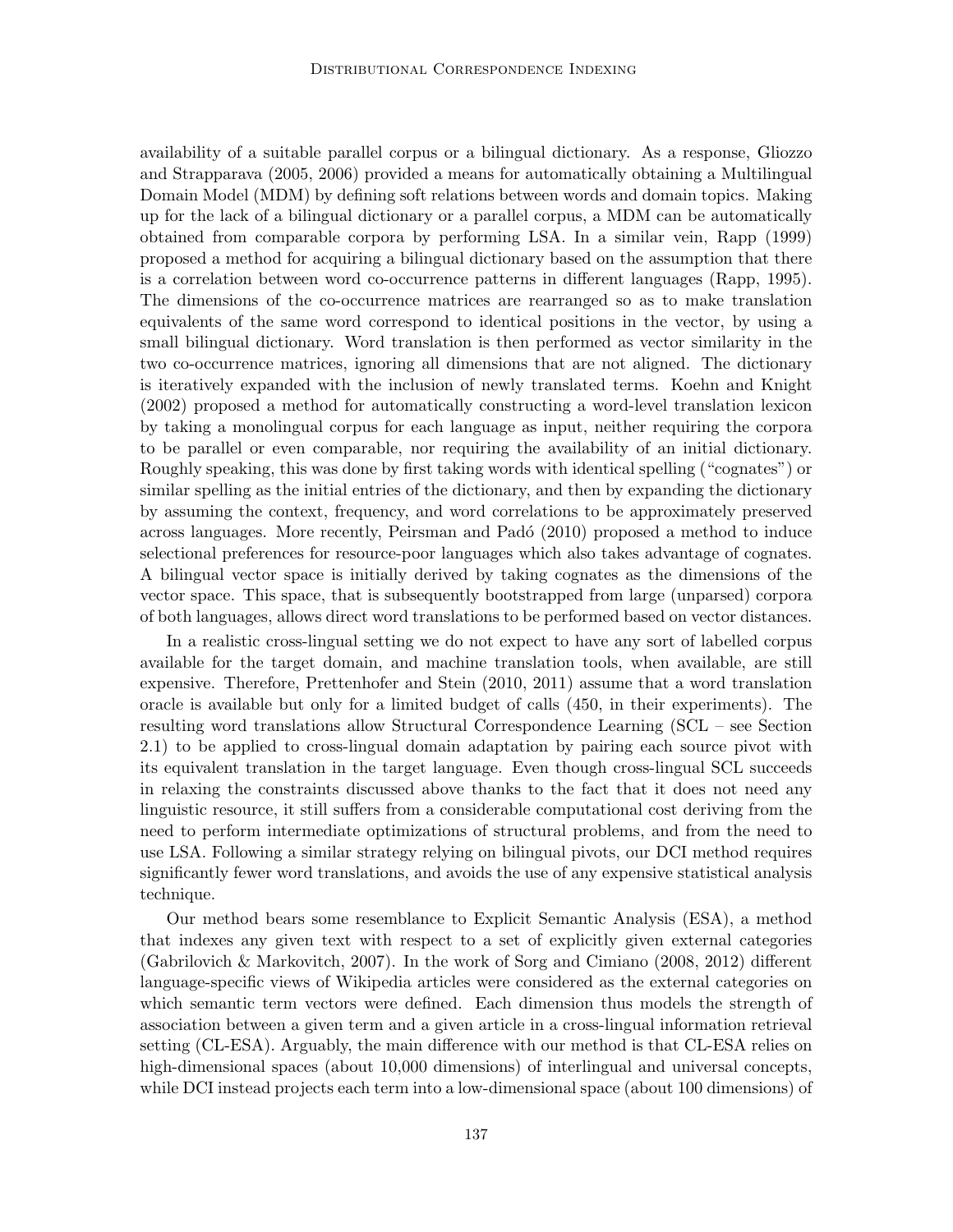highly predictive concepts, i.e., bilingual pivots. Additionally, our method does not require any sort of external resource apart from a word translation oracle, and the strength of association is rather defined in terms of distributional correspondence, computed efficiently on unlabelled sets (Section 4).

## 3. Problem Statement

In this section we formally state our problem and set the notation we are going to use throughout this paper.

Sentiment classification may be viewed as the task of approximating the unknown target function  $\Phi: X \to Y$ , that indicates how documents ought to be classified, by means of a function  $\Phi: X \to Y$ , called the classifier, where X denotes the space of documents and  $\mathcal{Y} = \{+1, -1\}$  denotes the space of labels, indicating positive  $(+1)$  or negative  $(-1)$ sentiment. In domain adaptation (see e.g., Pan & Yang, 2010) it is customary to define a domain as a pair  $\mathcal{D} = \langle F, P(X) \rangle$ , where  $P(X)$  is the marginal probability distribution that governs the likelihood with which documents (represented in the term space  $F$ ) are drawn. Given a source domain  $\mathcal{D}_s = \langle F_s, P_s(X) \rangle$  and a target domain  $\mathcal{D}_t = \langle F_t, P_t(X) \rangle$ , domain adaptation is a subtask of transfer learning that consists of improving the accuracy of the classifier  $\hat{\Phi}$  on  $\mathcal{D}_t$  by using knowledge from  $\mathcal{D}_s$ , a domain such that  $\mathcal{D}_s \neq \mathcal{D}_t$ .

The precondition  $\mathcal{D}_s \neq \mathcal{D}_t$  leads to two different interpretations of the domain adaptation problem. On one side, cross-domain adaptation (e.g.,  $DVDs \rightarrow Books$ ) is typically characterized by  $F_s = F_t$  and  $P_s \neq P_t$ ; that is, the term space is common – or is trivially made common by joining the two term spaces – but the marginal probability distributions differ. On the other side, *cross-lingual* adaptation (e.g., **EnglishBooks**  $\rightarrow$  **GermanBooks**) is typically characterized by  $F_s \neq F_t$  and  $P_s = P_t$ ; that is, documents are drawn from similar distributions but are described in different term spaces.

In this paper we also define and investigate a third case of domain adaptation, in which both the term spaces and the probability distributions differ. This is the *cross*domain/cross-lingual adaptation problem, characterized by  $F_s \neq F_t$  and  $P_s \neq P_t$ . We argue that this case is of particular interest, since it enables cross-lingual adaptation to be performed even in the absence of an auxiliary dataset that acts as a "bridge" in a two-steps adaptation (e.g., EnglishBooks  $\rightarrow$  GermanBooks  $\rightarrow$  GermanDVDs). For example, when a sentiment classifier for a resource-poor language needs to be deployed that analyses sentiment about a new topic, a common scenario is one in which we want to leverage data from a resource-rich language (e.g., English) on a different, already known topic. This scenario is a realistic generalization of the domain adaptation problem; to the best of our knowledge, nobody has tackled it before in published work.

As a final note regarding notation, we will use subscripts  $s$  and  $t$  to indicate whether the data is drawn from the source or from the target domain, respectively. Accordingly,  $U_s$  denotes the unlabelled source dataset, while  $U_t$  refers to the unlabelled target dataset. Similarly,  $Tr_s$  and  $Te_t$  denote the training set and test set, respectively.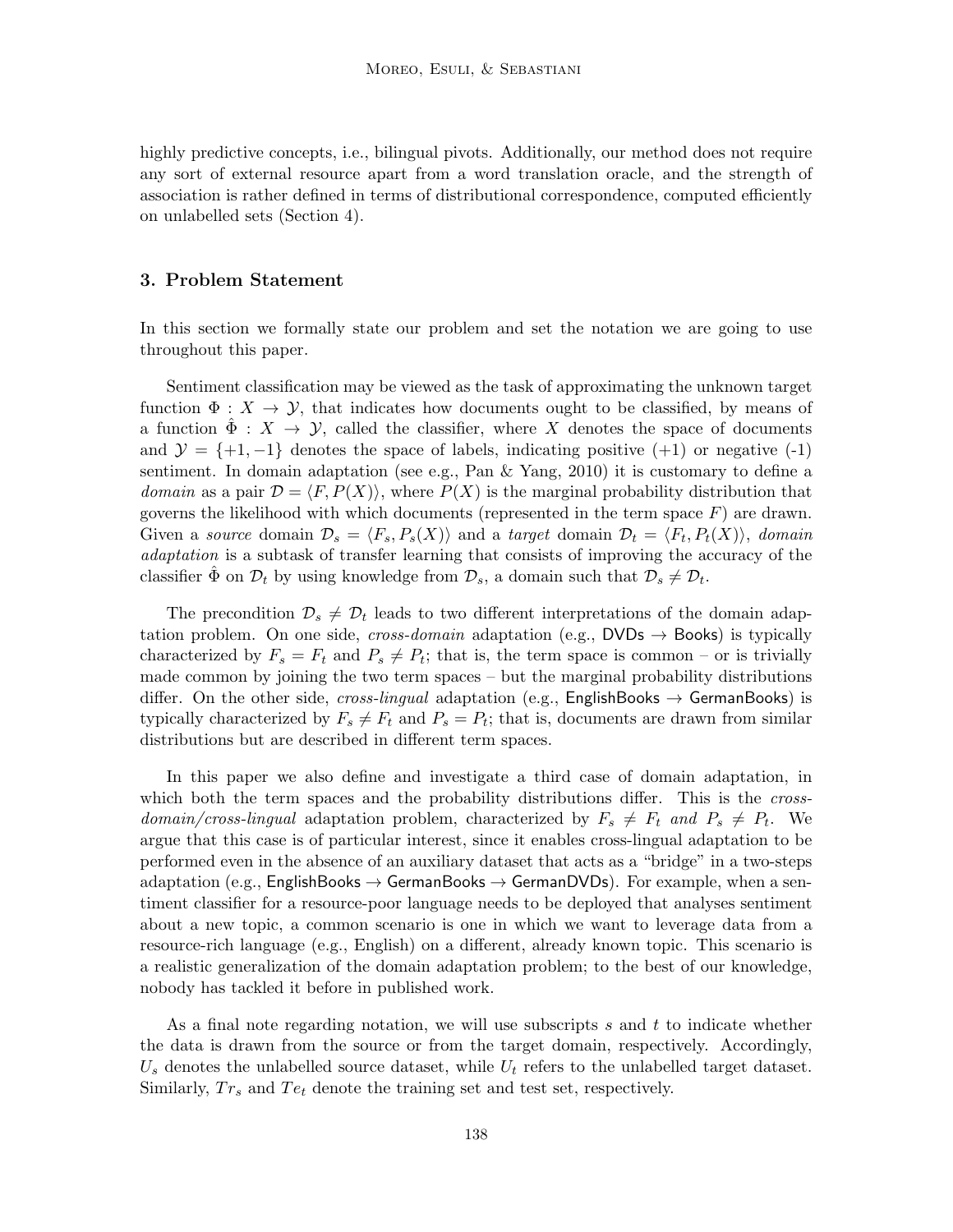## 4. Distributional Correspondence Functions

The goal of this section is to introduce Distributional Correspondence Functions (DCFs). We first characterize the family of DCFs and then propose some specific ones.

#### 4.1 Definition

DCFs are a family of real-valued functions that quantify the degree of correspondence between two terms  $f^i$  and  $f^j$  by comparing their *context distribution vectors*  $f^i$  and  $f^j$  from an unlabelled collection  $U$ . A context distribution vector is a unit-length *n*-dimensional vector that models how a term relates to a set of contexts. A context is any text unit in which a term could appear (e.g., a sentence, a fixed-size window, or an entire document);  $\mathbf{f}_c^i$  denotes the value of the vector for term  $f^i$  in context c, with  $\mathbf{f}_c^i = 0$  if  $f^i$  does not appear in context c. The cases in which  $f_c^i > 0$  are determined by the weighting function in use, and might lead to different interpretations of the DCF, e.g., as a probability function in an event space (Section 4.2), or as a kernel in a vector space (Section 4.3). We define  $p_i$  as the prevalence of  $f^i$ , i.e., the portion of contexts for which  $f_c^i > 0$ , i.e.,

$$
p_i = \frac{|\{c|\mathbf{f}_c^i > 0\}|}{n} \tag{1}
$$

where  $n$  is the dimensionality of the vector space, i.e., the number of different contexts. In this work we take documents as contexts, so  $f_c^i = 0$  means that term  $f^i$  does not appear in document c, and  $p_i$  is the portion of documents of the unlabelled collection in which  $f^i$ appears.

A DCF is a function  $\eta: \mathcal{R}^n \times \mathcal{R}^n \to \mathcal{R}$ , where the sign of  $\eta(\mathbf{f}^i, \mathbf{f}^j)$  indicates the polarity of the correspondence, i.e., positive values indicate positive correlation and negative values indicate negative correlation;  $\eta(\mathbf{f}^i, \mathbf{f}^j) = 0$  indicates null correspondence. We will force DCFs to be such that  $\eta(f^i, f^j) = 0$  for the expected correspondence measured between randomly chosen pairs of vectors once the prevalence  $p_i$  and  $p_j$  of terms  $f^i$  and  $f^j$  have been set. The rationale of this choice is that high-prevalence terms have a higher probability to have non-zero values in a number of common positions, and in this case some measures (see Section 4.3) will record a level of correspondence due to the non-perfect orthogonality of the vectors, which happens much more rarely for low-prevalence terms. We want to factor out this bias, centering the DFC on the expected correspondence value.

#### 4.2 Probability-Based DCF

In this section we discuss some probability-based DCFs derived from information theory. The distribution  $P(f^i)$  of a term  $f^i$  across the contexts is modelled using a binomial event space, thus considering only the presence or absence of the term in the context;  $P(f^i)$ thus denotes the probability that  $f^i$  occurs in a random context, while  $P(\overline{f}^i)$  denotes the probability that  $f^i$  does not occur in it.

The first part of Table 1 shows the probability-based DCFs we investigate. We consider Pointwise Mutual Information (PMI, the ratio between the joint distribution and the product of the marginal distributions), and a simple probabilistic function (here called *Linear*) that contrasts the probabilities of  $f^i$  conditioned on  $f^j$  and  $\overline{f}^j$ , respectively. We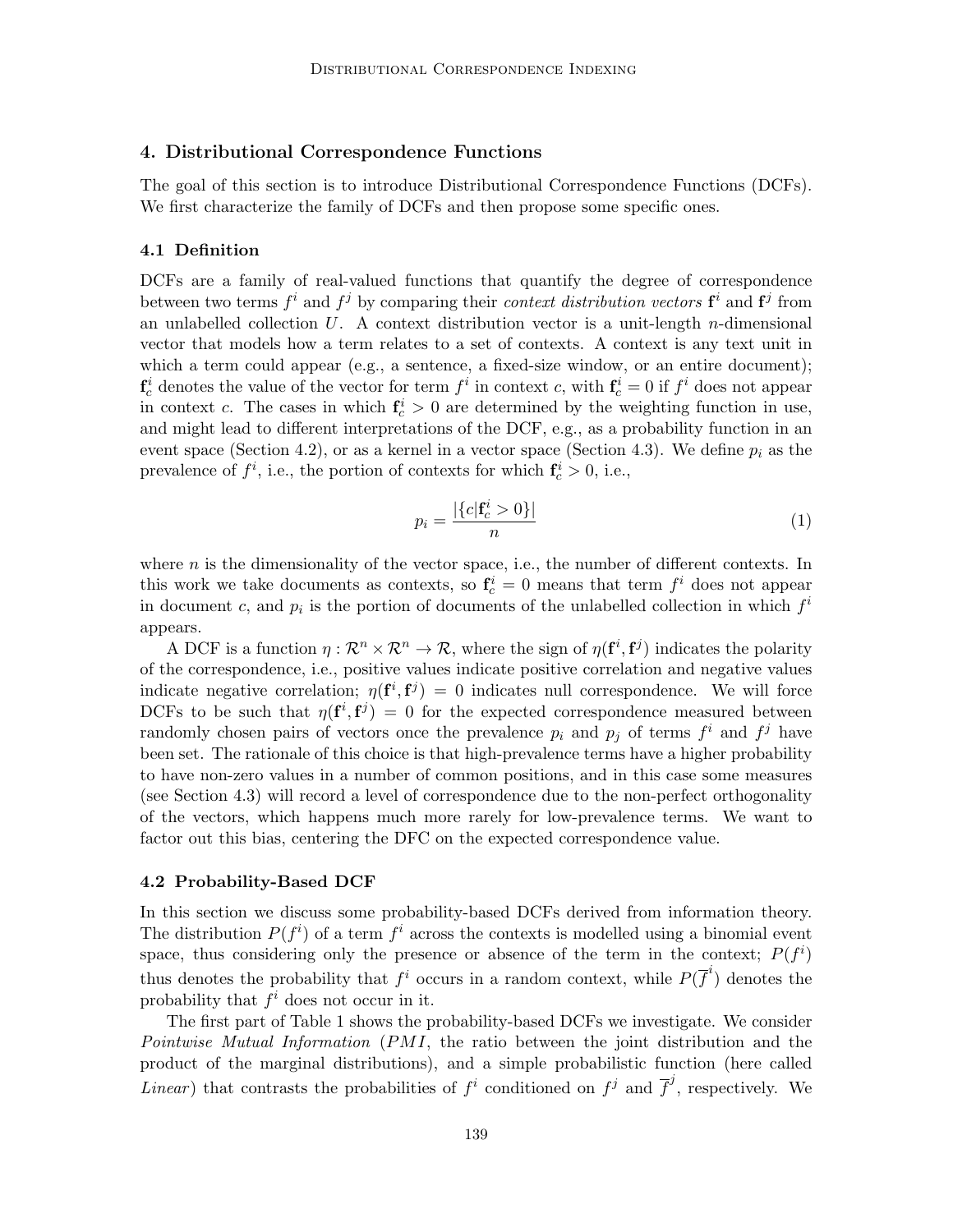also consider Mutual Information  $(MI)$ , the reduction in entropy of a distribution due to the observation of another distribution) in an asymmetric version. The rationale of this asymmetry is that  $MI$  per se is symmetric with respect to positive and negative correlation; that is, the two cases in which (a)  $f^i$  occurs in all and only the contexts in which  $f^j$  also occurs, and (b)  $f^i$  occurs in all and only the contexts in which  $f^j$  does not occur, obtain the same MI score. In our scenario these two kinds of correlation must be kept distinct, because a high positive correlation indicates semantic similarity, while a high negative correlation indicates a lack of semantic similarity. For this reason we invert the sign of the DCF in the negative correlation case, by defining a  $\rho$  function that detects the negative correlation by using the true positive rate  $(tpr = P(f^i, f^j)/P(f^j))$  and the true negative rate  $(tnr =$  $P(\overline{f}^i, \overline{f}^j)/P(\overline{f}^j)$ ), i.e.,

$$
\rho(f^i, f^j) = \begin{cases} +1 & \text{if } (tpr + tnr > 1) \\ -1 & \text{otherwise} \end{cases}
$$
\n(2)

and by multiplying  $\rho(f^i, f^j)$  by MI, to yield Asymmetric Mutual Information (AMI, see Table 1).

#### 4.3 Kernel-Based DCFs

In this section we consider different kernel functions as DCFs. Kernel functions are similarity functions, typically used e.g., within support vector machines to operate in high- (and potentially infinite-) dimensional spaces. In this case the values in the context vector can be numeric, thus indicating the relative importance of a term in a given context, and are usually computed as a function of the frequency of the term in the context and in the corpus, e.g., *tfidf*. We consider normalized context vectors, i.e., after weighting the document-byterm matrix we normalize the term vectors to unit length.

The most popular vector similarity measure is probably cosine similarity, which measures the cosine of the angle between them, and is defined as

$$
cos(\mathbf{f}^i, \mathbf{f}^j) = \frac{\langle \mathbf{f}^i, \mathbf{f}^j \rangle}{\|\mathbf{f}^i\| \|\mathbf{f}^j\|}
$$
(3)

We also consider as DCFs other popular kernels: the polynomial kernel and the Radial Basis Function (RBF – a.k.a. Gaussian) kernel, i.e.,

$$
polynomial_{a,b}(\mathbf{f}^i, \mathbf{f}^j) = (a + \langle \mathbf{f}^i, \mathbf{f}^j \rangle)^b \tag{4}
$$

$$
RBF_{\gamma}(\mathbf{f}^i, \mathbf{f}^j) = \exp\{-\gamma \|\mathbf{f}^i - \mathbf{f}^j\|^2\} \tag{5}
$$

where  $\|\mathbf{f}^i - \mathbf{f}^j\| = \sqrt{\sum_{c=1}^n (\mathbf{f}_c^i - \mathbf{f}_c^j)^2}$  is the Euclidean distance between  $\mathbf{f}^i$  and  $\mathbf{f}^j$ .

Since non-zero values in a frequency vector are always positive, it turns out that the expected value of both the dot product and the Euclidean distance between two random distributional vectors is greater than zero. In order to satisfy the necessary condition imposed to DCFs the kernels should be "centred" to zero by factoring out this bias. Let  $\mathbf{r}^i$  and  $\mathbf{r}^j$  be two unit-length vectors with prevalences  $p_i$  and  $p_j$ , whose non-zero values are independently distributed at random; the expected value of non-zero positions is  $\sqrt{p_i n}^{-1}$ and  $\sqrt{p_j n^{-1}}$ , respectively. The expected value of the dot product and of the Euclidean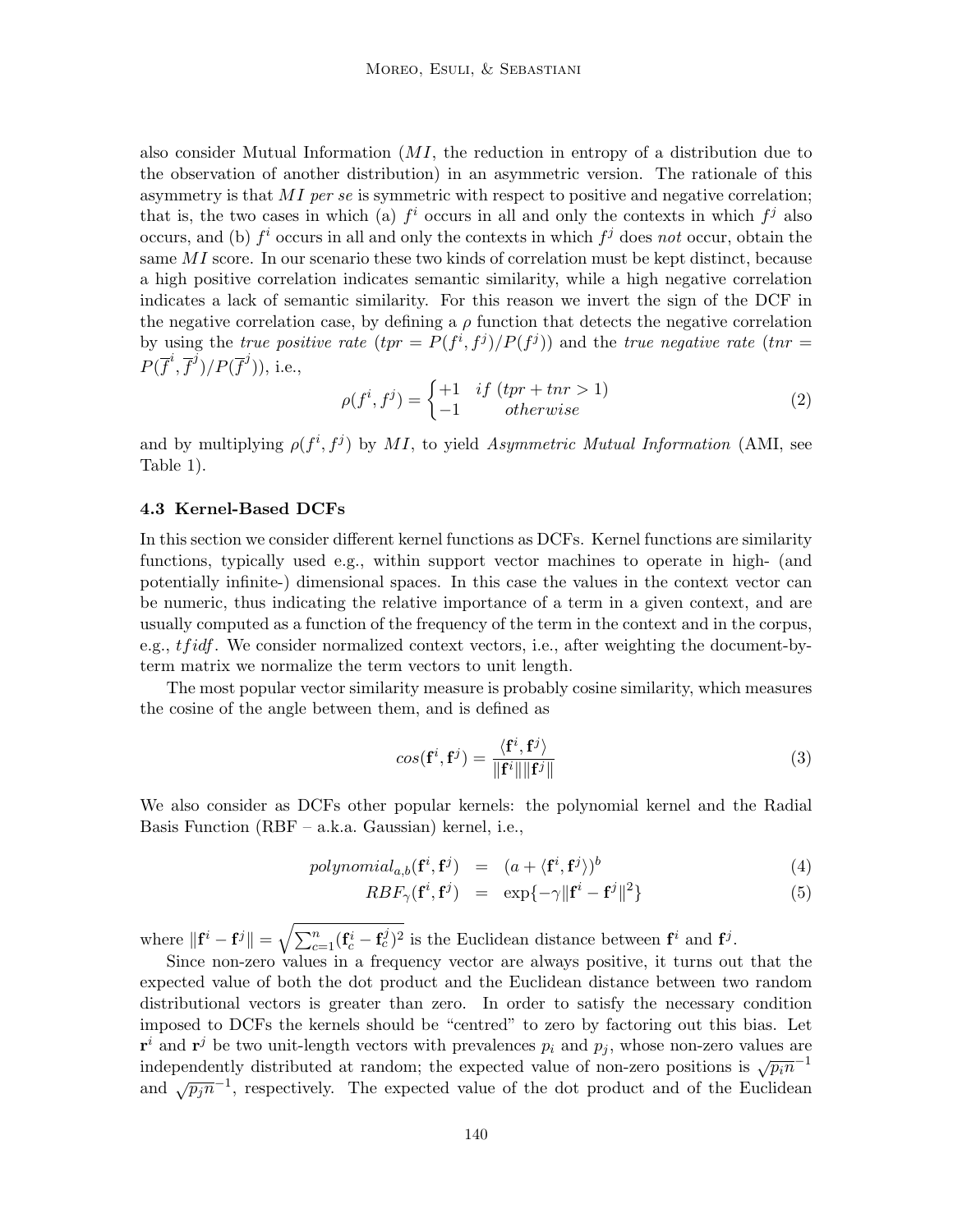distance between  $\mathbf{r}^i$  and  $\mathbf{r}^j$  are, respectively,

$$
E[\langle \mathbf{r}^i, \mathbf{r}^j \rangle] = p_i p_j n \frac{1}{\sqrt{p_i n}} \frac{1}{\sqrt{p_j n}} = \sqrt{p_i p_j} \tag{6}
$$

$$
E[\|\mathbf{r}^{i} - \mathbf{r}^{j}\|] = np_{i}p_{j} \left(\frac{1}{\sqrt{p_{i}n}} - \frac{1}{\sqrt{p_{j}n}}\right)^{2} + n(p_{i} - p_{i}p_{j}) \frac{1}{p_{i}n} + n(p_{j} - p_{i}p_{j}) \frac{1}{p_{j}n}
$$
(7)  
= 2(1 -  $\sqrt{p_{i}p_{j}}$ )

The resulting DCFs, obtained by factoring out these expected values from the corresponding kernels, are reported in the second part of Table 1.

| <b>Probability-based DCFs</b>                                                         | Mathematical form                                                                                                                                                                                                                                                                                                                                                                                                                                                                                |
|---------------------------------------------------------------------------------------|--------------------------------------------------------------------------------------------------------------------------------------------------------------------------------------------------------------------------------------------------------------------------------------------------------------------------------------------------------------------------------------------------------------------------------------------------------------------------------------------------|
|                                                                                       | Linear $\mid P(f^i f^j) - P(f^i f^j) \mid$                                                                                                                                                                                                                                                                                                                                                                                                                                                       |
| Pointwise Mutual Information $\left  \log_2 \frac{P(f^i, f^j)}{P(f^i)P(f^j)} \right $ |                                                                                                                                                                                                                                                                                                                                                                                                                                                                                                  |
|                                                                                       | Asymmetric Mutual Information $\rho(f^i, f^j)$ $\sum_{x \in \{f^i, \overline{f^i}\}} \sum_{y \in \{f^j, \overline{f^j}\}} P(x, y) \log_2 \frac{P(x, y)}{P(x)P(y)}$                                                                                                                                                                                                                                                                                                                               |
| Kernel-based DCFs                                                                     | Mathematical form                                                                                                                                                                                                                                                                                                                                                                                                                                                                                |
|                                                                                       | $\begin{array}{c c} \begin{array}{c} \text{Cosine} & \displaystyle \frac{\langle \mathbf{f}^i, \mathbf{f}^j \rangle}{\  \mathbf{f}^i \  \  \mathbf{f}^j \ } - \sqrt{p_i p_j} \end{array} \\ \begin{array}{c} \text{Polynomial} & \displaystyle (a + \langle \mathbf{f}^i, \mathbf{f}^j \rangle)^b - (a + \sqrt{p_i p_j})^b \end{array} \\ \begin{array}{c} \text{RBF} & \displaystyle \exp\{-\gamma \  \mathbf{f}^i - \mathbf{f}^j \ ^2 \} - \exp\left\{-4\gamma \left(1 - \sqrt{p_i p_j}\right$ |
|                                                                                       |                                                                                                                                                                                                                                                                                                                                                                                                                                                                                                  |
|                                                                                       |                                                                                                                                                                                                                                                                                                                                                                                                                                                                                                  |

Table 1: Mathematical forms of DCFs discussed in this work.

## 5. Distributional Correspondence Indexing

In this section we explain our Distributional Correspondence Indexing (DCI) method in detail, by paying special attention to each step of the workflow.

The DCI method works by first identifying a small set of pivot terms (or "pivots", for short – Section 5.1), and then projects each term into a new vector space where each dimension measures the correspondence of the term to a pivot (Section 5.2). Each term will thus be assigned to a new vectorial representation that will be here referred to as term profile, or simply profile. The term space is then post-processed by first normalizing each dimension (Section 5.3) and then unifying the source and target term profiles for certain terms that we expect to behave similarly in both domains, such as pivots (Section 5.4). Documents are then projected by cumulating (i.e., summing) the profiles of the terms that occur in them (Section 5.5), after which a classifier can be trained as usual. In order to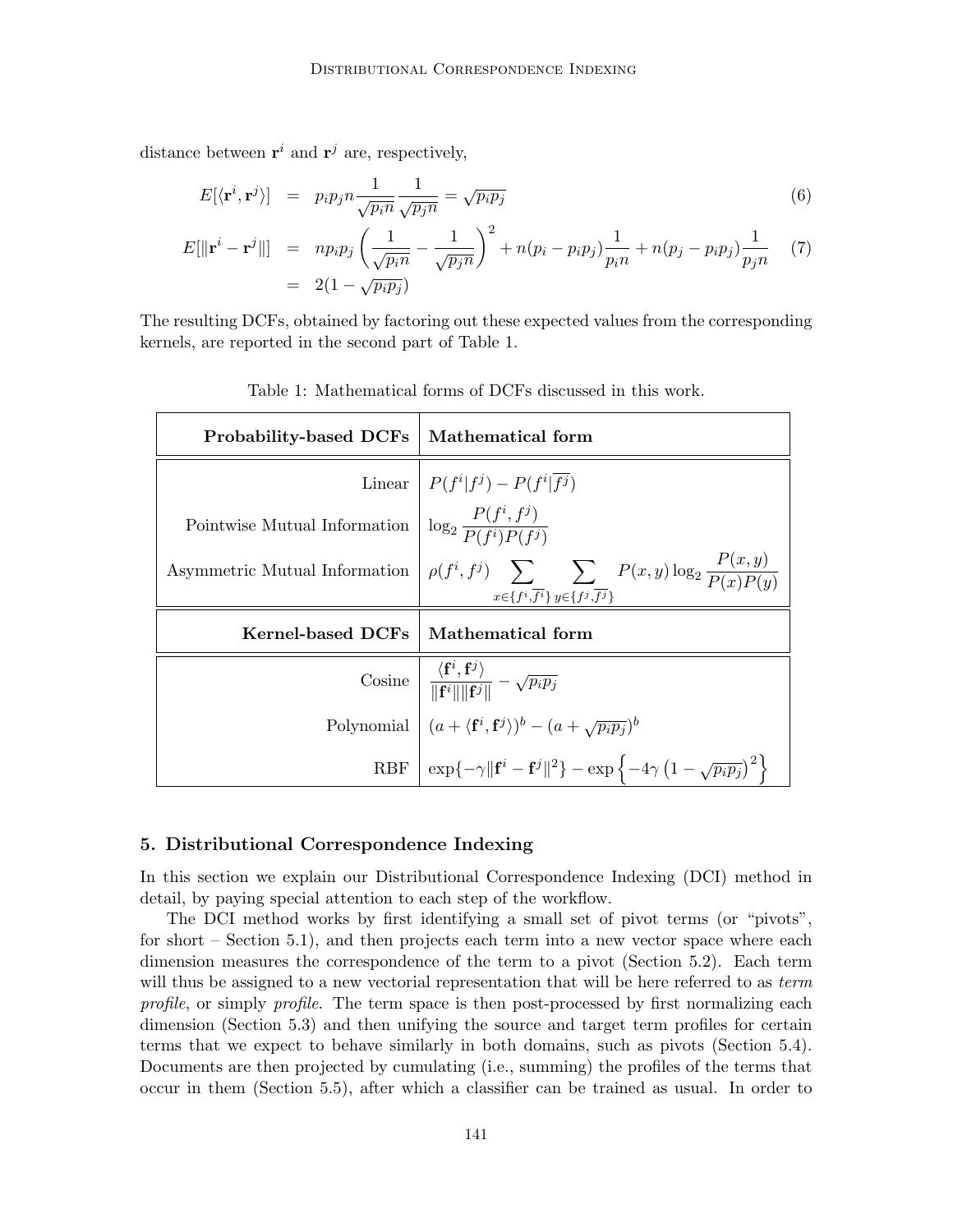clarify the explanation we will use a running example throughout the different steps. To that aim we will be tracking the case **Books**  $\rightarrow$  **Electronics**, i.e., the domain adaptation from the Books domain to the Electronics one (more details about the datasets will be given in Section 6.1).

## 5.1 Pivot Selection

Pivots are terms that are shared across the source and target domains, and are meant to link them, thus enabling the knowledge transfer process. Blitzer et al. (2006) defined pivots as terms which occur frequently in the source and target domains and behave similarly in both domains. Subsequent work (Blitzer et al., 2007; Prettenhofer & Stein, 2010; Pan et al., 2010) extended the definition of pivots to take into account also the co-occurrence relation between terms and class labels in the source domain, as it was shown that informative terms for the prediction task are better pivots. This idea was later adapted to the cross-lingual setting by Prettenhofer and Stein (2010), in which a fixed frequency threshold  $\phi$ , called *support*, was used to filter infrequent pivot candidates, then ranking the remaining candidates by their mutual information with respect to labels in the source domain. Prettenhofer and Stein also introduced the notion of *word translation oracle* (WTO), i.e., a translator that, given a word in the source language, provides its translation in the target language. The method of Prettenhofer and Stein assumes the possibility of issuing a limited number of calls to such an oracle.

As pointed out by Pan et al. (2010), pivot selection using mutual information can help identify predictive terms for the source domain, but there is no guarantee that those terms act similarly in both domains. In this respect, we think that even though the support threshold might serve to filter out some problematic candidates, this strategy is suboptimal. For example, a candidate occurring 29 times and 31 times out of 50,000 in the source and in the target domain, respectively, will be discarded if the support is set to  $\phi = 30$ , while a pivot occurring 5000 times and 31 times could be chosen, even if it is clear that in this second case its role in the two domains is very different.

A good pivot should be highly task-dependent, and also present a similar degree of domain-dependence in the two domains. We have formalized this intuition via the function

$$
\Psi(f^i) = I_s(f^i)\zeta_{s-t}(f^i)
$$
\n(8)

where  $\Psi(f^i)$  is the term's strength as a pivot,  $I_s(f^i)$  quantifies the informativeness (to be estimated on the training set  $Tr_s$ ) of term  $f^i$  for the classification task, and  $\zeta_{s-t}(f^i)$ measures the *cross-consistency* of term  $f^i$  estimated on  $U_s$  and  $U_t$ , that quantifies how similarly the term behaves in the two domains.

Following previous research, we will instantiate  $I_s(f^i)$  via mutual information. Ideally,  $\zeta_{s-t}: F \to [0,1]$  should be defined in such a way that  $\zeta_{s-t}(f^i) \approx 1$  if the distribution of  $f^i$  is consistent across domains, and  $\zeta_{s-t}(f^i) \approx 0$  if the importance of  $f^i$  varies a lot from one domain to another. Given the lack of labelling information in the target domain, we adopt a simple heuristic that relates the prevalence on both domains, as we might expect a comparable prevalence of use in text for terms that posses a similar degree of domain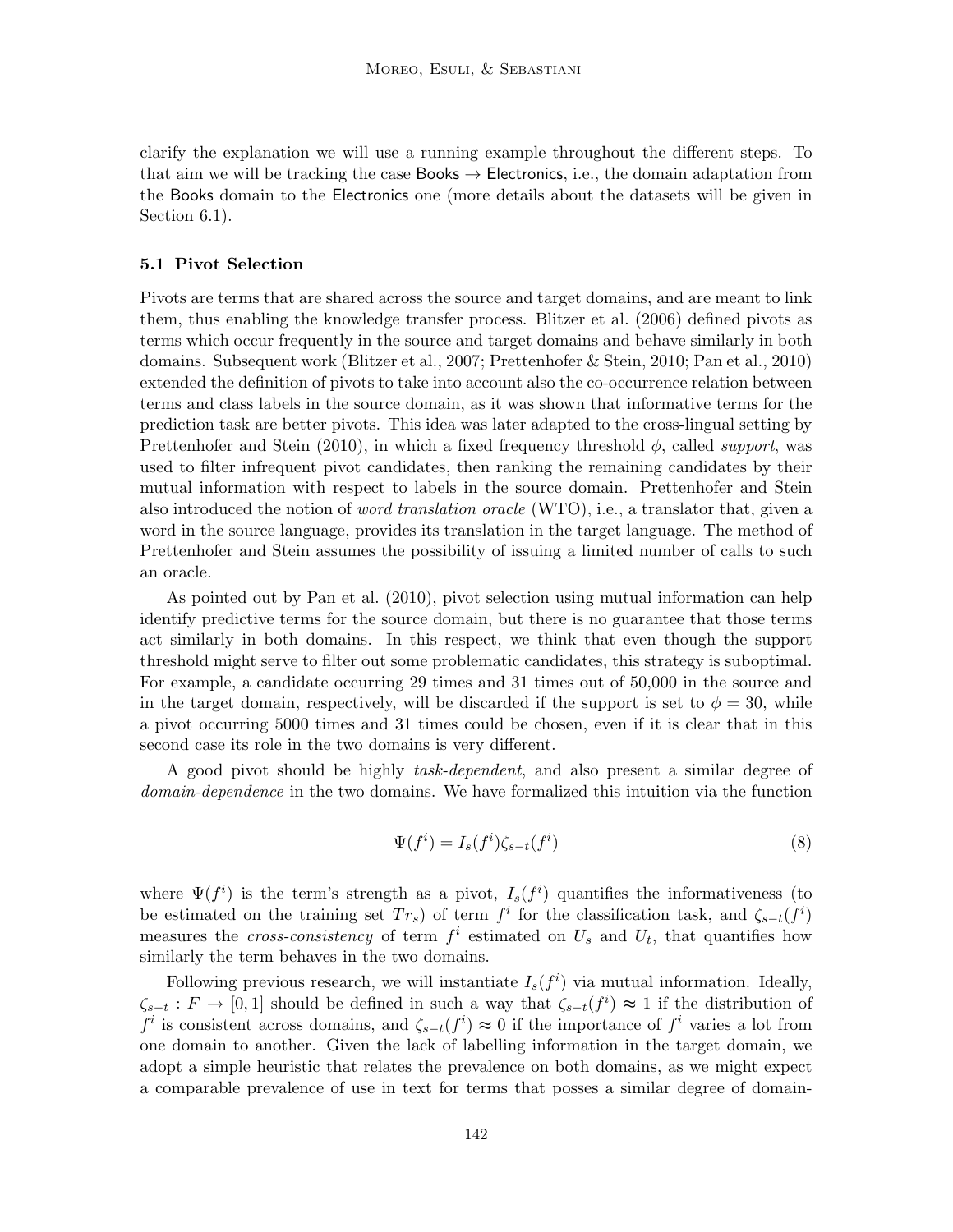dependence<sup>1</sup>. We thus define

$$
\zeta_{s-t}(f^i) = \frac{\min\{p_i^s, p_i^t\}}{\max\{p_i^s, p_i^t\}}\tag{9}
$$

where  $p_f^s$  (resp.,  $p_i^t$ ) is the prevalence of  $f^i$  as measured on set  $U_s$  (resp.,  $U_t$ ). The top-ranked m terms according to their  $\Psi$  value that have a frequency greater than  $\phi$  in both  $U_s$  and  $U_t$ , are selected as pivots;  $m$  is a user defined parameter indicating the number of pivots to select. Table 2 exemplifies the pivot selection process in the Books  $\rightarrow$  Electronics adaptation. For instance, the cross-consistency weight succeeds in penalizing adjective boring, which might be a good candidate for predicting the polarity of book reviews but is rather uninformative for electronic devices, which is thus pushed out of the top-100 list (only 10 elements are shown here due to space limitations).

| #  | term          | $I_s$ score | term             | $\Psi$ score |
|----|---------------|-------------|------------------|--------------|
| 1  | waste         | 0.029       | waste            | 0.028        |
| 2  | boring        | 0.029       | excellent        | 0.022        |
| 3  | disappointing | 0.029       | bad              | 0.020        |
| 4  | excellent     | 0.026       | not              | 0.018        |
| 5  | no            | 0.021       | don't            | 0.017        |
| 6  | waste_of      | 0.021       | waste_of         | 0.017        |
| 7  | bad           | 0.021       | highly_recommend | 0.014        |
| 8  | don't         | 0.019       | disappointing    | 0.013        |
| 9  | not           | 0.018       | great            | 0.012        |
| 10 | vour_money    | 0.018       | your_money       | 0.012        |

Table 2: Top-10 terms ranked according to mutual information  $(I_s(f^i))$  (left), and mutual information combined with cross-consistency  $(\Psi(f^i) = I_s(f^i)\zeta_{s-t}(f^i))$  (right).

## 5.2 Term Profiles

We implement a rather direct application of the distributional hypothesis, following the intuition that the semantics of a term can be captured by its distributional correspondence with pivots. We thus build a term profile  $\vec{f}$  for each source and target term f (including pivot terms) as the m-dimensional vector

$$
\vec{f} = (\eta(\mathbf{f}, \mathbf{p}^1), \eta(\mathbf{f}, \mathbf{p}^2), \dots, \eta(\mathbf{f}, \mathbf{p}^m))
$$
\n(10)

where **f** and  $\mathbf{p}^i$  are the context distribution vector from the unlabelled collection of the term f being profiled and the  $i^{th}$  pivot, respectively, and  $\eta$  is the selected DCF.

Table 3 displays the term profiles associated with four relevant terms from our running example, i.e., boring, excellent, waste, reliable. Note that excellent and waste are pivots with opposite polarity, while the other two are domain-dependent terms, i.e., boring is only

<sup>1.</sup> Note that the  $\zeta_{s-t}(\cdot)$  function is meant to capture the cross-domain drift, and thereby we will ignore it in the cross-lingual setting – by simply defining  $\zeta_{s-t}(f^i) = 1$  in that case – as the domain of knowledge is the same for both collections.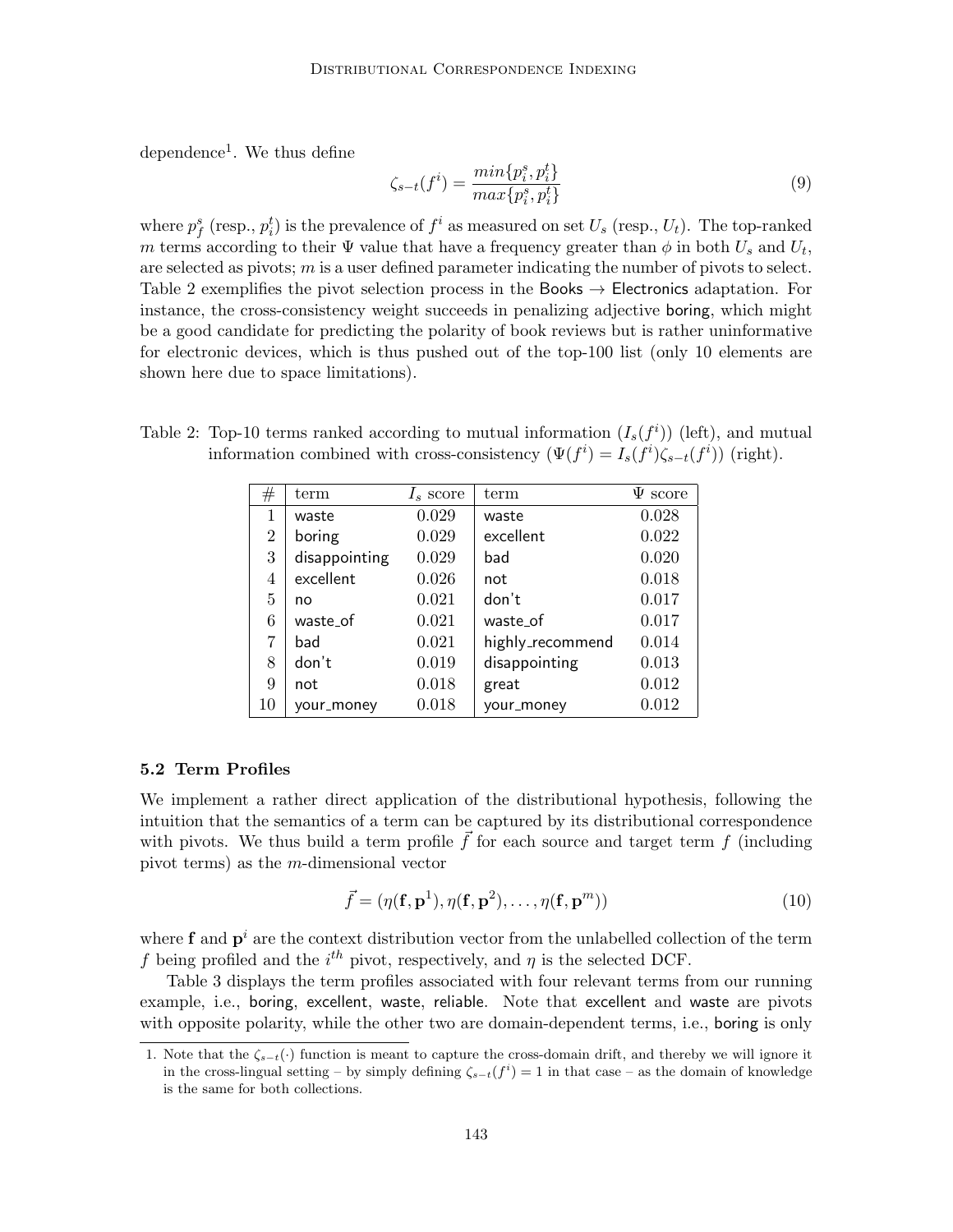informative for Books reviews while reliable is only informative for Electronics reviews. The DCF used in this example is the cosine kernel. Note that boring has no representation in the target side, as this term does not appear in the Electronics dataset. Note also that pivot terms are associated to vectorial representations that are somehow close to each other in both domains. The same does not happen for reliable, a domain-dependent term that plays different roles in the two domains. We can also note that correspondence tends to be positive between terms with similar polarity (e.g., between waste and bad), and negative otherwise (e.g., between excellent and bad). Finally, notice that  $cos(waste, waste) \neq 1$  and  $cos$ (excellent, excellent)  $\neq$  1, due to the correction factor introduced on the cosine formula (see Table 1).

Table 3: Term profiles generated for terms boring, excellent, waste, and reliable (rows) for the different dimensions (columns) in the source (left) and target (right). Only the first 5 dimensions, corresponding to pivots waste, excellent, bad, no, and don't, are shown due to space restrictions.

|           |          |           | <b>Books</b> |          |          | <b>Electronics</b> |          |                          |          |          |          |          |
|-----------|----------|-----------|--------------|----------|----------|--------------------|----------|--------------------------|----------|----------|----------|----------|
|           | waste    | excellent | bad          | not      | don't    |                    | waste    | excellent                | bad      | not      | don't    | $\cdots$ |
| boring    | 0.058    | $-0.042$  | 0.029        | $-0.029$ | 0.004    | $\cdots$           |          | $\overline{\phantom{0}}$ |          |          |          | $\cdots$ |
| excellent | $-0.030$ | 0.938     | $-0.051$     | $-0.082$ | $-0.065$ | $\cdots$           | $-0.042$ | 0.927                    | $-0.023$ | $-0.021$ | $-0.018$ | $\cdots$ |
| waste     | 0.957    | $-0.030$  | 0.007        | $-0.013$ | 0.161    |                    | 0.959    | $-0.042$                 | 0.028    | 0.025    | 0.138    | $\cdots$ |
| reliable  | $-0.012$ | $-0.002$  | $-0.007$     | 0.004    | 0.016    |                    | 0.001    | 0.014                    | 0.005    | $-0.004$ | $-0.008$ | $\cdots$ |

## 5.3 Normalization of Term Profiles

Each dimension of the space reflects the distributional correspondence to a given pivot. Pivots with high prevalence are likely to generate high DCF values, which could lead to dominant dimensions in the profile vectors; this could be detrimental during the learning phase. To avoid this effect, we center each profile dimension on its expected value and then rescale by the standard deviation (Equation 11), so that the values for all profile dimensions are approximately normally distributed in  $\mathcal{N}(0, 1)$ , i.e.,

$$
\vec{f'} = \left(\frac{\vec{f}_1 - \mu_1}{\sigma_1}, \frac{\vec{f}_2 - \mu_2}{\sigma_2}, \dots, \frac{\vec{f}_m - \mu_m}{\sigma_m}\right) \tag{11}
$$

where  $\vec{f}_i$  is the  $i^{th}$  dimension of the term profile  $\vec{f}$  (see Equation 10), and  $\mu_i$  and  $\sigma_i$  are the mean and the standard deviation for the same  $i<sup>th</sup>$  dimension, respectively. After normalization, term profile vectors are rescaled to unit length.

Table 4 demonstrates the effect of term normalization for the example terms discussed in Table 3. Note that, after normalization, the source and target profiles for pivot terms seem to get closer in the vectorial space. Furthermore, the target representation of reliable turns out to be more consistent with our intuitions, as it reflects a negative correspondence to waste, and a stronger positive correspondence to excellent.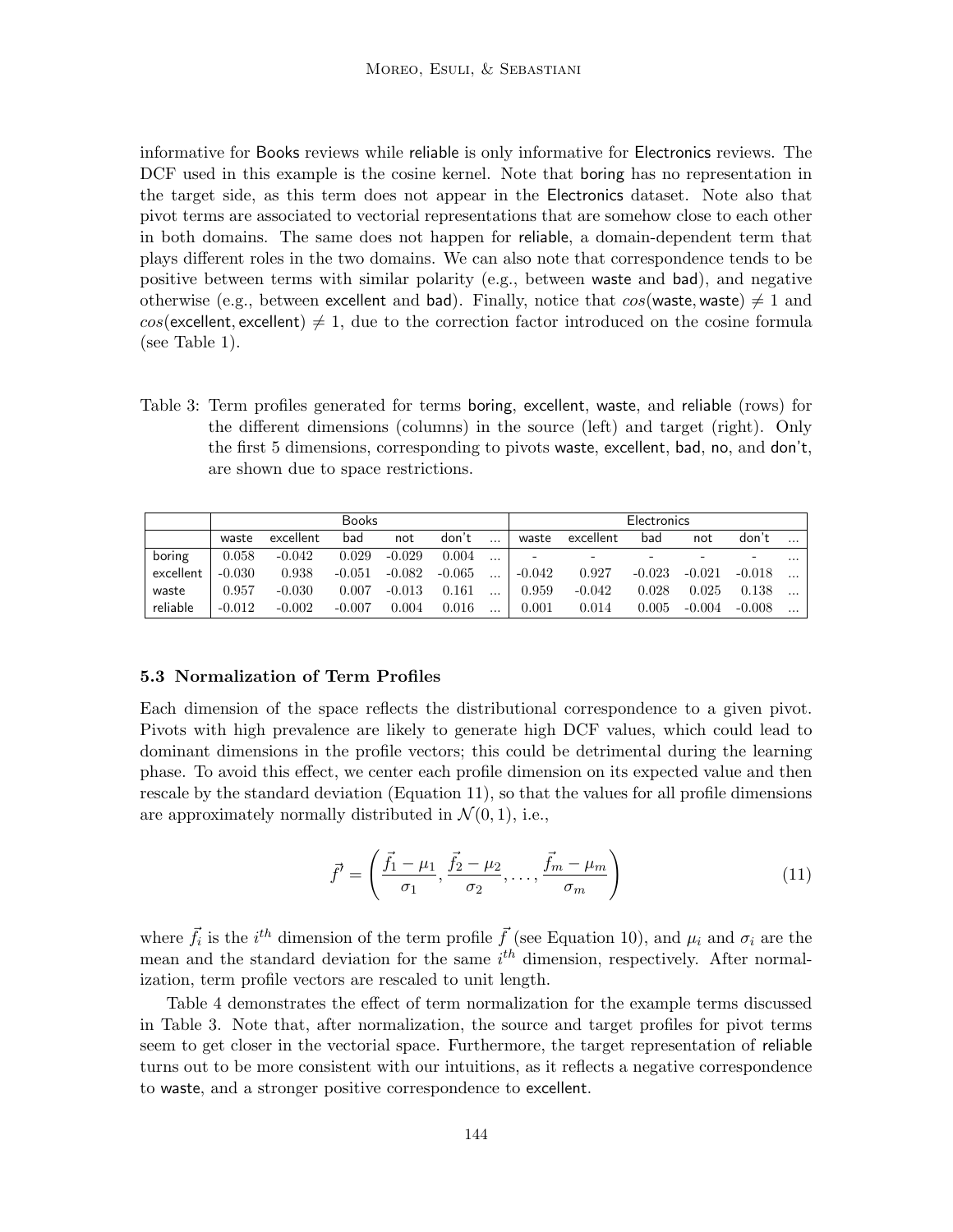|           |          |           | <b>Books</b> |          |        |          | Electronics |                          |       |                  |          |          |  |
|-----------|----------|-----------|--------------|----------|--------|----------|-------------|--------------------------|-------|------------------|----------|----------|--|
|           | waste    | excellent | bad          | not      | don't  | $\cdots$ | waste       | excellent                | bad   | not              | don't    |          |  |
| boring    | 0.223    | $-0.163$  | 0.105        | $-0.125$ | 0.020  | $\cdots$ |             | $\overline{\phantom{a}}$ |       |                  |          | $\cdots$ |  |
| excellent | $-0.021$ | 0.861     | $-0.038$     | -0.080   | -0.050 | $\ldots$ | -0.035      | 0.909                    |       | $-0.024 - 0.038$ | $-0.023$ |          |  |
| waste     | 0.555    | $-0.017$  | 0.005        | $-0.008$ | 0.094  |          | 0.572       | $-0.032$                 | 0.016 | 0.018            | 0.087    |          |  |
| reliable  | $-0.091$ | 0.020     | $-0.056$     | 0.076    | 0.169  | $\cdots$ | $-0.011$    | 0.119                    |       | $0.005$ -0.146   | $-0.138$ |          |  |

Table 4: Effect of term normalization for terms boring, excellent, waste, and reliable.

## 5.4 Unification of Term Profiles

As we assume pivot terms behave similarly in the two languages, we *unify* their term profiles by simply averaging the source profile and the target profile and then normalizing the result to unit length. Unification is also applied to profiles of terms that appear in both the source and target domains with a frequency greater than the support  $\phi$ . The rationale behind unification is to correct the possible misalignment between the source and target term profiles for terms that should receive the same vectorial representation in both domains, such as pivot terms or proper nouns. This is done in order to equalize across domains the contribution of the term to the document representation (see below).

Table 5 shows the term profiles of our running example after unification. Note that boring does not experience any change as its target counterpart does not even exist. Term reliable is also not affected by normalization, as its frequency in the Books domain does not exceed the support  $\phi$ , set to 30 for this example. Finally, the term profiles of pivots excellent and waste are unified, i.e., are computed as the average of their respective source and target profile representations, and then normalized to unit norm.

Table 5: Term profile unification for terms boring, excellent, waste, and reliable.

|           |          |           | Books    |          |          | Electronics |                          |           |          |          |          |           |
|-----------|----------|-----------|----------|----------|----------|-------------|--------------------------|-----------|----------|----------|----------|-----------|
|           | waste    | excellent | bad      | not      | don't    |             | waste                    | excellent | bad      | not      | don't    | $\ddotsc$ |
| boring    | 0.223    | $-0.163$  | 0.105    | $-0.125$ | 0.020    |             | $\overline{\phantom{0}}$ |           | -        |          |          |           |
| excellent | $-0.028$ | 0.893     | $-0.031$ | $-0.059$ | $-0.037$ | $\cdot$     | $-0.028$                 | 0.893     | $-0.031$ | $-0.059$ | $-0.037$ |           |
| waste     | 0.570    | $-0.025$  | 0.010    | 0.005    | 0.091    |             | 0.570                    | $-0.025$  | 0.010    | 0.005    | 0.091    |           |
| reliable  | $-0.091$ | 0.020     | $-0.056$ | 0.076    | 0.169    |             | $-0.011$                 | 0.119     | 0.005    | $-0.146$ | $-0.138$ |           |

## 5.5 Document Indexing

Finally, train and test documents are indexed in the profile space via a weighted sum of all profile vectors associated to their terms. That is, document  $d_j$  is represented as the m-dimensional vector

$$
\vec{d}_j = \sum_{f_i \in d_j} w_{ij} \cdot \vec{f}_i' \tag{12}
$$

where  $w_{ij}$  is the weight of term  $f_i$  in document  $d_j$  according to any weighting function (in our experiments we used the standard cosine-normalized  $tfidf$ ), and  $\vec{f}_i^j$  is the normalized and unified term profile vector for  $f_i$ .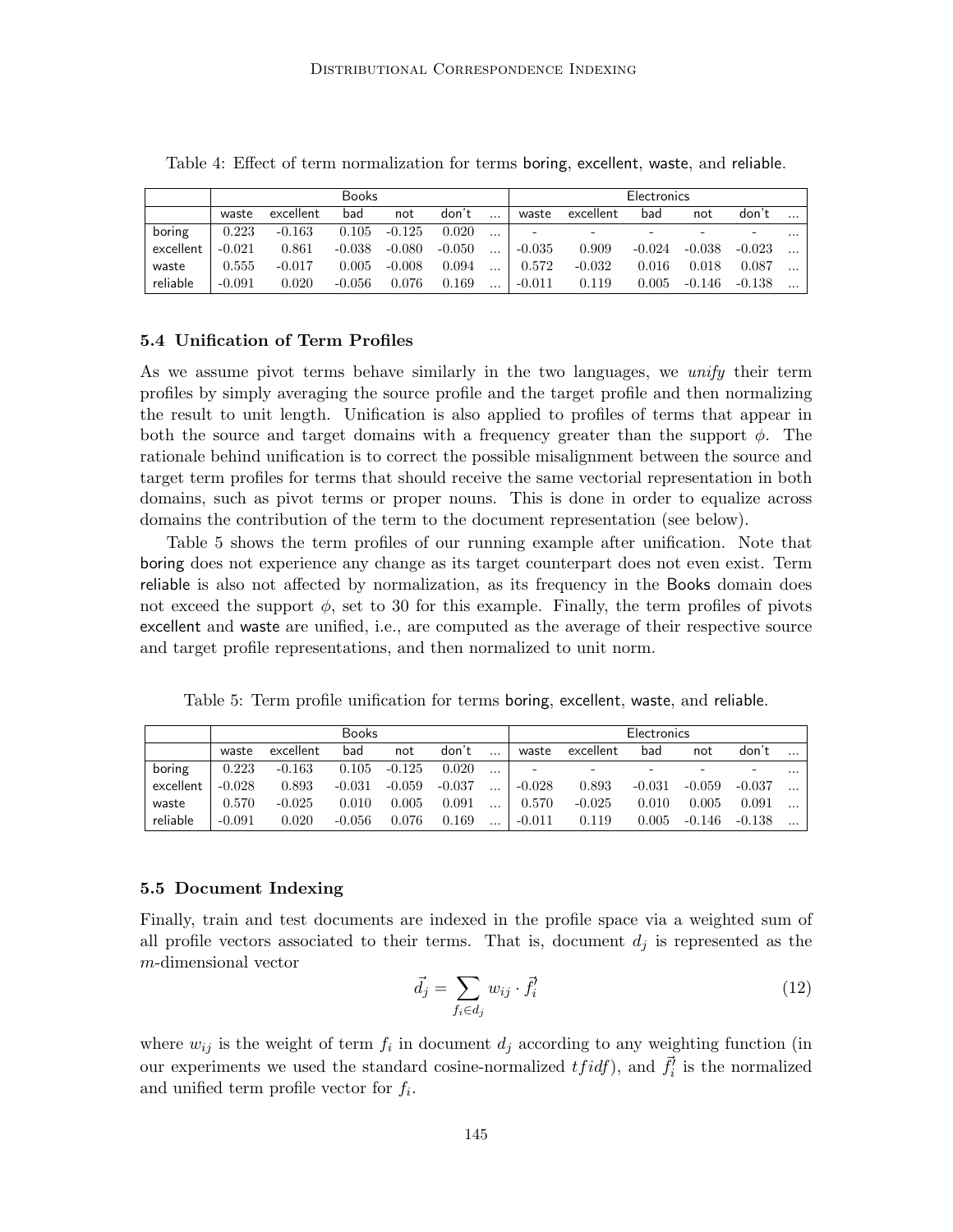## 6. Experiments

In this section we experimentally compare our DCI method, implemented using different DCFs, to other state-of-the-art methods proposed in the literature.

## 6.1 Datasets

We test our method on two popular, publicly available sentiment datasets: Multi-Domain Sentiment Dataset (version 2.0) and Webis-CLS-10. The former is a dataset frequently used for evaluating cross-domain adaptation, while the latter has often been used for evaluating cross-lingual methods. We will also use Webis-CLS-10 to explore the cross-domain/crosslingual setting.

## 6.1.1 Multi-domain Sentiment Dataset (version 2.0)

The Multi-Domain Sentiment (MDS) dataset, first proposed by Blitzer et al. (2007), contains English product reviews taken from Amazon.com for the four domains Books (B),  $DVDs$  (D), Electronics (E), and Kitchen (K) appliances. In order to facilitate reproducibility and to allow for a fair comparison with the results reported in previous literature, we used the same pre-processed version of the dataset as used in previous evaluations, made publicly available by Blitzer et al. (see MSD dataset, 2007) . In this pre-processed version, terms were extracted by taking unigrams and bigrams; reviews originally rated higher than "3 stars" were labelled as positive, and those rated lower than "3 stars" as negative; reviews with intermediate ratings were removed. The dataset comprises 1000 positive reviews and 1000 negative reviews for each of the four domains, and a set of unlabelled documents ranging from 3,586 to 5,945 documents for each domain. Table 6 shows the number of labelled and unlabelled documents, number of distinct terms and total number of terms for each dataset. According to the same evaluation procedure followed by the proposers of other methods we compare against, we randomly split each labelled dataset into a training set of 1600 instances and a test set of 400 instances.

| Domain             | Labelled | Unlabelled | Terms   | <b>Occurrences</b> |
|--------------------|----------|------------|---------|--------------------|
| <b>Books</b>       | 2,000    | 4,465      | 195,887 | 445,793            |
| <b>DVDs</b>        | 2,000    | 3,586      | 188,778 | 370,844            |
| <b>Electronics</b> | 2,000    | 5,681      | 111,407 | 392,699            |
| Kitchen            | 2,000    | 5,945      | 93,474  | 351,162            |

Table 6: Main characteristics of the Multi-Domain Sentiment dataset (version 2.0).

## 6.1.2 Webis-CLS-10

Webis-CLS-10, first proposed by Prettenhofer and Stein (2010), is a cross-lingual sentiment collection consisting of Amazon product reviews written in four languages (English (E), German  $(G)$ , French  $(F)$ , and Japanese  $(J)$ ), covering three product domains (Books  $(B)$ ), DVDs  $(D)$ , and Music  $(M)$ ). For each language-domain pair there are 2,000 training documents, 2,000 test documents, and from 9,000 to 50,000 unlabelled documents depending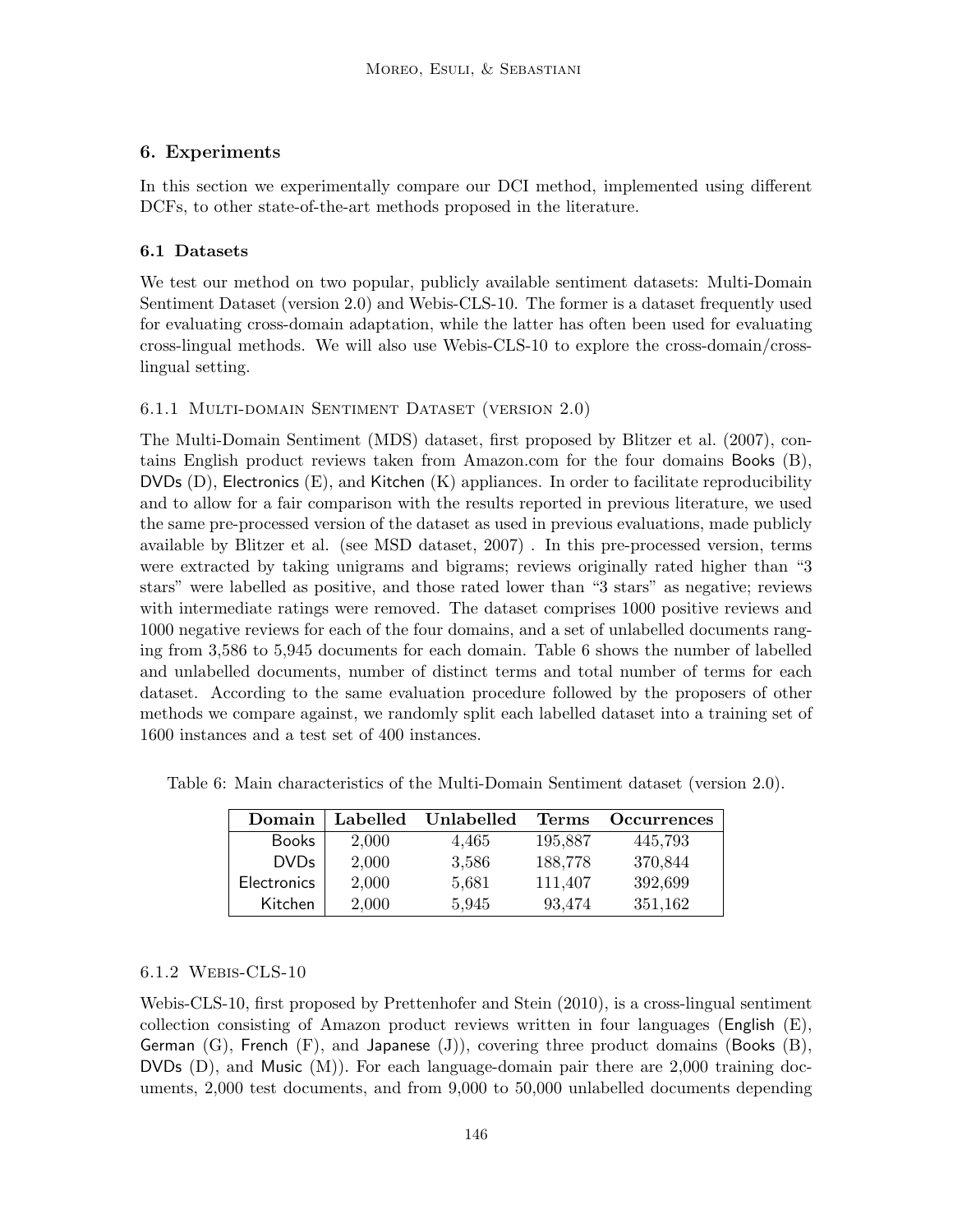on the language-domain combination (see Table 7 for further details). We used the preprocessed version of the dataset made publicly available by the authors (see Webis-CLS dataset, 2010), where terms correspond to uni-grams. Following the work by Prettenhofer and Stein, we consider English as the source language, since it is by far the most realistic scenario. Documents are either labelled as positive or negative, following the same procedure of Blitzer et al. (2007). Positive and negative examples are balanced in all sets (see Table 7 for details). Each labelled dataset was split into a perfectly balanced training set of 2,000 instances and a test set of 2,000 instances. This split was proposed by Prettenhofer and Stein; all baseline methods we here compare against use exactly the same corpus both for training and test.

| Domain             | Labelled | Unlabelled | <b>Terms</b> | <b>Occurrences</b> |
|--------------------|----------|------------|--------------|--------------------|
| EВ                 | 4,000    | 50,000     | 62,499       | 6,289,014          |
| ED                 | 4,000    | 30,000     | 50,124       | 4,001,678          |
| EМ                 | 4,000    | 25,220     | 38,632       | 2,664,955          |
| GB                 | 4,000    | 50,000     | 105,360      | 6,618,037          |
| GD                 | 4,000    | 50,000     | 100,265      | 6,303,371          |
| GM                 | 4,000    | 50,000     | 95,952       | 5,688,874          |
| FB                 | 4,000    | 32,870     | 52,664       | 2,427,178          |
| FD                 | 4,000    | 9,358      | 26,117       | 714,105            |
| FM                 | 4,000    | 15,940     | 39,001       | 1,371,800          |
| JB                 | 4,000    | 50,000     | 51,179       | 7,637,325          |
| JD                 | 4,000    | 50,000     | 53,318       | 7,263,796          |
| $\bold{J}\bold{M}$ | 4,000    | 50,000     | 53,078       | 6,284,653          |

Table 7: Main characteristics of the Webis-CLS-10 dataset.

#### 6.2 Evaluation Metrics

Following the practice common in the related literature, we adopt standard accuracy as the evaluation measure. Accuracy measures the proportion of correctly classified documents over the total number of outcomes (Equation 13), i.e.,

$$
Acc = \frac{TP + TN}{TP + FP + FN + TN}
$$
\n<sup>(13)</sup>

where  $TP, TN, FP$ , and  $FN$  stand for the numbers of true positives, true negatives, false positives, and false negatives, respectively. Note that this measure is a perfectly adequate choice since all datasets are balanced with respect to the positive and negative classes.

## 6.3 Baseline Methods

We experimentally compare DCI, using different DCFs, to different baseline methods proposed in the literature for cross-domain and cross-lingual domain adaptation. We limit the comparison to algorithms evaluated on the same corpora, and we report results taken from the original papers. When not explicitly mentioned, results for all baseline algorithms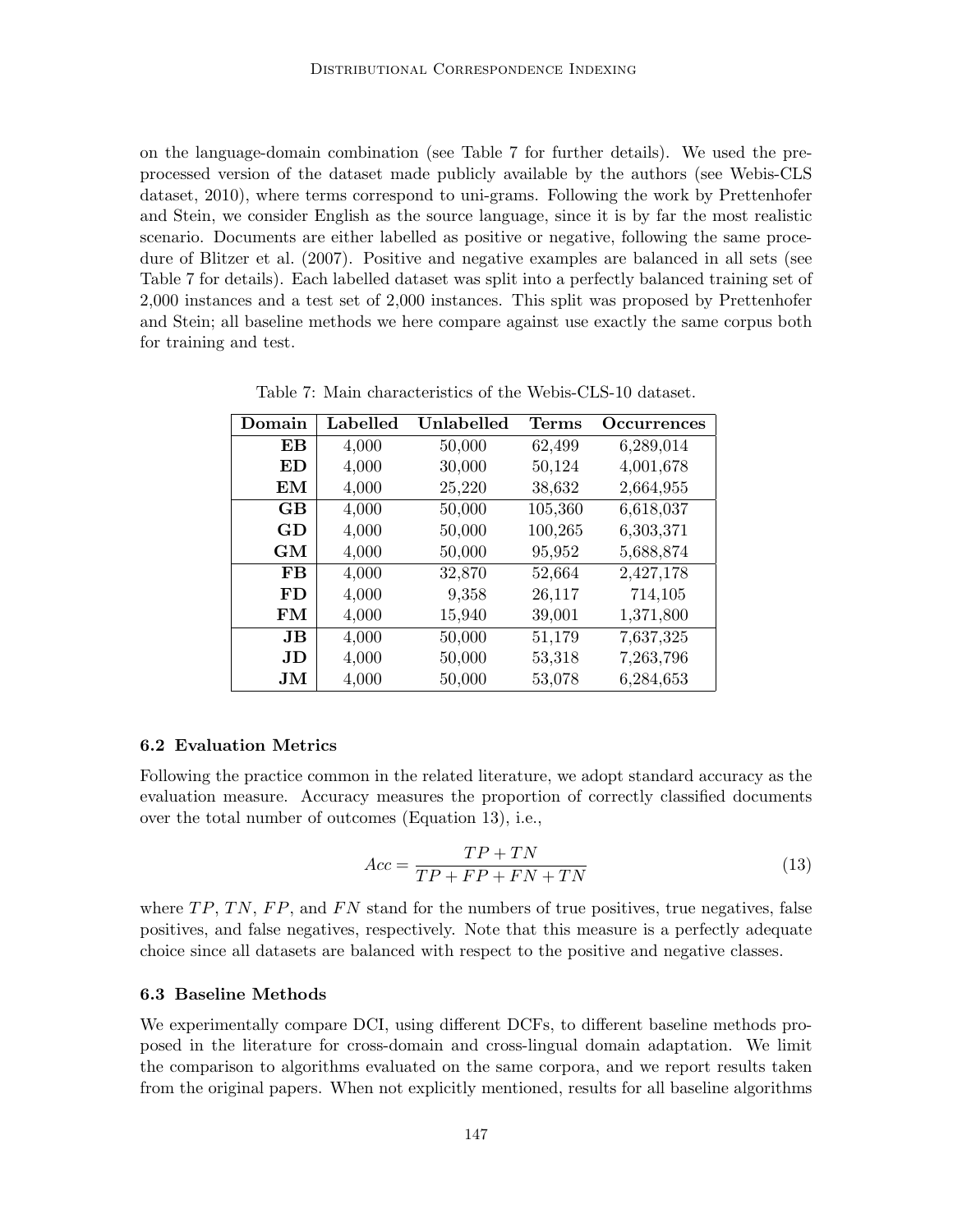were obtained by using the same datasets, though obviously using different random splits. For the MDS dataset, following common practice, we run experiments on multiple random splits and average them. For the Webis-CLS-10 dataset we instead used the split proposed by Prettenhofer and Stein (2010) (more details below).

As an upper bound, we implemented a method (hereafter called "Upper") that trains the SVM classifier on the training set of the target domain. As a lower bound we instead implemented a method that trains the SVM classifier on the source domain and then applies the trained classifier directly in the target domain, i.e., without carrying out any sort of knowledge transfer ("NoTrans"). When considering various languages, we also report the machine translation baseline ("MT"), which first translates all target documents into the source language (i.e., English in our experiments) before giving them as input to the SVM classifier trained on the source domain; we used the pre-translated documents provided by Prettenhofer and Stein (2011).

For cross-domain adaptation the baselines we consider are Structural Correspondence Learning using Mutual Information to select pivots (SCL-MI – Blitzer et al., 2007), Spectral Feature Alignment (SFA – Pan et al., 2010), multiple sources Sentiment Sensitive Thesaurus (SST – Bollegala et al., 2011), and Stacked Denoising Autoencoder (Glorot et al., 2011) trained on domain pairs (SDA) and trained on 22 domains available in the former version of the MDS dataset (a method that the authors abbreviate as  $SDA_{sh}$ ).

For cross-lingual adaptation the baselines we consider are cross-lingual Latent Semantic Indexing (LSI – Dumais et al., 1997), cross-lingual Kernel Canonical Correlation Analysis (KCCA – Vinokourov et al., 2002), Oriented Principal Component Analysis (OPCA – Platt et al., 2010), Two-Step Learning method (TSL – Xiao & Guo, 2013), Semi-Supervised Matrix Completion (SSMC – Xiao & Guo, 2014), and the cross-lingual version of Structural Correspondence Learning (SCL – Prettenhofer & Stein, 2011).

Since there are no published results to compare with for the cross-lingual/cross-domain adaptation, as a baseline we consider SCL-MI (Prettenhofer & Stein, 2011) by reusing the publicly available source code (Natural Language Understanding Toolkit, 2011) for running our own experiments.

#### 6.4 Implementation Details and Parameter Setting

We implemented our method (see DCI-source, 2015) as part of the JaTeCS (2015) framework. We used the popular  $SVM<sup>light</sup>$  (2008) implementation of Support Vector Machines as the learning device, with default parameters, for DCI and for baselines NoTrans, Upper, and MT.

In our experiments we set the support (see Section 5.1) to  $\phi = 30$ , following the indications of Prettenhofer and Stein (2010) for the Webis-CLS-10 dataset. Since the amount of unlabelled documents in the MDS Dataset is one order of magnitude smaller, in that case we set  $\phi = 1$ .

To emulate the word oracle – and for the sake of a fair comparison – we reused the bilingual dictionary<sup>2</sup> created for evaluating cross-lingual SCL by Prettenhofer and Stein (2010). This dictionary emulates a context-unaware word-translation oracle, i.e., each source word

<sup>2.</sup> Note that we used a different pivot selection criterion, as detailed in Section 5.1, and therefore the oracle could be queried to translate some words that where never considered in the cited work, and thus might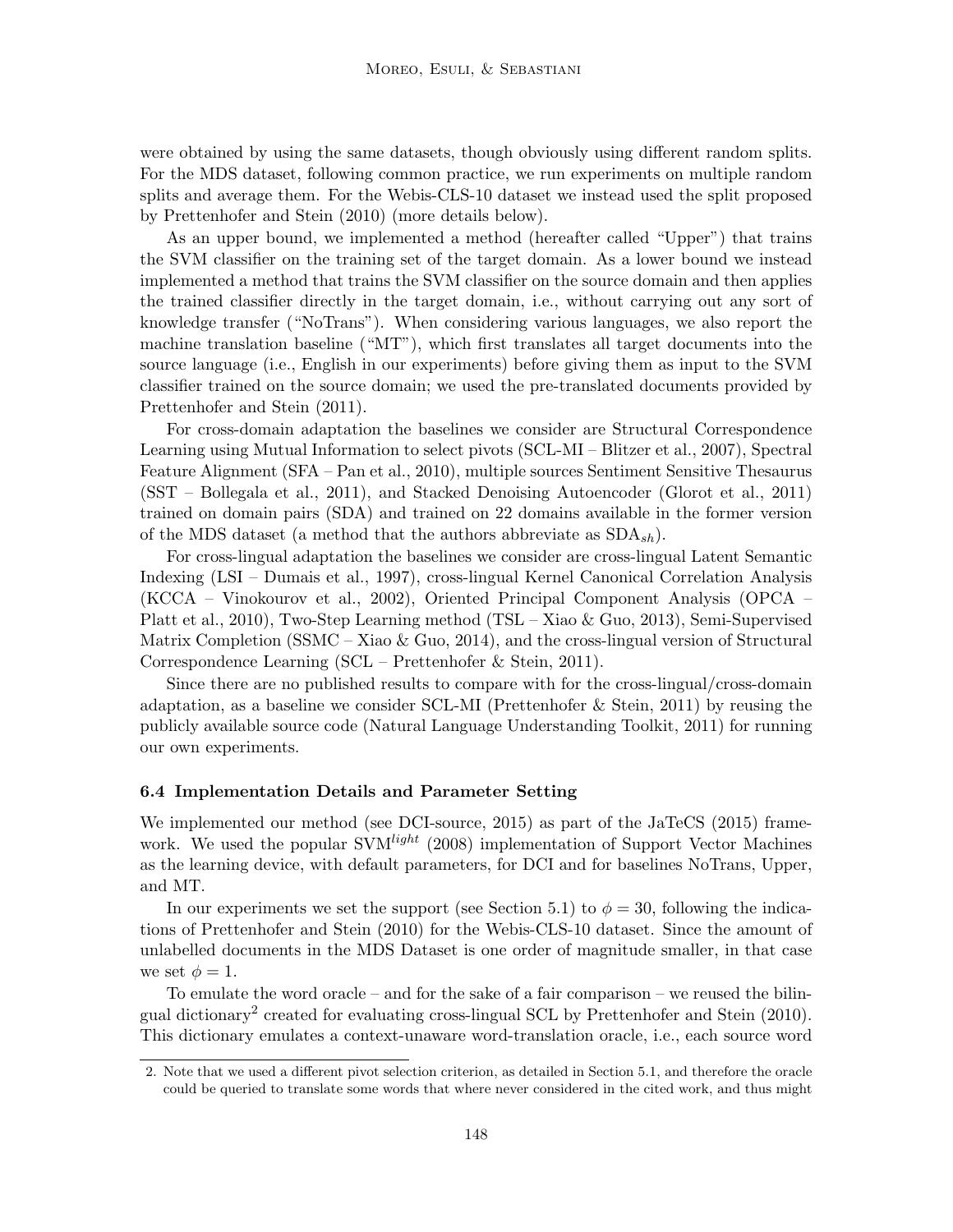is mapped into its "most likely" translation; potential problems arising from the ambiguity of single words are simply disregarded.

One important factor to take into consideration is the number of calls issued to the oracle; the oracle simulates a human translator, and this number is thus an indicator of the human effort required to perform domain adaptation. We limited the number of translations to the top  $2m$  terms with the highest mutual information, where m is the number of pivots words. In order to perform comparisons with other methods, we fixed the number of pivots to  $m = 100$ , which corresponds to the minimal setup tested by Prettenhofer and Stein (2010). In Section 6.6 we then explore the impact in accuracy due to variations in the value of m.

Parameters for the polynomial and RBF kernel DCFs were optimized via a grid search on the Books  $\rightarrow$  DVDs cross-domain adaptation for the MDS dataset, and on EnglishBooks  $\rightarrow$  GermanBooks cross-lingual adaptation for Webis-CLS-10 dataset (as was done in previous research, Prettenhofer & Stein, 2010). The actual values we ended up in using were  $b = 0.5$ and  $\gamma = 0.82$  in MDS, and  $b = 0.8$  and  $\gamma = 0.88$  in Webis-CLS-10. We set  $a = 0$  for the (homogeneous) polynomial DCF in both cases, as we did not perceive any consistent improvement that justifies a more complex grid search exploration on the two parameters.

We used the normalized  $tfidf$  weighting criterion to represent the co-occurrence matrices in all experiments.

#### 6.5 Experimental Results

In this section we present the results of our experiments using different DCFs. Experiments are presented by different domain adaptation setups, including cross-domain adaptation (Section 6.5.1), cross-lingual adaptation (Section 6.5.2), and cross-domain/cross-lingual adaptation (Section 6.5.3). Additional related experiments are then conducted in Section 6.6.

For the sake of brevity and consistently with the notation  $L_sC_s \rightarrow L_tC_t$  introduced earlier, we will use a single upper-case character (as defined in Section 6.1) to denote the languages and the domains involved in the experimental setup. For example,  $EB \rightarrow GD$ denotes an experiment in which EnglishBooks is used as the source and GermanDVDs is used as the target.

## 6.5.1 Cross-Domain Results

Table 8 reports results obtained on the MDS dataset, including (a) performance averages by product category, i.e., computed by averaging all the results obtained when the product category is considered as the target domain, and (b) global averages. All results reported correspond to the accuracy of the different methods<sup>3</sup> computed via 5-fold cross-validation, i.e., using 1,600 training documents and 400 test documents in each run. A direct comparison with many other methods (He et al., 2011; Xia & Zong, 2011; Denecke, 2009; Ponomareva & Thelwall, 2012) would also be feasible in principle. We omitted direct com-

not be present in the dictionary. Such cases happened rarely however, and we preferred to simply skip these candidates rather than completing the bilingual dictionary, in order to guarantee a fair comparison.

<sup>3.</sup> Missing results are ones which were not reported in the original papers.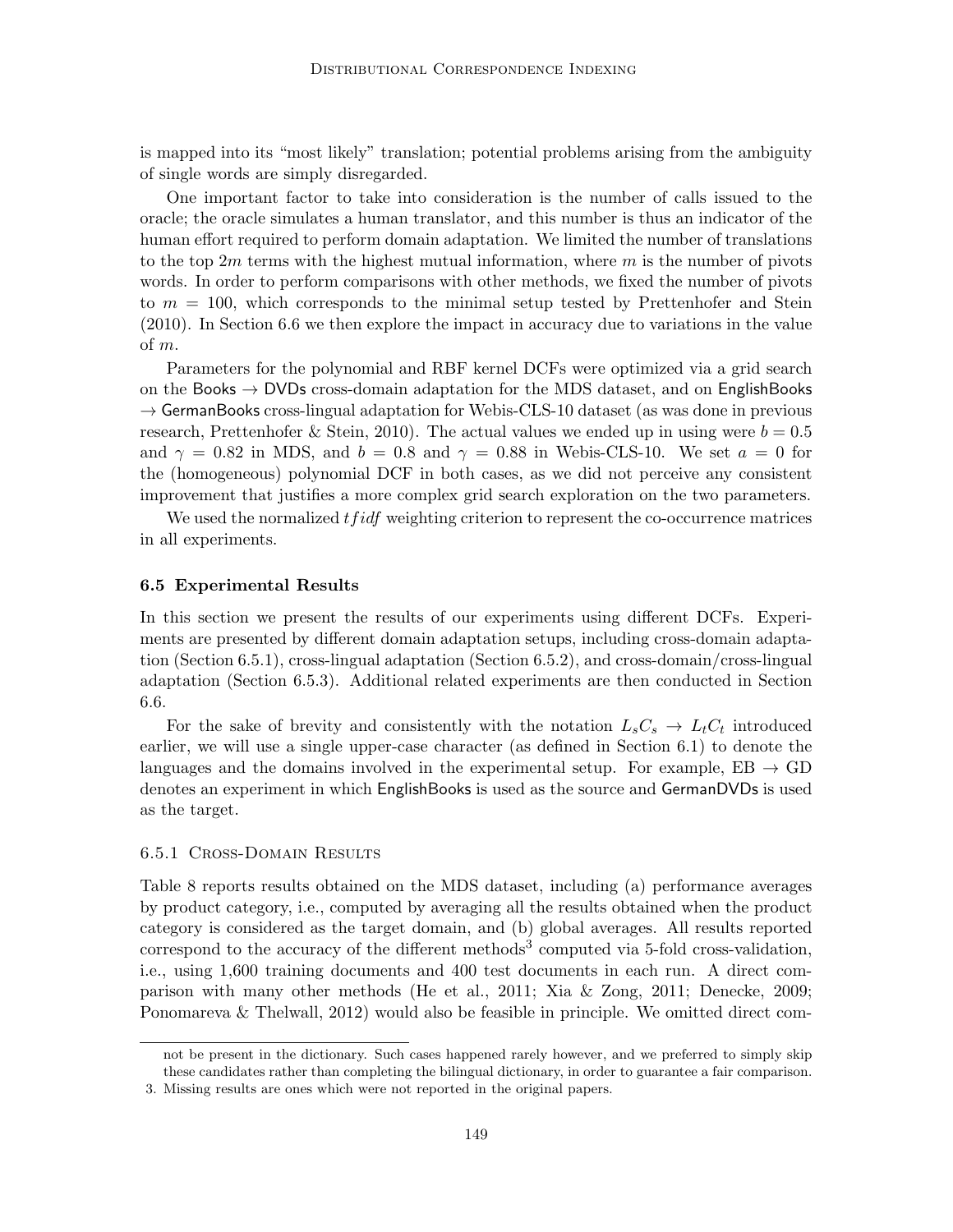parisons with these methods since previous research has shown them to be comparable, but not superior, to SFA.

| Task                                | <b>NoTrans</b> | Upper | $SCL-MI$ | <b>SFA</b> | <b>SST</b>               | SDA   | $\overline{\textbf{S}}\textbf{D}\textbf{A}_{sh}$ | Linear | PMI   | AMI   | $\cos$ | Poly  | RBF   |
|-------------------------------------|----------------|-------|----------|------------|--------------------------|-------|--------------------------------------------------|--------|-------|-------|--------|-------|-------|
| $\rightarrow$ EB<br>ED.             | 0.728          | 0.844 | 0.797    | 0.775      |                          | 0.724 | 0.768                                            | 0.825  | 0.827 | 0.811 | 0.824  | 0.830 | 0.825 |
| $\mathbf{EE} \rightarrow$<br>EВ     | 0.707          | 0.844 | 0.754    | 0.757      |                          | 0.768 | 0.780                                            | 0.766  | 0.763 | 0.753 | 0.764  | 0.776 | 0.765 |
| $\mathrm{EK}\rightarrow\mathrm{EB}$ | 0.709          | 0.844 | 0.686    | 0.748      | ٠                        | 0.807 | 0.837                                            | 0.783  | 0.783 | 0.769 | 0.790  | 0.791 | 0.784 |
| $\mathrm{EB}\rightarrow\mathrm{ED}$ | 0.772          | 0.847 | 0.758    | 0.814      |                          | 0.804 | 0.855                                            | 0.808  | 0.811 | 0.806 | 0.817  | 0.829 | 0.815 |
| $EE \rightarrow ED$                 | 0.706          | 0.847 | 0.762    | 0.772      |                          | 0.902 | 0.905                                            | 0.768  | 0.779 | 0.765 | 0.774  | 0.799 | 0.771 |
| $\mathrm{EK}\rightarrow\mathrm{ED}$ | 0.727          | 0.847 | 0.769    | 0.766      | $\overline{\phantom{0}}$ | 0.835 | 0.854                                            | 0.788  | 0.789 | 0.781 | 0.799  | 0.807 | 0.798 |
| $EB \rightarrow EE$                 | 0.708          | 0.869 | 0.759    | 0.725      | ٠                        | 0.806 | 0.824                                            | 0.810  | 0.822 | 0.793 | 0.822  | 0.826 | 0.821 |
| $\mathbf{ED}\rightarrow\mathbf{EE}$ | 0.730          | 0.869 | 0.741    | 0.767      | ٠                        | 0.872 | 0.875                                            | 0.822  | 0.832 | 0.812 | 0.824  | 0.833 | 0.826 |
| $\mathrm{EK}\rightarrow\mathrm{EE}$ | 0.827          | 0.869 | 0.868    | 0.851      | ۰                        | 0.802 | 0.820                                            | 0.855  | 0.851 | 0.843 | 0.858  | 0.863 | 0.857 |
| $EB \rightarrow EK$                 | 0.745          | 0.902 | 0.789    | 0.788      | $\overline{\phantom{0}}$ | 0.844 | 0.846                                            | 0.834  | 0.839 | 0.822 | 0.835  | 0.844 | 0.835 |
| $\mathrm{ED}\rightarrow\mathrm{EK}$ | 0.740          | 0.902 | 0.814    | 0.808      | $\overline{\phantom{a}}$ | 0.803 | 0.821                                            | 0.858  | 0.856 | 0.846 | 0.864  | 0.861 | 0.863 |
| $EE \rightarrow EK$                 | 0.840          | 0.902 | 0.859    | 0.868      | $\overline{\phantom{a}}$ | 0.777 | 0.811                                            | 0.864  | 0.864 | 0.851 | 0.868  | 0.874 | 0.867 |
| <b>Books</b>                        | 0.715          | 0.844 | 0.746    | 0.760      | 0.763                    | 0.766 | 0.795                                            | 0.791  | 0.791 | 0.778 | 0.793  | 0.799 | 0.791 |
| <b>DVDs</b>                         | 0.735          | 0.847 | 0.763    | 0.784      | 0.788                    | 0.847 | 0.871                                            | 0.788  | 0.793 | 0.784 | 0.797  | 0.811 | 0.795 |
| Electronics                         | 0.755          | 0.869 | 0.789    | 0.781      | 0.836                    | 0.827 | 0.840                                            | 0.829  | 0.835 | 0.816 | 0.835  | 0.841 | 0.835 |
| Kitchen                             | 0.775          | 0.902 | 0.821    | 0.821      | 0.852                    | 0.808 | 0.826                                            | 0.852  | 0.853 | 0.840 | 0.856  | 0.860 | 0.855 |
| Average                             | 0.745          | 0.866 | 0.780    | 0.786      | 0.810                    | 0.812 | 0.833                                            | 0.815  | 0.818 | 0.804 | 0.820  | 0.828 | 0.819 |

Table 8: Cross-domain adaptation on the MDS dataset.

Most configurations of DCI outperform all compared methods, with the exception of  $SDA_{sh}$ ; only the MI-based DCF performed slightly worse than SST on average. It should be noted, however, that both SST and  $SDA_{sh}$  use a different problem setting, since they train on multiple domains. More concretely, SST trained on three out of four domains from the MDS dataset to create the sentiment thesaurus, while  $SDA_{sh}$  exploited 22 domains included in the previous version of the MDS dataset to train the auto-encoder. Furthermore, SDA and  $SDA_{sh}$  rely on a deep learning approach, a paradigm that requires significant more computational power and many parameters to be tuned. Notwithstanding this, DCI with the polynomial kernel as the DCF (with only two parameters) obtained three best averaged results (i.e., Books, Electronics, and Kitchen) out of five, not leveraging any additional domain, and requiring low computational cost (as will be later discussed in Section 6.7).

Table 9 reports experiments on cross-domain adaptation using the Webis-CLS-10 dataset. These results are consistent with our previous observations, i.e., the polynomial and cosinebased DCFs are the best performers, followed by the PMI and RBF functions. In this case the best results obtained by DCI are very close to "Upper", and surprisingly surpass it in  $ED \rightarrow EB$  and  $EM \rightarrow EB$ . We conjecture that this improvement may be due to the larger size of the unlabelled sets, that are one order of magnitude greater with respect to the MDS dataset, thus allowing for more robust evaluations of the cross-domain consistency function  $\zeta_{s-t}(\cdot)$  and of the DCF.

## 6.5.2 Cross-Lingual Results

Table 10 reports our results on the Webis-CLS-10 dataset for cross-lingual adaptation. As discussed earlier, the source language is always English, while the target languages include German, French, and Japanese.

DCI outperformed the MT baseline on average in all cases but the PMI DCF in the German case. All kernel-based DCFs outperformed all the compared methods in terms of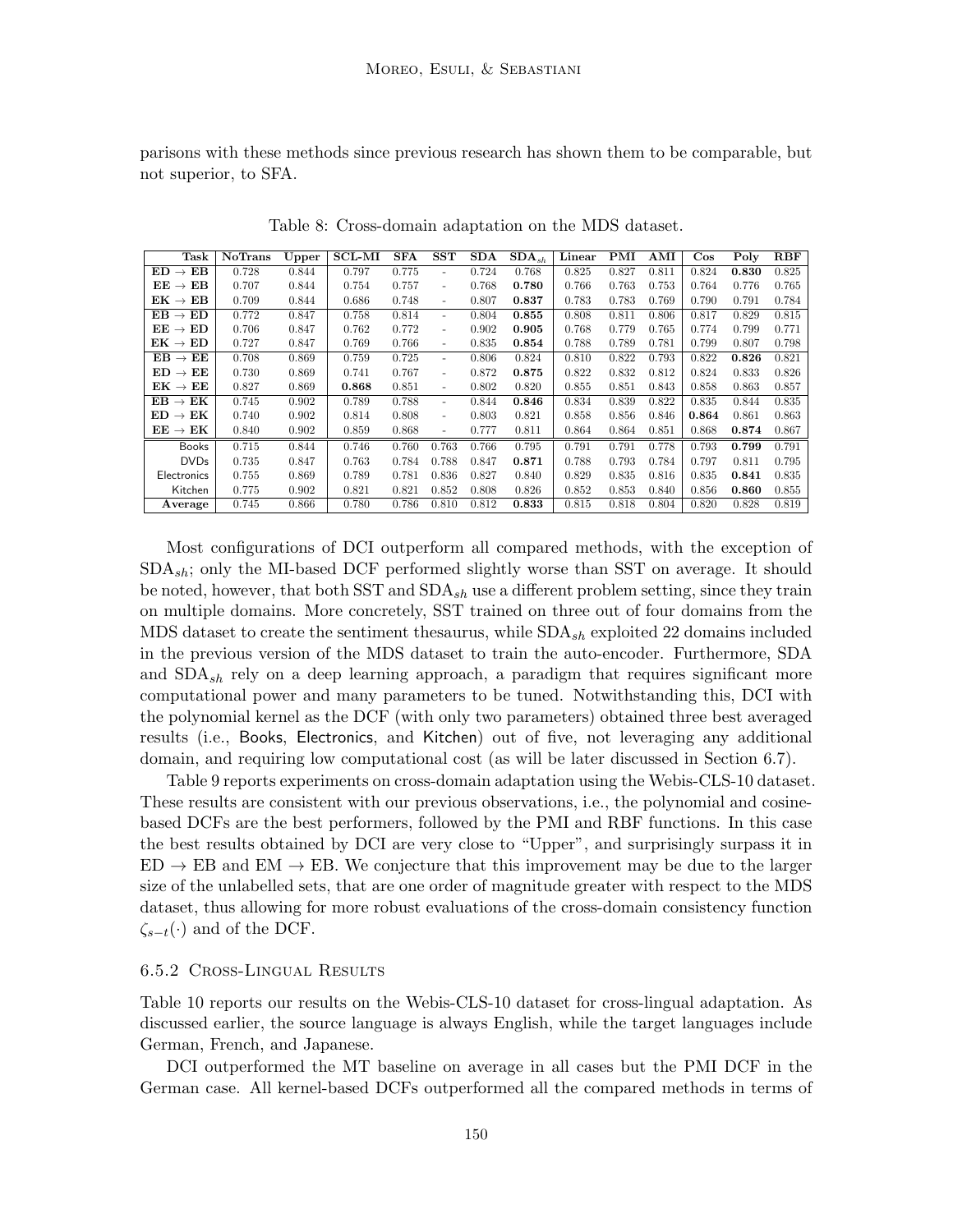| Task                                | <b>NoTrans</b> | $_{\rm Upper}$ | <b>SCL-MI</b> | Linear | PMI   | AMI   | $\cos$ | Poly  | RBF   |
|-------------------------------------|----------------|----------------|---------------|--------|-------|-------|--------|-------|-------|
| $ED \rightarrow EB$                 | 0.803          | 0.829          | 0.839         | 0.840  | 0.843 | 0.831 | 0.851  | 0.855 | 0.848 |
| $EM \rightarrow EB$                 | 0.783          | 0.829          | 0.823         | 0.828  | 0.838 | 0.826 | 0.840  | 0.841 | 0.838 |
| $\mathrm{EB}\rightarrow\mathrm{ED}$ | 0.798          | 0.831          | 0.810         | 0.798  | 0.812 | 0.788 | 0.818  | 0.818 | 0.806 |
| $EM \rightarrow ED$                 | 0.778          | 0.831          | 0.797         | 0.802  | 0.821 | 0.798 | 0.821  | 0.822 | 0.816 |
| $EB \rightarrow EM$                 | 0.786          | 0.845          | 0.804         | 0.825  | 0.835 | 0.816 | 0.838  | 0.836 | 0.831 |
| $ED \rightarrow EM$                 | 0.804          | 0.845          | 0.823         | 0.831  | 0.833 | 0.815 | 0.829  | 0.832 | 0.827 |
| Books                               | 0.793          | 0.829          | 0.831         | 0.834  | 0.841 | 0.829 | 0.846  | 0.848 | 0.843 |
| <b>DVDs</b>                         | 0.788          | 0.831          | 0.804         | 0.800  | 0.817 | 0.793 | 0.819  | 0.820 | 0.811 |
| Music                               | 0.795          | 0.845          | 0.814         | 0.828  | 0.834 | 0.816 | 0.834  | 0.834 | 0.829 |
| Average                             | 0.792          | 0.835          | 0.816         | 0.821  | 0.830 | 0.812 | 0.833  | 0.834 | 0.828 |

Table 9: Cross-domain performance on the Webis-CLS-10 dataset.

Table 10: Cross-lingual performance on the Webis-CLS-10 dataset.

| Task                                 | Upper | MT    | <b>SCL-MI</b> | LSI   | KCCA  | <b>OPCA</b> | TSL   | <b>SSMC</b> | Linear | PMI   | AMI   | $\cos$ | Poly  | <b>RBF</b> |
|--------------------------------------|-------|-------|---------------|-------|-------|-------------|-------|-------------|--------|-------|-------|--------|-------|------------|
| $EB \rightarrow GB$                  | 0.868 | 0.808 | 0.833         | 0.776 | 0.791 | 0.747       | 0.792 | 0.819       | 0.798  | 0.714 | 0.797 | 0.827  | 0.837 | 0.829      |
| $ED \rightarrow GD$                  | 0.835 | 0.800 | 0.809         | 0.796 | 0.776 | 0.766       | 0.819 | 0.823       | 0.826  | 0.819 | 0.800 | 0.822  | 0.833 | 0.788      |
| $\mathrm{EM}\rightarrow \mathrm{GM}$ | 0.859 | 0.791 | 0.829         | 0.727 | 0.695 | 0.714       | 0.726 | 0.813       | 0.844  | 0.850 | 0.837 | 0.856  | 0.844 | 0.801      |
| $EB \rightarrow FB$                  | 0.862 | 0.821 | 0.813         | 0.792 | 0.767 | 0.746       | 0.813 | 0.831       | 0.746  | 0.761 | 0.768 | 0.842  | 0.819 | 0.844      |
| $ED \rightarrow FD$                  | 0.872 | 0.795 | 0.804         | 0.778 | 0.782 | 0.705       | 0.820 | 0.827       | 0.823  | 0.823 | 0.801 | 0.827  | 0.806 | 0.846      |
| $\mathrm{EM}\rightarrow\mathrm{FM}$  | 0.890 | 0.765 | 0.781         | 0.726 | 0.748 | 0.718       | 0.766 | 0.805       | 0.816  | 0.827 | 0.818 | 0.844  | 0.840 | 0.803      |
| $EB \rightarrow JB$                  | 0.812 | 0.692 | 0.770         | 0.738 | 0.792 | 0.745       | 0.794 | 0.738       | 0.779  | 0.731 | 0.711 | 0.758  | 0.754 | 0.782      |
| $ED \rightarrow JD$                  | 0.834 | 0.722 | 0.764         | 0.754 | 0.782 | 0.737       | 0.793 | 0.776       | 0.822  | 0.768 | 0.797 | 0.801  | 0.795 | 0.761      |
| $\mathrm{EM}\rightarrow\mathrm{JM}$  | 0.842 | 0.714 | 0.773         | 0.734 | 0.735 | 0.750       | 0.762 | 0.775       | 0.826  | 0.816 | 0.807 | 0.839  | 0.832 | 0.826      |
| German                               | 0.854 | 0.800 | 0.824         | 0.766 | 0.754 | 0.742       | 0.779 | 0.818       | 0.823  | 0.794 | 0.811 | 0.835  | 0.838 | 0.806      |
| French                               | 0.875 | 0.794 | 0.799         | 0.765 | 0.766 | 0.723       | 0.800 | 0.821       | 0.795  | 0.804 | 0.796 | 0.838  | 0.822 | 0.831      |
| Japanese                             | 0.829 | 0.709 | 0.769         | 0.742 | 0.770 | 0.744       | 0.783 | 0.763       | 0.809  | 0.772 | 0.772 | 0.799  | 0.794 | 0.790      |
| Average                              | 0.852 | 0.767 | 0.797         | 0.758 | 0.763 | 0.736       | 0.787 | 0.801       | 0.809  | 0.790 | 0.793 | 0.824  | 0.818 | 0.809      |

average accuracy, and the best result was obtained by one of the kernel-based DCFs in 11 out of 12 cases. The best performing DCFs are again the cosine and polynomial DCFs.

#### 6.5.3 Cross-Domain/Cross-Lingual Results

Table 11 reports our experiments in the cross-domain/cross-lingual setting.

This setting is arguably the most difficult one, since both the term space and the marginal probabilities of the domains differ, as reflected in the noticeable degradation of MT results. Notwithstanding this, consistent observations could be derived from these results. The cosine and polynomial DCFs confirm their superiority with respect to all other compared methods. The best result was obtained by DCI in 17 out of 18 cases; in half of the cases the cosine DCF obtained the best result.

#### 6.5.4 Statistical Significance Tests

Statistical significance tests (paired t-test on the accuracy values from Table 8) indicate that all our DCI configurations, with the exception of MI, are significantly better with  $p < 0.01$ than SCL, SCL-MI, and SFA in the MDS dataset. For the polynomial DCF, which obtained 10 best results out of 12, higher-confidence levels were obtained, i.e.,  $p < 0.001$ . A t-test on all runs on Webis-CLS-10 reveals that all kernel-based DCFs and the Linear DCF are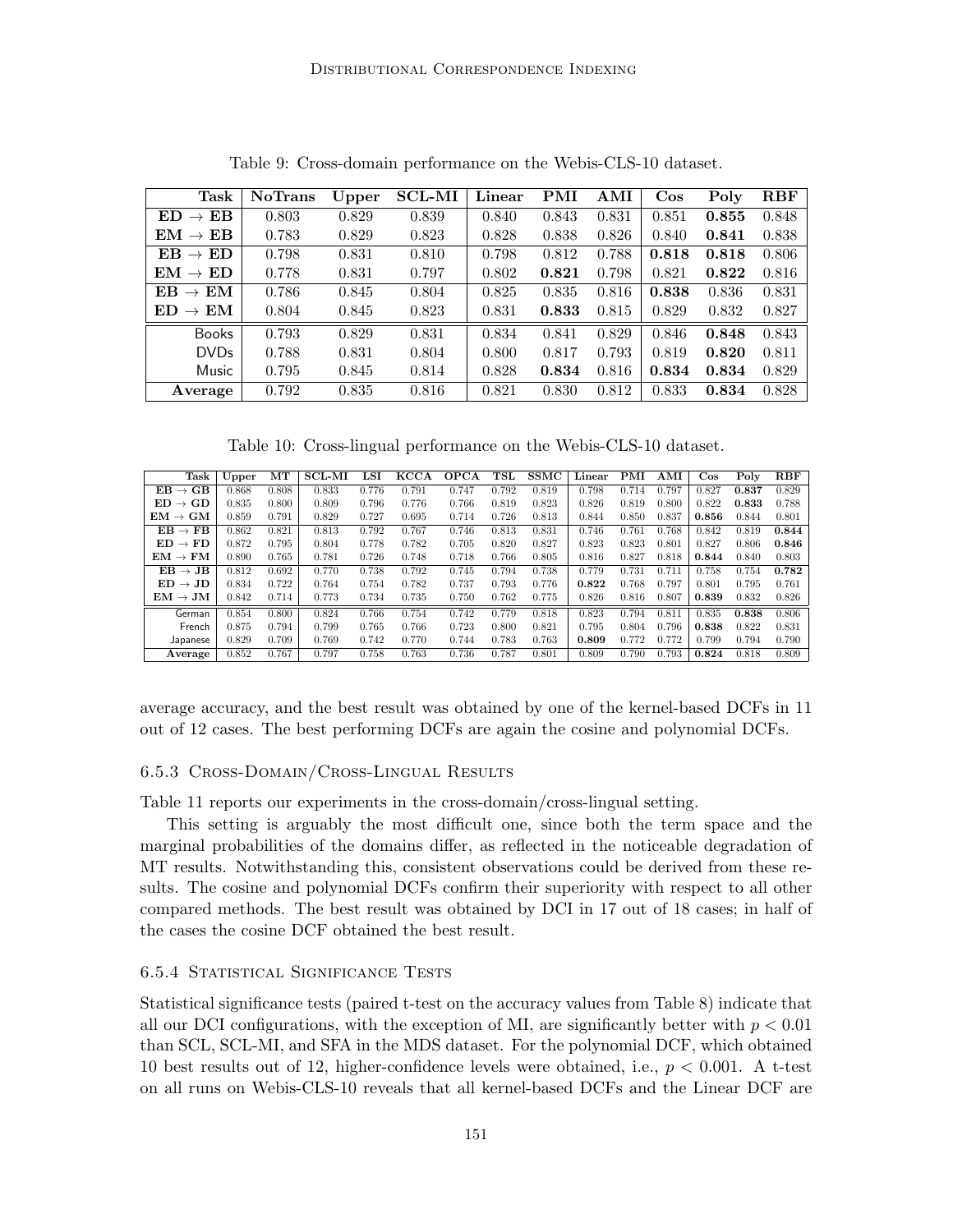| Task                                 | Upper     | $\mathbf{MT}$ | <b>SCL-MI</b> | Linear | <b>PMI</b> | AMI   | $\cos$ | Poly  | <b>RBF</b> |
|--------------------------------------|-----------|---------------|---------------|--------|------------|-------|--------|-------|------------|
| $ED \rightarrow GB$                  | 0.868     | 0.789         | 0.823         | 0.823  | 0.764      | 0.811 | 0.824  | 0.818 | 0.824      |
| $\mathrm{EM}\rightarrow\mathrm{GB}$  | 0.868     | 0.751         | 0.825         | 0.791  | 0.821      | 0.705 | 0.812  | 0.791 | 0.800      |
| $\mathbf{EB}\to\mathbf{GD}$          | $0.835\,$ | 0.774         | 0.784         | 0.790  | 0.796      | 0.788 | 0.827  | 0.825 | 0.783      |
| $\text{EM}\rightarrow\text{GD}$      | 0.835     | 0.773         | 0.792         | 0.778  | 0.829      | 0.772 | 0.834  | 0.814 | 0.808      |
| $EB \rightarrow GM$                  | 0.859     | 0.768         | 0.811         | 0.786  | 0.812      | 0.793 | 0.843  | 0.833 | 0.807      |
| $\mathbf{ED}\rightarrow\mathbf{GM}$  | 0.859     | 0.768         | 0.824         | 0.844  | 0.844      | 0.828 | 0.816  | 0.835 | 0.832      |
| $ED \rightarrow FB$                  | 0.862     | 0.788         | 0.790         | 0.744  | 0.798      | 0.747 | 0.848  | 0.846 | 0.852      |
| $\mathrm{EM}\rightarrow\mathrm{FB}$  | 0.862     | 0.765         | 0.784         | 0.810  | 0.833      | 0.785 | 0.845  | 0.843 | 0.789      |
| $EB \rightarrow FD$                  | 0.872     | 0.783         | 0.780         | 0.810  | 0.816      | 0.788 | 0.823  | 0.793 | 0.841      |
| $EM \rightarrow FD$                  | 0.872     | 0.780         | 0.745         | 0.798  | 0.822      | 0.761 | 0.841  | 0.829 | 0.775      |
| $EB \rightarrow FM$                  | 0.889     | 0.771         | 0.762         | 0.822  | 0.753      | 0.794 | 0.833  | 0.824 | 0.829      |
| $ED \rightarrow FM$                  | 0.889     | 0.745         | 0.757         | 0.836  | 0.826      | 0.827 | 0.847  | 0.849 | 0.855      |
| $ED \rightarrow JB$                  | 0.812     | 0.700         | 0.725         | 0.738  | 0.675      | 0.715 | 0.761  | 0.741 | 0.741      |
| $\mathrm{EM}\rightarrow\mathrm{JB}$  | 0.812     | 0.642         | 0.708         | 0.711  | 0.621      | 0.636 | 0.721  | 0.689 | 0.722      |
| $\mathrm{EB}\rightarrow\mathrm{JD}$  | 0.834     | 0.708         | 0.742         | 0.813  | 0.663      | 0.710 | 0.805  | 0.789 | 0.782      |
| $\mathrm{EM}\rightarrow\mathrm{JD}$  | 0.834     | 0.693         | 0.756         | 0.792  | 0.828      | 0.721 | 0.790  | 0.763 | 0.711      |
| $EB \rightarrow JM$                  | 0.842     | 0.673         | 0.742         | 0.826  | 0.699      | 0.811 | 0.831  | 0.826 | 0.827      |
| $\mathbf{ED}\rightarrow \mathbf{JM}$ | 0.842     | 0.710         | 0.776         | 0.817  | 0.804      | 0.762 | 0.816  | 0.817 | 0.804      |
| German                               | 0.854     | 0.771         | 0.810         | 0.802  | 0.811      | 0.783 | 0.826  | 0.819 | 0.809      |
| French                               | 0.874     | 0.772         | 0.770         | 0.803  | 0.808      | 0.784 | 0.840  | 0.831 | 0.824      |
| Japanese                             | 0.829     | 0.688         | 0.742         | 0.783  | 0.715      | 0.726 | 0.787  | 0.771 | 0.765      |
| <b>Books</b>                         | 0.847     | 0.739         | 0.776         | 0.770  | 0.752      | 0.733 | 0.802  | 0.788 | 0.788      |
| <b>DVDs</b>                          | 0.847     | 0.752         | 0.767         | 0.797  | 0.792      | 0.757 | 0.820  | 0.802 | 0.783      |
| Music                                | 0.863     | 0.739         | 0.779         | 0.822  | 0.790      | 0.803 | 0.831  | 0.831 | 0.826      |
| Average                              | $0.852\,$ | 0.743         | 0.774         | 0.796  | 0.778      | 0.768 | 0.818  | 0.807 | 0.799      |

Table 11: Cross-domain/cross-lingual accuracy on the Webis-CLS-10 dataset.

better than SCL-MI with statistical significance at confidence level  $p < 0.01$ ; the Cosine DCF obtained  $p = 0.854 \cdot 10^{-7}$  and the Polynomial DCF  $p = 0.522 \cdot 10^{-5}$ .

## 6.6 Further Experiments

This section presents further experiments aimed at testing the influence of different parameters and modules of DCI, and its performance in the standard text classification setting.

Regarding the effect of parameters, we show trend plots for some representative cases, considering the Linear function as a representative example of a probabilistic-based DCF and the Cosine function as an example of a kernel-based DCF. Each plot involves three settings, one for each scenario: cross-domain adaptation, cross-lingual adaptation, and cross-domain/cross-lingual adaptation. For the sake of brevity we selected some illustrative examples, omitting experiments showing similar behaviour. First, we investigated the sensitivity to the value of parameter  $m$ , which indicates the number of pivots to select. Figure 1 shows how performance varies at the variation of  $m$ , from 5 to 500 pivots.

The overall tendency displayed in the plots is that performance tends to stabilise as  $m$ increases. Adaptations involving the cross-lingual setting seem to be more strongly affected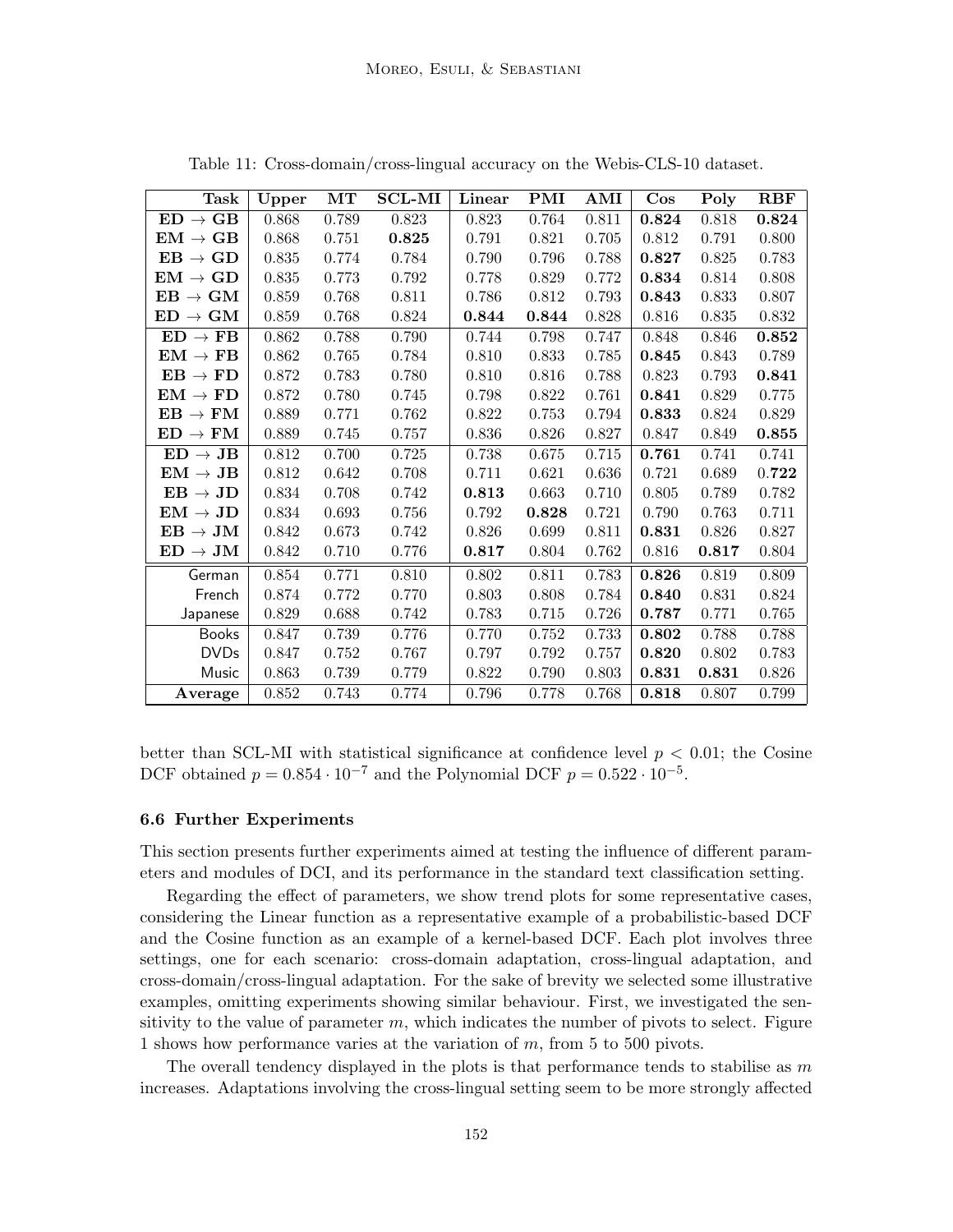

Figure 1: Variation of accuracy at the variation of the number of pivots for different setups.

by the number of pivots. We attribute this effect to the more limited capability of a pivot to reflect a term correspondence through imprecision introduced by the context-unaware single-word translations of the oracle. Such a negative effect seems however to reduce as the number of pivots increases. The method scales well on the number of pivots in terms of efficiency (see below), which might be an indication that simply increasing the pivot set size could be a feasible alternative rather than moving to more complicated definitions of the cross-lingual pivots in order to cover translation nuances. Larger fluctuations could be observed for  $m < 75$ , but also surprising peaks of performance for extremely small values of m. For example, DCI obtained 81.1% accuracy with the Linear DCF in the ED  $\rightarrow$  GM adaptation with only 30 pivots, while other baselines obtained 76.8% (MT) or 82.4% (SCL-MI, which uses 450 pivots). A similar experiment was reported by Prettenhofer and Stein  $(2010)$  for CL-SCL, by varying parameter m in the range [100, 800]. A direct comparison shows that our method achieves better accuracy for smaller values of  $m$ . Given that the number of calls to the oracle is directly related to  $m$  (i.e.,  $m$  calls in the cross-lingual case, and  $2m$  in cross-domain/cross-lingual case due to the cross-consistency reweighting, see Section 5.1), it follows that DCI requires less human effort in creating the bilingual pivots.

The unlabelled collection plays a key role in the domain adaptation, as it is responsible for the term-distribution representation; we thus can expect better estimations of distributions for larger collections. We have investigated how the unlabelled set size affects the performance of the method. We plot the accuracy score obtained for different reduction ratios – preserving balance – in Figure 2.

As expected, the observed trend shows that accuracy is high for large unlabelled collections, and performance tends to stabilize with the addition of unlabelled examples. Better performance is observed in the cross-domain experiments, even with smaller distributional representations.

We also validated empirically each of the different elements that constitute the DCI method, including the cross-distortion factor in pivot selection, the dimensionality standardization, and the unification process. For reasons of conciseness we only report the global improvement for the linear DCF averaged in each dataset, since consistent variations are observable for other DCFs. We found a consistent improvement of  $0.47\% \pm 1.02$  in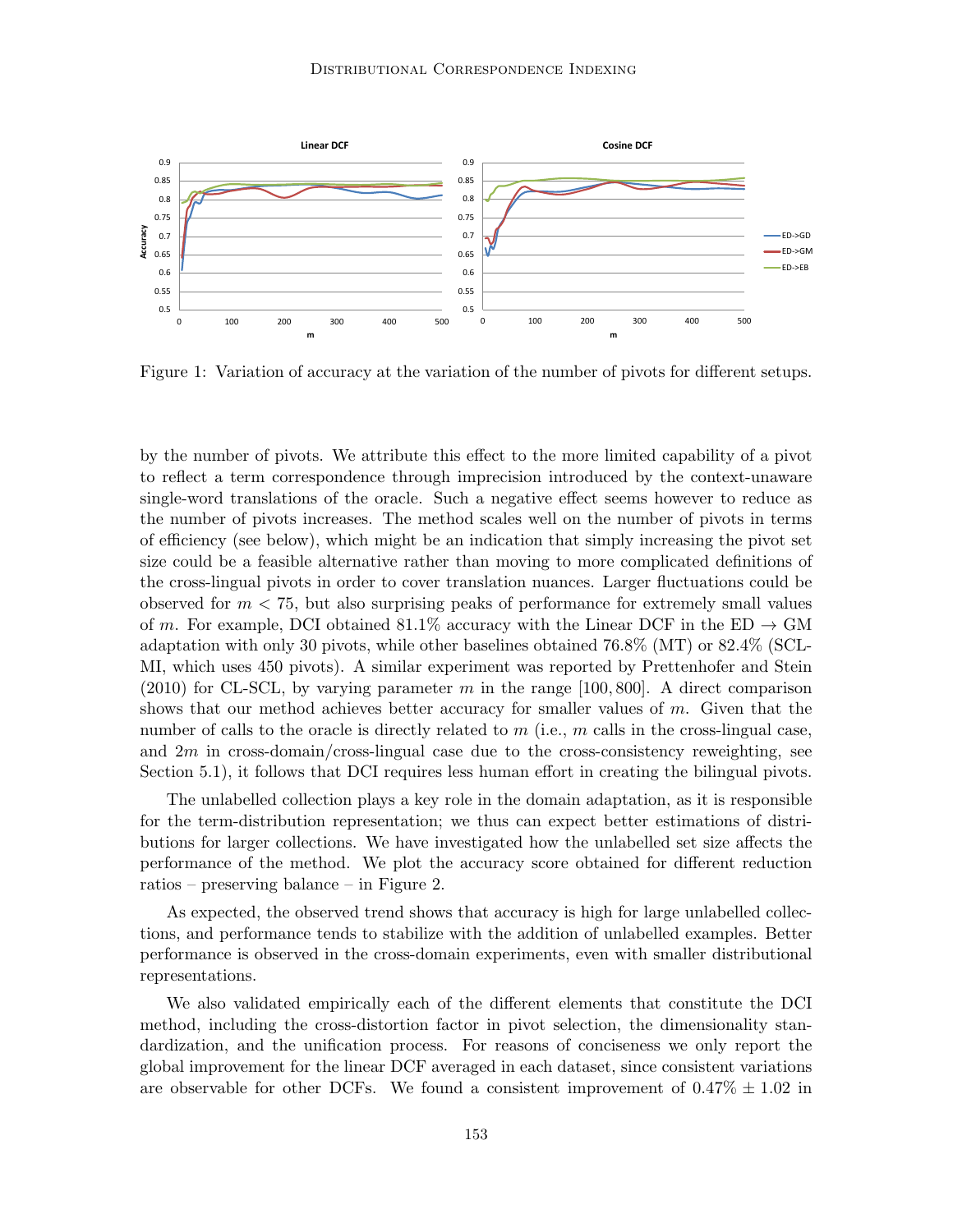

Figure 2: Variation of accuracy at the variation of the unlabelled corpus size for different setups.

accuracy due to cross-consistency in pivot selection,  $1.785\% \pm 3.63$  due to dimensionality standardization, and  $1.261\% \pm 2.18$  due to unification.

Our experiments reveal that classification performance seems to benefit when the adaptation involves semantically close domains, as is the case of Books→DVDs in the MDS dataset, or English→German in Webis-CLS-10. Analogously, the performance seems to degrade when the source and target domains are dissimilar, as for example Kitchen→Books in MDS or English→Japanese in Webis-CLS-10. It has been noticed in the literature that reducing the distance between the representations of source and target domains is crucial in order to allow better knowledge transfer. Given that the probability distributions are unknown, their distance is sometimes computed through an approximation (the *proxy*  $A$ distance Ben-David, Blitzer, Crammer, & Pereira, 2006) that considers the source and target documents as two samples drawn from each distribution. The proxy A-distance is computed as  $d_A = 2(1-2\epsilon)$ , where  $\epsilon$  is the error produced by an SVM trained to discriminate between the source and target domains.

Figure 3 graphically compares, for the MDS dataset, the proxy A-distances between domains (i) for the raw representations, and (ii) for the DCI representations. The  $d_{\mathcal{A}}$  is clearly reduced in the cross-domain space generated by DCI, which contributes to explain the improvement in performance with respect to the baseline "NoTrans" on the raw representation. Such reduction is even more noticeable for semantically close domains such as Electronics→Kitchen and Books→DVDs. Hence, DCI projects both domains into a common vector space where the source and target distributions get effectively closer to each other, thus facilitating the transfer of knowledge between them.

Finally, Table 12 reports performance accuracy in the text classification setting, that is, assuming the test data follows the same marginal distribution and is represented in the same term space as the training data. In this case, we consider as baselines (a) the well-known BoW representation with *t fidf* weighting, and (b) the SCL-MI.

Even though the amount of experiments for the text classification case is too small to allow any substantial claim, it is surprising that, in some runs, DCI with only 100 dimensions yielded better results than traditional BoW representation considering all terms. This is a topic we will investigate in future research.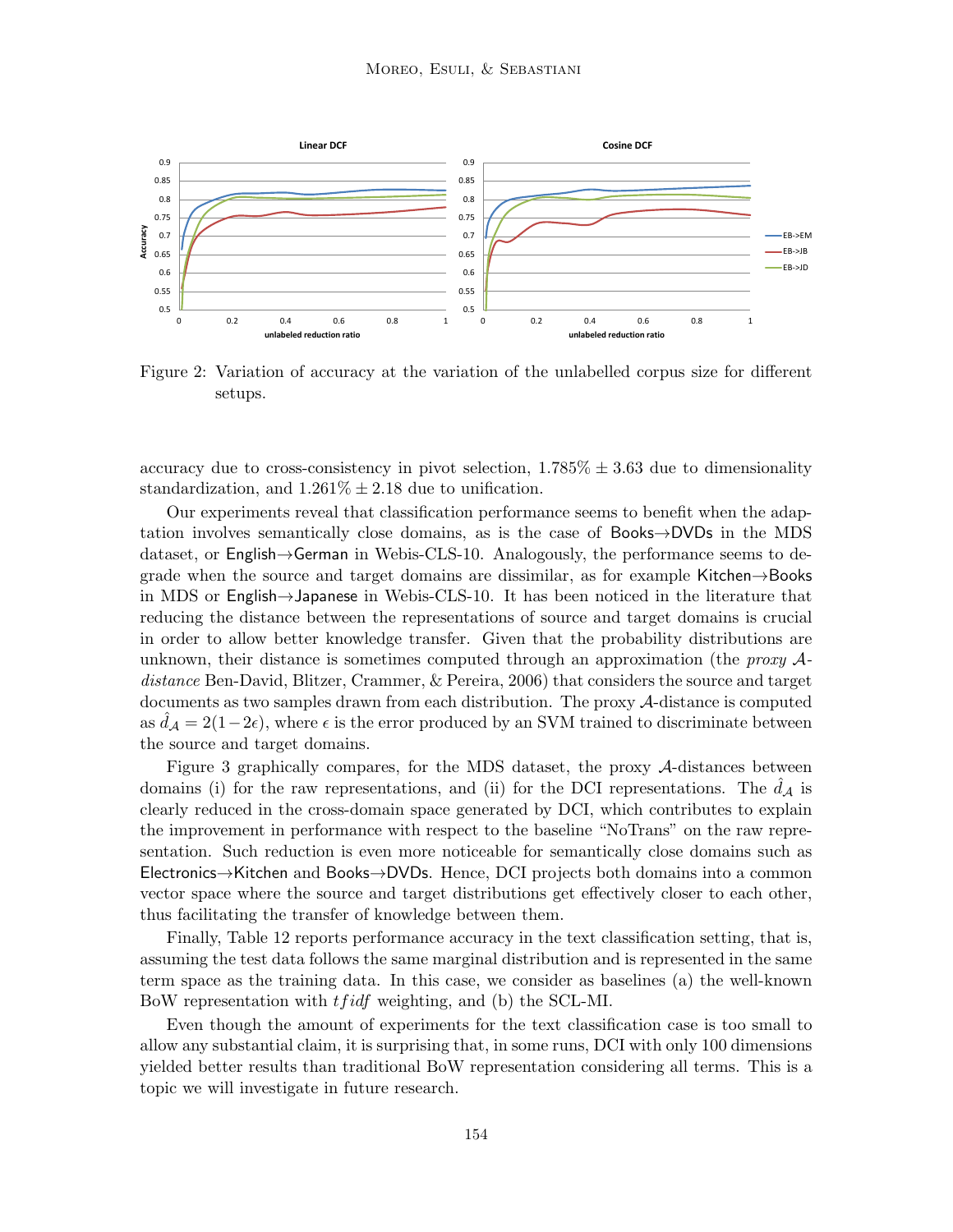

Figure 3: Proxy A-distances between domains of the MDS dataset. The vertical axis displays  $d_A$  in the raw data (NoTrans), while the horizontal axis displays  $d_A$  in the vector space produced by DCI using cosine as the DCF. The abscissa coordinate for each point (e.g.,  $\mathbf{B}\mathbf{K}$ ) is the averaged  $\hat{d}_\mathcal{A}$  produced by domain adaptation in both directions (e.g.,  $EB \rightarrow EK$  and  $EK \rightarrow EB$ ).

| Task                                         |               | BoW SCL-MI Linear PMI AMI Cos Poly RBF |       |                                       |                                        |       |
|----------------------------------------------|---------------|----------------------------------------|-------|---------------------------------------|----------------------------------------|-------|
| $\mathrm{EB}\rightarrow\mathrm{EB}$          | $\pm 0.829$   | 0.828                                  | 0.848 |                                       | $0.855$ $0.836$   $0.854$ <b>0.856</b> | 0.853 |
| $ED \rightarrow ED$ 0.831                    |               | 0.815                                  | 0.819 | <b>0.826</b> 0.798   0.818 0.821      |                                        | 0.809 |
| $\mathrm{EM}\rightarrow \mathrm{EM}$   0.845 |               | 0.832                                  | 0.838 | <b>0.846</b> $0.825 \div 0.841$ 0.844 |                                        | 0.835 |
| Average                                      | $\vert$ 0.835 | 0.825                                  | 0.835 | <b>0.842</b> 0.820   0.838 0.840      |                                        | 0.832 |

Table 12: Text Classification performance on the Webis-CLS-10 dataset.

## 6.7 Efficiency

The computational cost of DCI is asymptotically bound by the cost of projecting  $f$  terms from the two domains into an m-dimensional space, that could be roughly estimated as  $O(fmc)$ , where the c component is due to the cost of comparing two term distribution models, that depends on the average prevalence  $c$  of terms in the unlabelled corpus –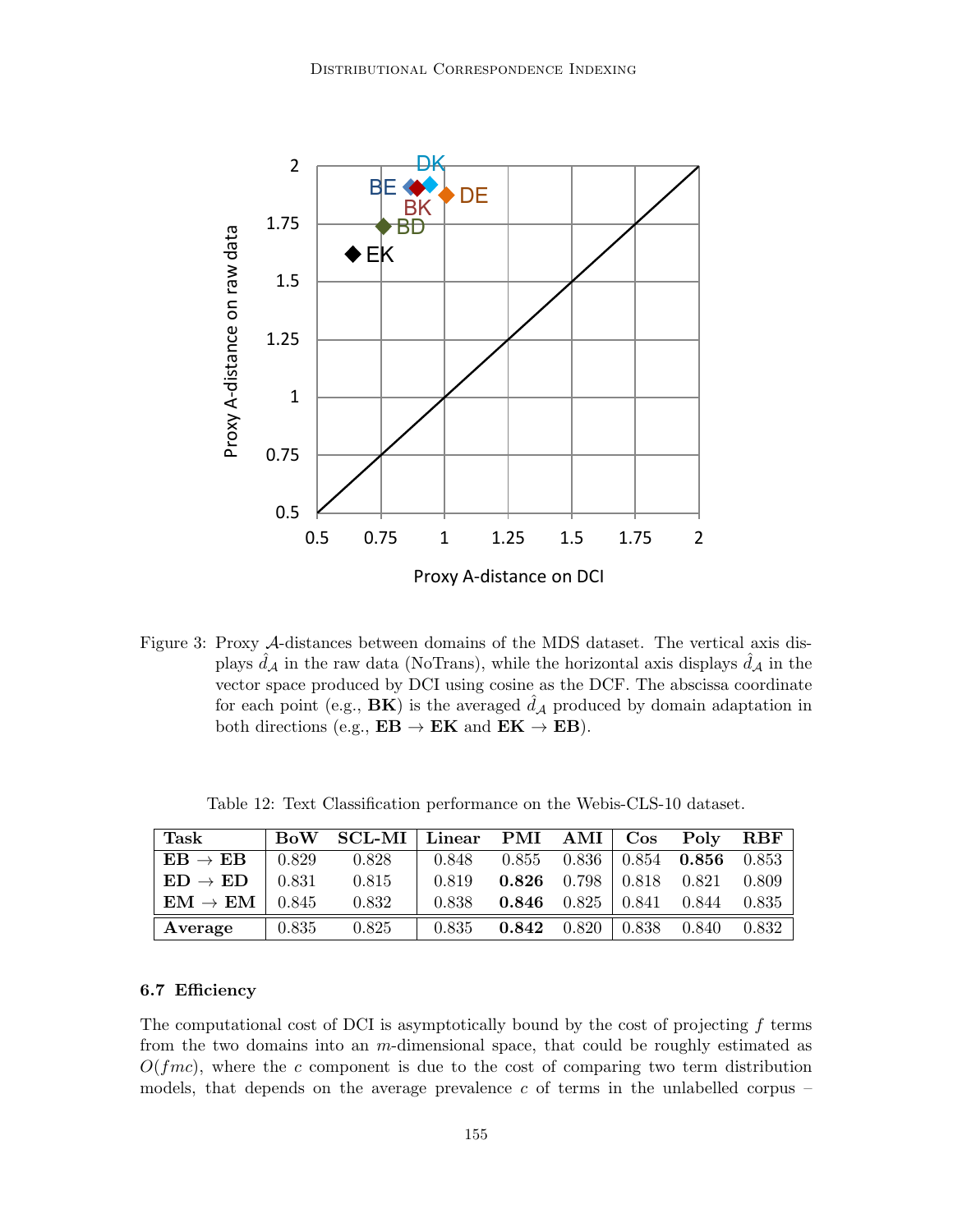typically much smaller than the effective number of unlabelled documents as a result of to sparsity.

Note that all probabilistic functions discussed in Section 4 can be implemented very efficiently by using sparse data structures. For example, calculating the joint probability  $P(v, w)$  is achieved in  $O(c)$  steps by intersecting two hash sets with c expected elements. The kernel-based DCFs discussed here depend on the dot product or the Euclidean distance, that can also be computed in  $O(c)$  by iterating only over non-zero values. Thus, DCI has a computational cost of  $O(fmc)$ ; note that m is a fixed parameter, so that the overall cost can also be considered to be  $O(f_c)$ . Other relevant alternatives do typically involve singular value decomposition or matrix multiplication, thus resulting in  $O(dfc)$  algorithms, where d is the number of documents or contexts in the collection.

We performed efficiency tests comparing DCI to SCL on the Webis-CLS-10 dataset. The test was run for all combinations of source and target classes and all target languages, which amounts to 36 runs. The same dedicated computer<sup>4</sup> run all experiments with the same number of 10 threads. Table 13 shows the averaged time scores obtained.

| Table 13: Running time (in seconds) for DCI with two different DCFs (linear or cosine) |  |  |  |  |  |
|----------------------------------------------------------------------------------------|--|--|--|--|--|
| and for SCL.                                                                           |  |  |  |  |  |

|                           | Linear | Cosine | <b>SCL-MI</b> |
|---------------------------|--------|--------|---------------|
| Min(s)                    | 6.406  | 7.501  | 449.988       |
| Max(s)                    | 22.119 | 27.032 | 859.719       |
| Average $(s)$             | 11.553 | 17.774 | 678.834       |
| <b>Standard Deviation</b> | 3.976  | 5.516  | 98.324        |

SCL suffers from much higher computational costs than DCI. On average, DCI reduced by 98.3% and 97.4% the computational cost with respect to SCL for the linear and cosine DCFs, respectively. SCL required  $m = 450$  binary optimization problems and translations, and required performing LSA on the predictive parameters. Our DCI-based method obtained better results in substantially less time. These efficiency tests suggest that DCI could scale well to larger datasets.

## 6.8 Embeddings

As a final note, the intuitions behind DCI have strong relationships with those behind "word embeddings", as from deep learning, a research area that has gained interest in the last renewed years. Neural language models are trained to obtain meaningful term representations that seem to capture interesting language regularities (Bengio, 2009). Although deep learning has been applied to cross-domain adaptation by Glorot et al. (2011) (a work we used as a baseline in Section 6.5.1), cross-lingual adaptation requires additional effort. That is, to consistently obtain bilingual word embeddings, large unlabelled datasets and aligned corpora (Zou, Socher, Cer, & Manning, 2013) or bilingual dictionaries (Mikolov, Le, & Sutskever, 2013) are typically required. Assuming a small set of words are translated (no

<sup>4.</sup> Computer specifications: 64-bit Intel Core (TM) Genuine-Intel I7 with 12 processors at 3.47GH, 24GB RAM, running Ubuntu 14.04.2 LTS.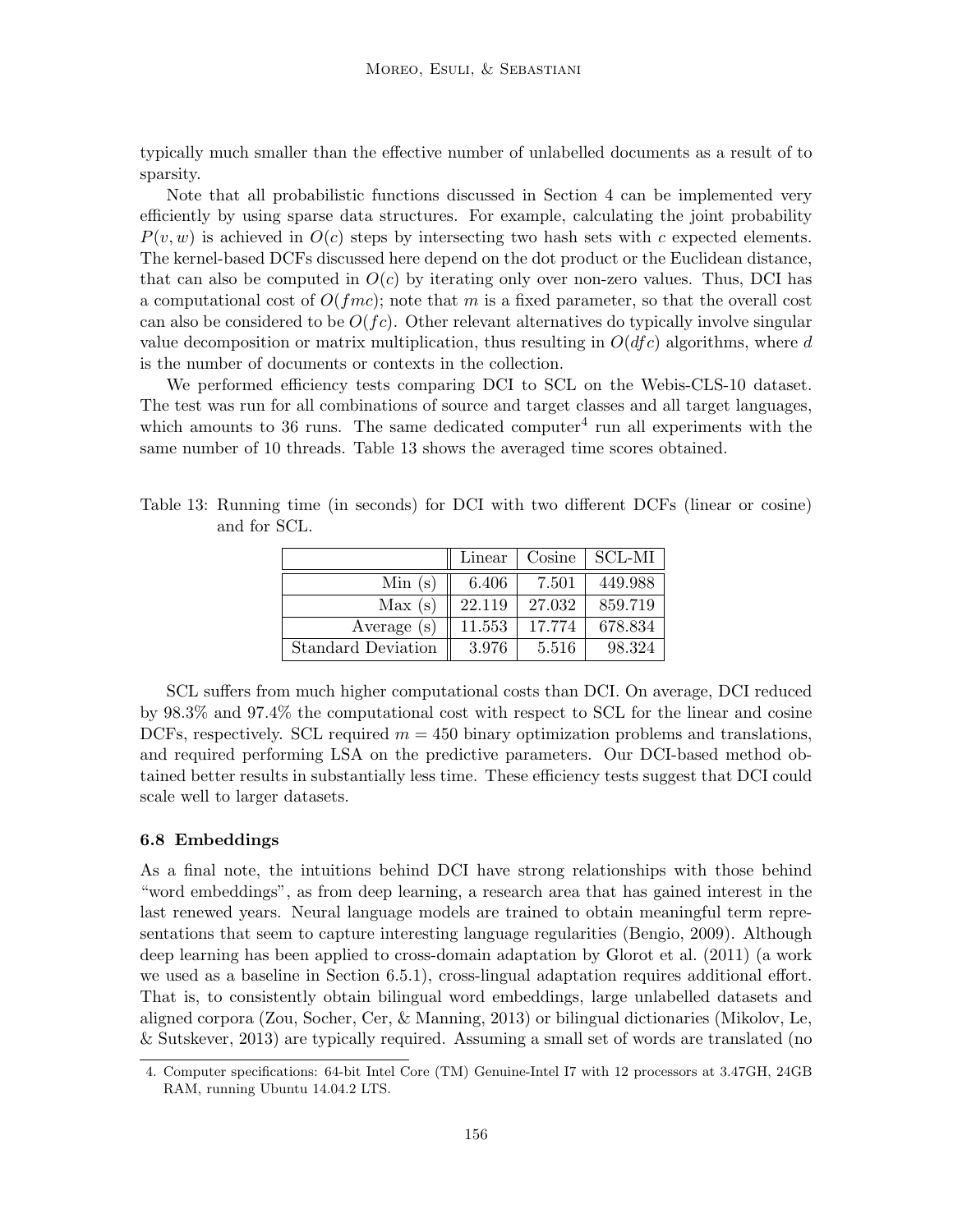more than 200 words in our experiments), our method obtains term profiles that perform consistently in both languages for the classification task. Table 14 illustrates the semantic properties captured by our term profiles; it lists the most similar (via cosine similarity) target terms to a given source term.

Table 14: Five most similar terms in each of three target languages (German, French, Japanese) given three terms (beautifully, classical, delightful) in English for the Music domain.

| beautifully                               | classical                            | delightful                               |  |
|-------------------------------------------|--------------------------------------|------------------------------------------|--|
| schöne ( $\approx$ beautiful) 0.635       | adagio $0.767$                       | 魅力( $\approx$ attractive) 0.610          |  |
| liebevoll ( $\approx$ loving) 0.596       |                                      | Martenot 0.746   描き出さ(≈ portrayed) 0.546 |  |
| sehnsucht ( $\approx$ longing) 0.533      | $Charles$ -Marie $0.736$             | 風景( $\approx$ scenes) 0.545              |  |
| ungewöhnlich ( $\approx$ unusual) 0.510   | violoncelle ( $\approx$ cello) 0.727 | 繊細( $\approx$ delicate) 0.542            |  |
| phantastisch ( $\approx$ fantastic) 0.507 | soliste ( $\approx$ soloist) 0.720   | 味わえる( $\approx$ taste) 0.538             |  |

For word embeddings, even assuming that external resources are available, an additional optimization problem, posed as a geometrical transformation involving scaling and rotating the data matrices, is subsequently required in order to align the two embedding spaces. This was done by Mikolov et al. (2013) by forcing the embedding representations of some words of the bilingual dictionary to get closer to each other through the matrix transformation. Apart from the additional computational cost this may involve, we believe that such method might not be directly applicable to the scenario in which cross-domain and cross-lingual adaptations are tackled simultaneously. The main reason is that this final transformation aims at aligning the meaning of words taken from the bilingual dictionary in both domains, which could play different roles across domains, i.e., if they are not pivots. The embeddings generated by DCI do not require computationally expensive post-processing, and the correspondences in roles for different terms in both domains turn out to be directly captured by the DCF scores to the pivots.

To illustrate this, we used LSI to plot into a bidimensional space some important term profiles from the  $EB \rightarrow GM$  adaptation obtained by DCI with cosine as the DCF. Figure 4 shows two zoomed-in areas of the bilingual space. Noticeably, the left-most part of the plot seems to represent the positive sentiment, while the right-most one seems to capture the negative sentiment. Some relevant semantic correspondences could be directly observed. Semantically related English words, such as expecting, expected, and hoping, are projected close together in the space. More interestingly, some related semantics seem to be preserved across languages, e.g., English words boring, irritating, bored and German words erschreckend (terrifying), acherlich (ridiculous), and schrecklich (terribly) are projected into regions of the space close to each other. Some interesting cases could be regarded as examples of crosssemantic correspondence. For example classic and love (book genres) from English reviews were projected close to folk and rock (music genres) from German reviews, an incidental semantic correspondence that emerged due to the juxtaposition of cross-domain and crosslingual adaptation.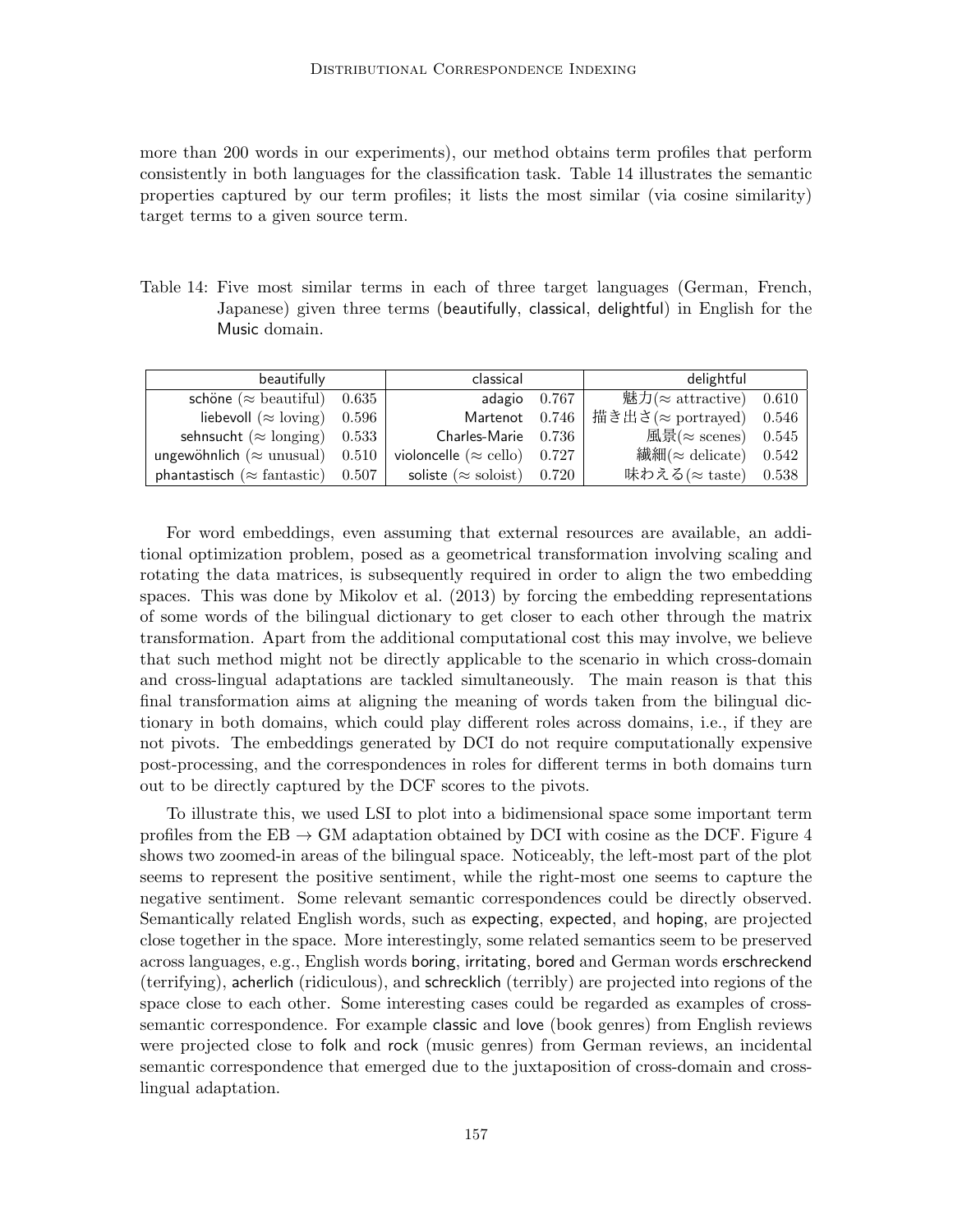

Figure 4: Vector profiles as word embeddings obtained for  $EB \rightarrow GM$  adaptation. Zoom in the positive (left) and negative (right) sentiment area. The plot was obtained by applying LSI to terms deemed highly informative by mutual information.

These preliminary experiments suggest that DCI embeddings could be potentially useful for other tasks in natural language processing. This however will require a dedicated investigation that we defer to future work.

## 7. Conclusions and Future Work

We have proposed Distributional Correspondence Indexing, an efficient method for domain adaptation that represents terms in a vectorial space based on their distributional correspondence with respect to a small, fixed set of terms. This representation is motivated by Harris' distributional hypothesis and the notion of a "pivot term" of Blitzer et al. (2006); the method indexes documents from different domains into a common vector space based on their semantic correspondence.

Empirical evaluation on two popular sentiment analysis benchmarks shows that our method outperforms several state-of-the-art approaches in different domain-adaptation settings, including cross-domain and cross-lingual sentiment adaptation. We have also proposed an extended formulation of the domain adaptation problem, which tackles crossdomain adaptation and cross-language adaptation at the same time; on this we have present experiments where our system compares favourably to other related approaches. From the point of view of efficiency, we show our method to require modest computational resources, which is an indication that DCI can scale well to huge collections; in particular, in the cross-lingual case it required a smaller amount of human intervention than competing approaches in order to create the pivot set. We presented some high-performance DCFs that are parameter-free, which is a valuable characteristic in the domain adaptation setting, given that we are not expected to count on labelled data drawn from the target distribution on which parameters could be optimized.

The bilingual pivots created by a context-unaware word-translator oracle represent arguably an oversimplified naive approach of the translation problem. Notwithstanding this, DCI seems to compensate it with the aggregative contribution of the partial semantics scat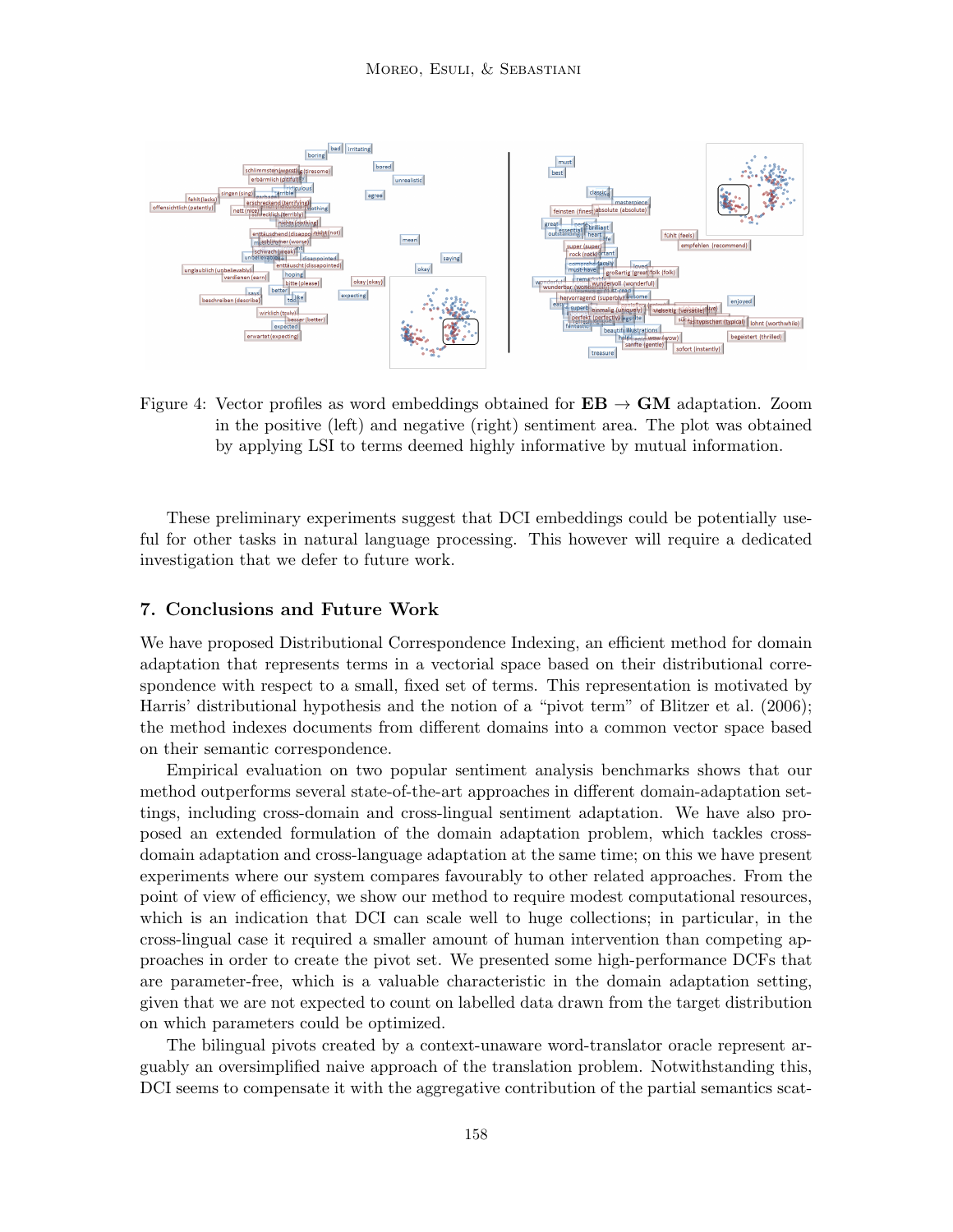tered in several pivots. In this regard, we are interested in enhancing the concept of pivots for cross-lingual adaptation in a more general direction that better captures the context-aware multi-word translation, so as to attempt the polylingual case. Some possible directions might include enriching the term representation so as to incorporate part-of-speech tags and syntactic information, and also keeping track of the contexts in which a given term appeared. Moreover, and motivated by some empirical evidences in the cross-domain experiments that suggested comparable performance could be achieved even with extremely reduced sets of pivots, we will investigate more sophisticated pivot selection techniques by better characterizing the concept of pivot and the geometrical properties of the vector space they generate. We also plan to put to test DCI in other domains and settings, including multi-class multi- and single-label datasets, highly imbalanced classes, and transductive problems.

## Acknowledgements

We are grateful to Xavier Glorot for sending us additional details on the experiments reported in their previous work (Glorot et al., 2011).

This paper is an extension of the short paper by Esuli and Moreo Fernández (2015). Fabrizio Sebastiani is on leave from Consiglio Nazionale delle Ricerche, Italy.

## References

- Ando, R. K., & Zhang, T. (2005). A framework for learning predictive structures from multiple tasks and unlabeled data. The Journal of Machine Learning Research, 6, 1817–1853.
- Ben-David, S., Blitzer, J., Crammer, K., & Pereira, F. (2006). Analysis of representations for domain adaptation. In Proceedings of the 20th Annual Conference on Neural Information Processing Systems (NIPS 2006), pp. 137–144, Vancouver, CA.
- Bengio, Y. (2009). Learning deep architectures for AI. Foundations and Trends in Machine *Learning*,  $2(1)$ ,  $1-127$ .
- Blei, D. M., Ng, A. Y., & Jordan, M. I. (2003). Latent Dirichlet allocation. Journal of Machine Learning Research, 3, 993–1022.
- Blitzer, J., Dredze, M., & Pereira, F. (2007). Biographies, Bollywood, boom-boxes and blenders: Domain adaptation for sentiment classification. In Proceedings of the 45th Annual Meeting of the Association for Computational Linguistics (ACL 2007), pp. 440–447, Prague, CZ.
- Blitzer, J., McDonald, R., & Pereira, F. (2006). Domain adaptation with structural correspondence learning. In Proceedings of the 4th Conference on Empirical Methods in Natural Language Processing (EMNLP 2006), pp. 120–128, Sydney, AU.
- Bollegala, D., Weir, D., & Carroll, J. (2011). Using multiple sources to construct a sentimentsensitive thesaurus for cross-domain sentiment classification. In Proceedings of the 49th Annual Meeting of the Association for Computational Linguistics (ACL 2011), pp. 132–141, Portland, US.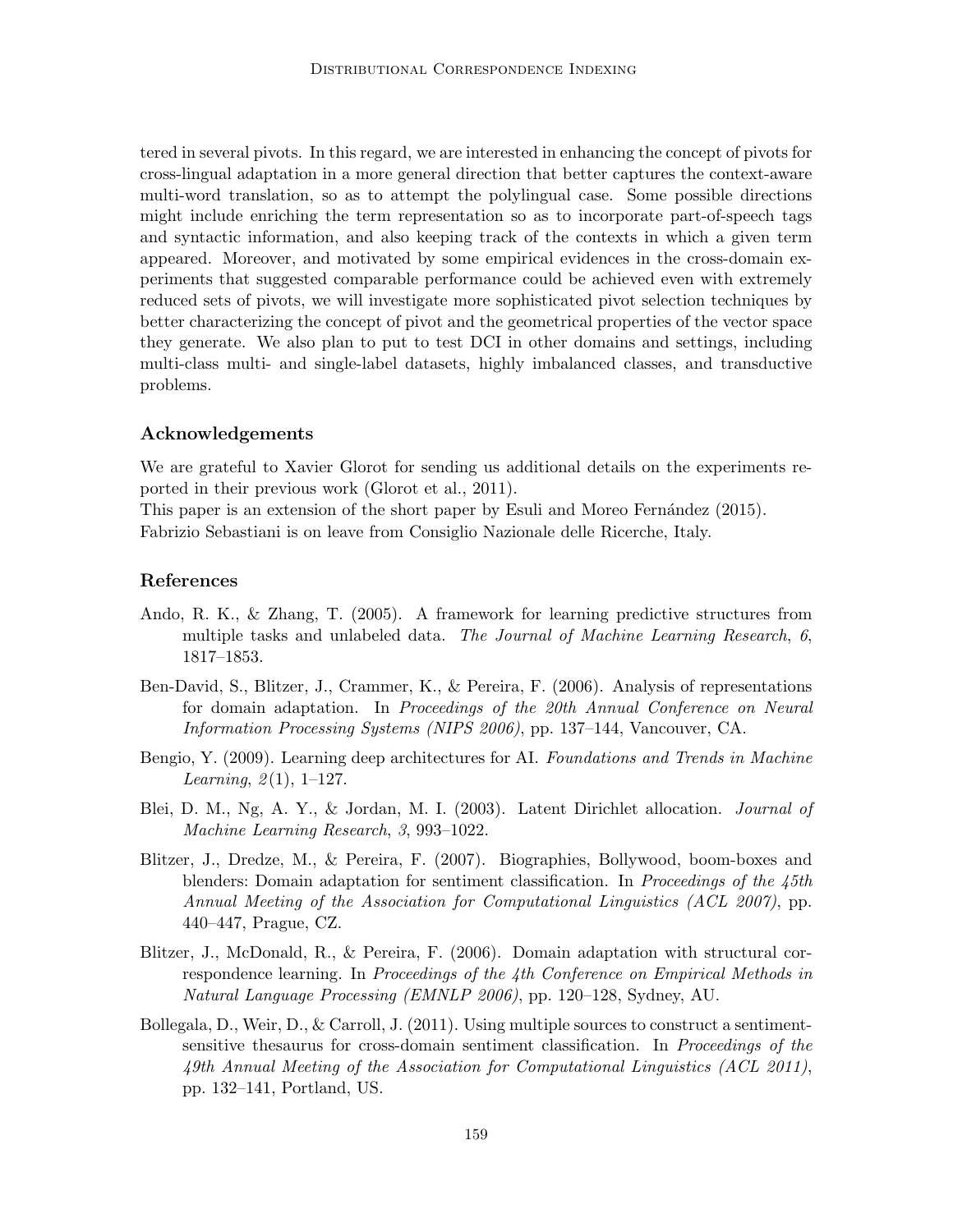- Dai, W., Xue, G.-R., Yang, Q., & Yu, Y. (2007). Transferring naïve Bayes classifiers for text classification. In Proceedings of the 22nd AAAI Conference on Artificial Intelligence (AAAI 2007), pp. 540–545, Vancouver, CA.
- DCI-source (2015) http://hlt.isti.cnr.it/dciext/.
- Deerwester, S. C., Dumais, S. T., Landauer, T. K., Furnas, G. W., & Harshman, R. A. (1990). Indexing by latent semantic analysis. Journal of the American Society for Information Science,  $41(6)$ , 391-407.
- Denecke, K. (2009). Are SentiWordNet scores suited for multi-domain sentiment classification?. In Proceedings of the 4th International Conference on Digital Information Management (ICDIM 2009), pp. 33–38, Ann Arbor, US.
- Dumais, S. T., Letsche, T. A., Littman, M. L., & Landauer, T. K. (1997). Automatic crosslanguage retrieval using latent semantic indexing. In Working Notes of the AAAI Spring Symposium on Cross-language Text and Speech Retrieval, pp. 18–24, Stanford, US.
- Esuli, A., & Moreo Fernández, A.  $(2015)$ . Distributional correspondence indexing for crosslanguage text categorization. In Proceedings of the 37th European Conference on Information Retrieval (ECIR 2015), pp. 104–109, Wien, AT.
- Gabrilovich, E., & Markovitch, S. (2007). Computing semantic relatedness using Wikipediabased explicit semantic analysis. In Proceedings of the 20th International Joint Conference on Artifical Intelligence (IJCAI 2007), pp. 1606–1611, San Francisco, US.
- Gao, J., Fan, W., Jiang, J., & Han, J. (2008). Knowledge transfer via multiple model local structure mapping. In Proceedings of the 14th ACM International Conference on Knowledge Discovery and Data Mining (KDD 2008), pp. 283–291, Las Vegas, US.
- Gliozzo, A., & Strapparava, C. (2005). Cross-language text categorization by acquiring multilingual domain models from comparable corpora. In Proceedings of the ACL Workshop on Building and Using Parallel Texts, pp. 9–16, Ann Arbor, US.
- Gliozzo, A., & Strapparava, C. (2006). Exploiting comparable corpora and bilingual dictionaries for cross-language text categorization. In Proceedings of the  $\frac{1}{4}$ th Annual Meeting of the Association for Computational Linguistics (ACL 2006), pp. 553–560, Sydney, AU.
- Glorot, X., Bordes, A., & Bengio, Y. (2011). Domain adaptation for large-scale sentiment classification: A deep learning approach. In Proceedings of the 28th International Conference on Machine Learning (ICML 2011), pp. 513–520, Bellevue, US.
- Harris, Z. S. (1954). Distributional structure. Word,  $10(23)$ , 146-162.
- He, Y., Lin, C., & Alani, H. (2011). Automatically extracting polarity-bearing topics for cross-domain sentiment classification. In Proceedings of the 49th Annual Meeting of the Association for Computational Linguistics (ACL 2011), pp. 123–131, Portland, US.
- JaTeCS (2015) http://hlt.isti.cnr.it/jatecs/.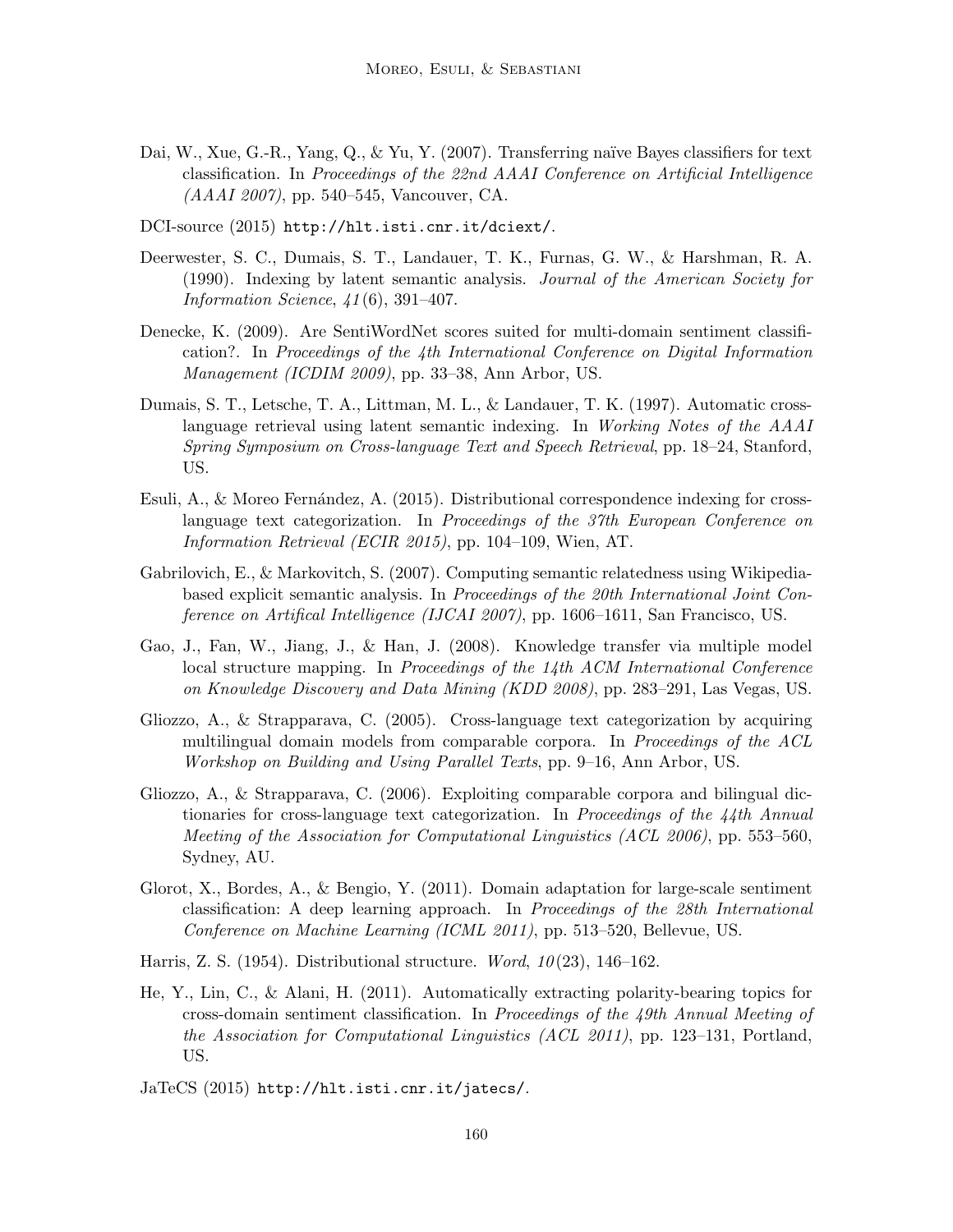- Joachims, T. (1999). Transductive inference for text classification using support vector machines. In Proceedings of the 16th International Conference on Machine Learning (ICML 1999), pp. 200–209, Bled, SL.
- Kanerva, P., Kristofersson, J., & Holst, A. (2000). Random indexing of text samples for latent semantic analysis. In Proceedings of the 22nd Annual Conference of the Cognitive Science Society, p. 1036, Austin, US.
- Koehn, P., & Knight, K. (2002). Learning a translation lexicon from monolingual corpora. In Proceedings of the ACL 2002 Workshop on Unsupervised Lexical Acquisition, pp. 9–16, Philadelphia, US.
- Landauer, T. K., & Dumais, S. T. (1997). A solution to Plato's problem: The latent semantic analysis theory of acquisition, induction, and representation of knowledge. Psychological Review,  $104(2)$ ,  $211-240$ .
- Li, F., Pan, S. J., Jin, O., Yang, Q., & Zhu, X. (2012a). Cross-domain co-extraction of sentiment and topic lexicons. In Proceedings of the 50th Annual Meeting of the Association for Computational Linguistics (ACL 2012), pp. 410–419, Jeju Island, KR.
- Li, L., Jin, X., & Long, M. (2012b). Topic correlation analysis for cross-domain text classification. In Proceedings of the 26th AAAI Conference on Artificial Intelligence (AAAI 2012), pp. 998–1004, Toronto, CA.
- Ling, X., Dai, W., Xue, G.-R., Yang, Q., & Yu, Y. (2008). Spectral-domain transfer learning. In Proceedings of the 14th ACM International Conference on Knowledge Discovery and Data Mining (KDD 2008), pp. 488–496, Las Vegas, US.
- Liu, B. (2012). Sentiment Analysis and Opinion Mining. Morgan and Claypool Publishers, San Rafael, US.
- Mikolov, T., Le, Q. V., & Sutskever, I. (2013). Exploiting Similarities among Languages for Machine Translation.  $ArXiv$  e-prints, arXiv:1309.4168 [cs.CL].
- Moen, H., & Marsi, E. (2013). Cross-lingual random indexing for information retrieval. In Proceedings of the 1st International Conference on Statistical Language and Speech *Processing (SLSP 2013)*, pp. 164–175, Tarragona, ES.
- MSD dataset (2007) http://www.cs.jhu.edu/~mdredze/datasets/sentiment/.
- Natural Language Understanding Toolkit (2011) https://github.com/pprett/nut.
- Pan, S. J., Ni, X., Sun, J.-T., Yang, Q., & Chen, Z. (2010). Cross-domain sentiment classification via spectral feature alignment. In *Proceedings of the 19th International* Conference on the World Wide Web (WWW 2010), pp. 751–760, Raleigh, US.
- Pan, S. J., & Yang, Q. (2010). A survey on transfer learning. IEEE Transactions on Knowledge and Data Engineering, 22 (10), 1345–1359.
- Pan, W., Zhong, E., & Yang, Q. (2012). Transfer learning for text mining. In Aggarwal, C. C., & Zhai, C. (Eds.), Mining Text Data, pp. 223–258. Springer, Heidelberg, DE.
- Pang, B., & Lee, L. (2008). Opinion mining and sentiment analysis. Foundations and Trends in Information Retrieval,  $2(1/2)$ , 1–135.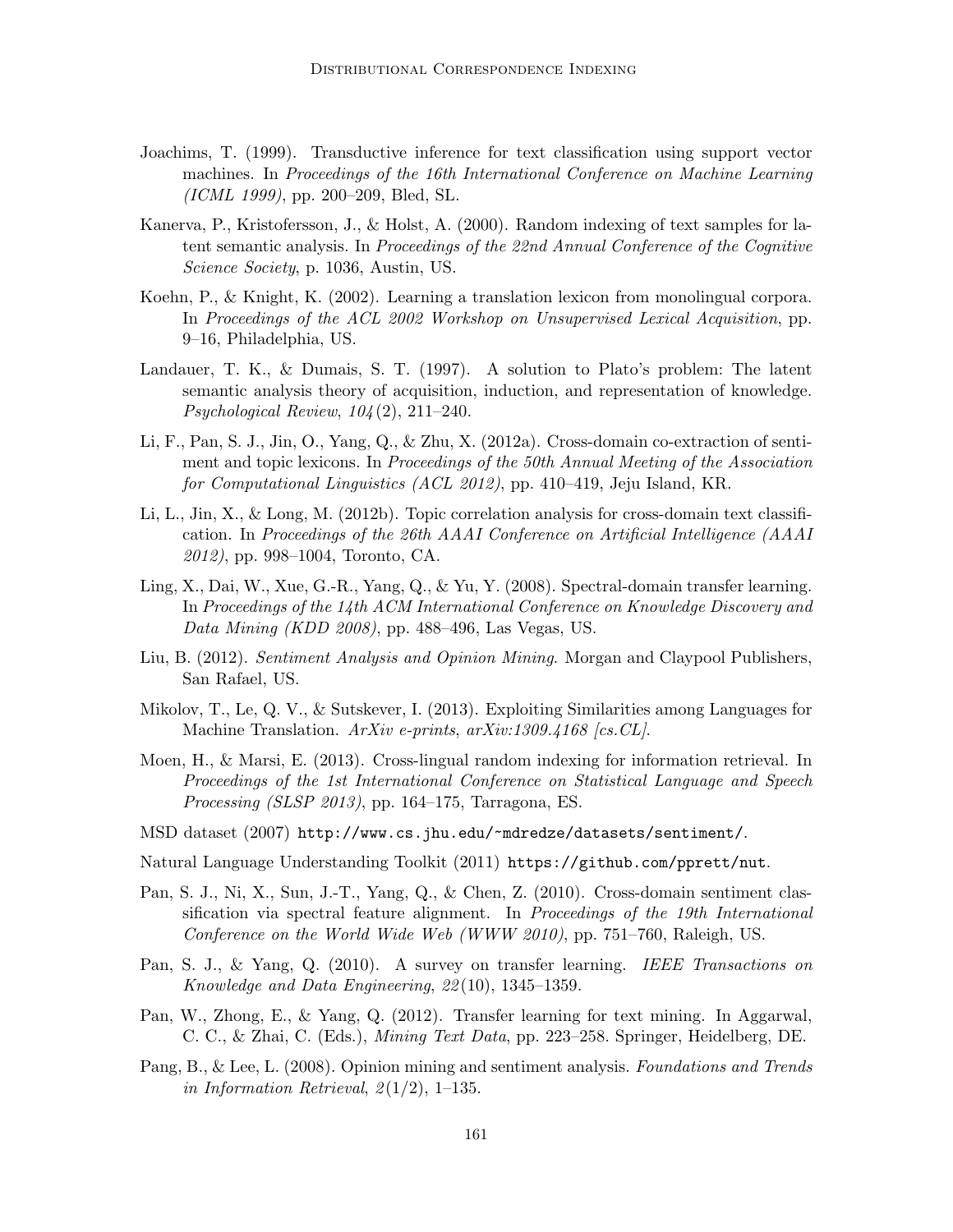- Peirsman, Y., & Padó, S.  $(2010)$ . Cross-lingual induction of selectional preferences with bilingual vector spaces. In Proceedings of the 8th Annual Conference of the North American Chapter of the Association for Computational Linguistics (NAACL 2010), pp. 921–929, Los Angeles, US.
- Platt, J. C., Toutanova, K., & Yih, W.-t. (2010). Translingual document representations from discriminative projections. In Proceedings of the 8th Conference on Empirical Methods in Natural Language Processing (EMNLP 2010), pp. 251–261, Cambridge, US.
- Ponomareva, N., & Thelwall, M. (2012). Do neighbours help? An exploration of graph-based algorithms for cross-domain sentiment classification. In Proceedings of the 2012 Joint Conference on Empirical Methods in Natural Language Processing and Computational Natural Language Learning (EMNLP/CoNLL 2012), pp. 655–665, Jeju Island, KR.
- Prettenhofer, P., & Stein, B. (2010). Cross-language text classification using structural correspondence learning. In Proceedings of the 48th Annual Meeting of the Association for Computational Linguistics (ACL 2010), pp. 1118–1127, Uppsala, SE.
- Prettenhofer, P., & Stein, B. (2011). Cross-lingual adaptation using structural correspondence learning. ACM Transactions on Intelligent Systems and Technology,  $3(1)$ , Article 13.
- Rapp, R. (1995). Identifying word translations in non-parallel texts. In *Proceedings of the* 33rd Annual Meeting on Association for Computational Linguistics (ACL 1995), pp. 320–322, Cambridge, US.
- Rapp, R. (1999). Automatic identification of word translations from unrelated English and German corpora. In Proceedings of the 37th Annual Meeting on Association for Computational Linguistics (ACL 1999), pp. 519–526, College Park, US.
- Rigutini, L., Maggini, M., & Liu, B. (2005). An EM-based training algorithm for crosslanguage text categorization. In Proceedings of the 3rd IEEE/WIC/ACM International Conference on Web Intelligence (WI 2005), pp. 529–535, Compiègne, FR.
- Sahlgren, M. (2005). An introduction to random indexing. In *Proceedings of the Workshop* on Methods and Applications of Semantic Indexing, Copenhagen, DK.
- Sorg, P., & Cimiano, P. (2008). Cross-language information retrieval with explicit semantic analysis. In Working Notes of the 2008 Cross-Language Evaluation Forum (CLEF 2008), Aarhus, DE.
- Sorg, P., & Cimiano, P. (2012). Exploiting Wikipedia for cross-lingual and multilingual information retrieval. Data and Knowledge Engineering, 74, 26–45.
- SVMlight (2008) http://svmlight.joachims.org/.
- Vinokourov, A., Shawe-Taylor, J., & Cristianini, N. (2002). Inferring a semantic representation of text via cross-language correlation analysis. In Proceedings of the 16th Annual Conference on Neural Information Processing Systems (NIPS 2002), pp. 1473–1480, Vancouver, CA.
- Wan, C., Pan, R., & Li, J. (2011). Bi-weighting domain adaptation for cross-language text classification. In Proceedings of the 22nd International Joint Conference on Artificial Intelligence (IJCAI 2011), pp. 1535–1540, Barcelona, ES.